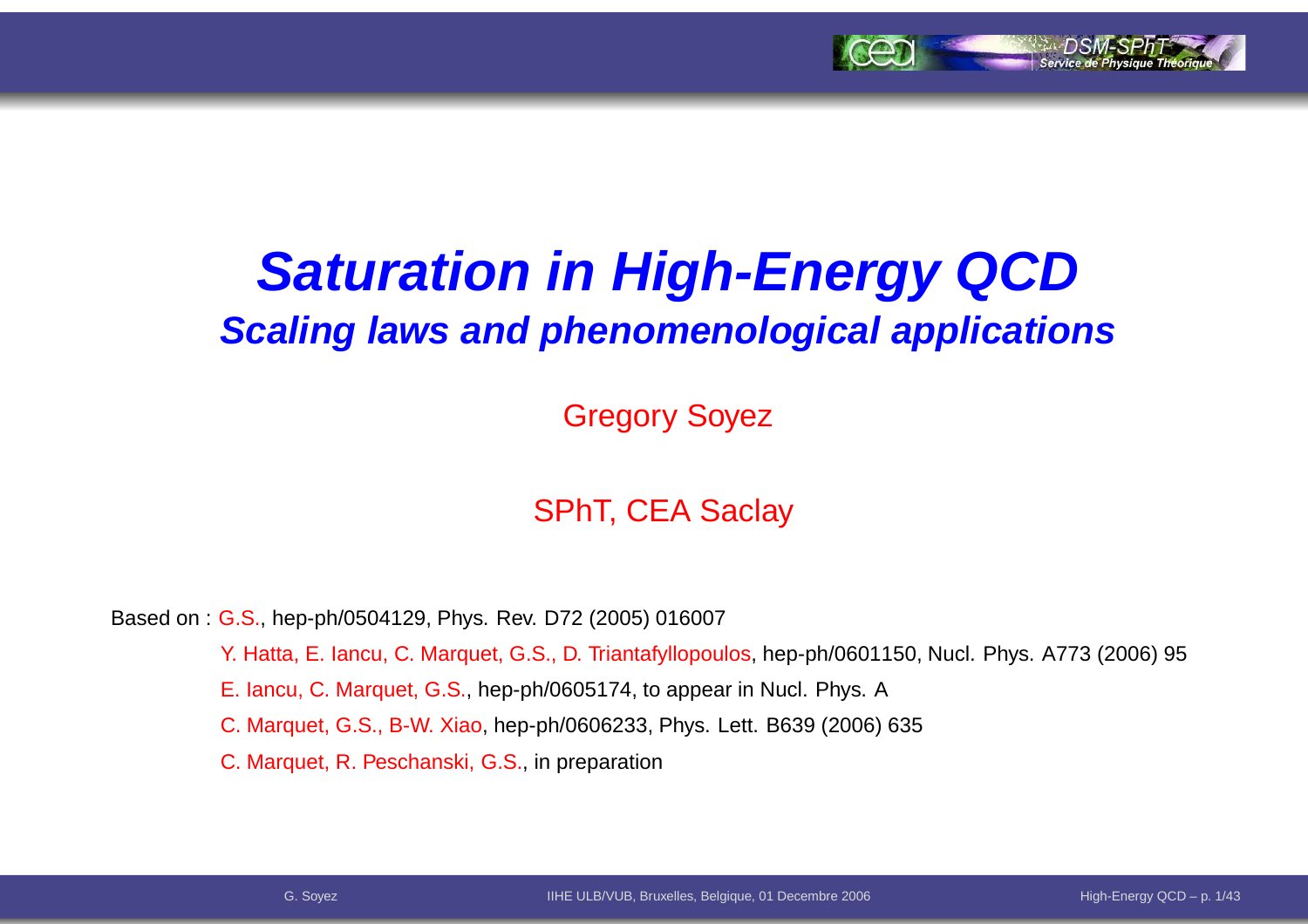#### **Outline**



- **•** Perturbative evolution in high-energy QCD:
	- Leading log approx.: BFKL equation $\bullet$
	- Unitarity/Saturation effects: Balitsky/JIMWLK and BK equation $\bullet$
	- Fluctuation effects: towards <sup>a</sup> new evolution
- Asymptotic solutions:
	- saturation <sup>⇒</sup> geometric scaling
	- fluctuation  $\Rightarrow$  Stochastic evolution  $\Rightarrow$  Diffusive scaling
- Phenomenological consequences
	- Geometric scaling for  $F_2$  and in vector meson production
	- Diffusive scaling in DIS, diffractive DIS and forward gluon production  $\bullet$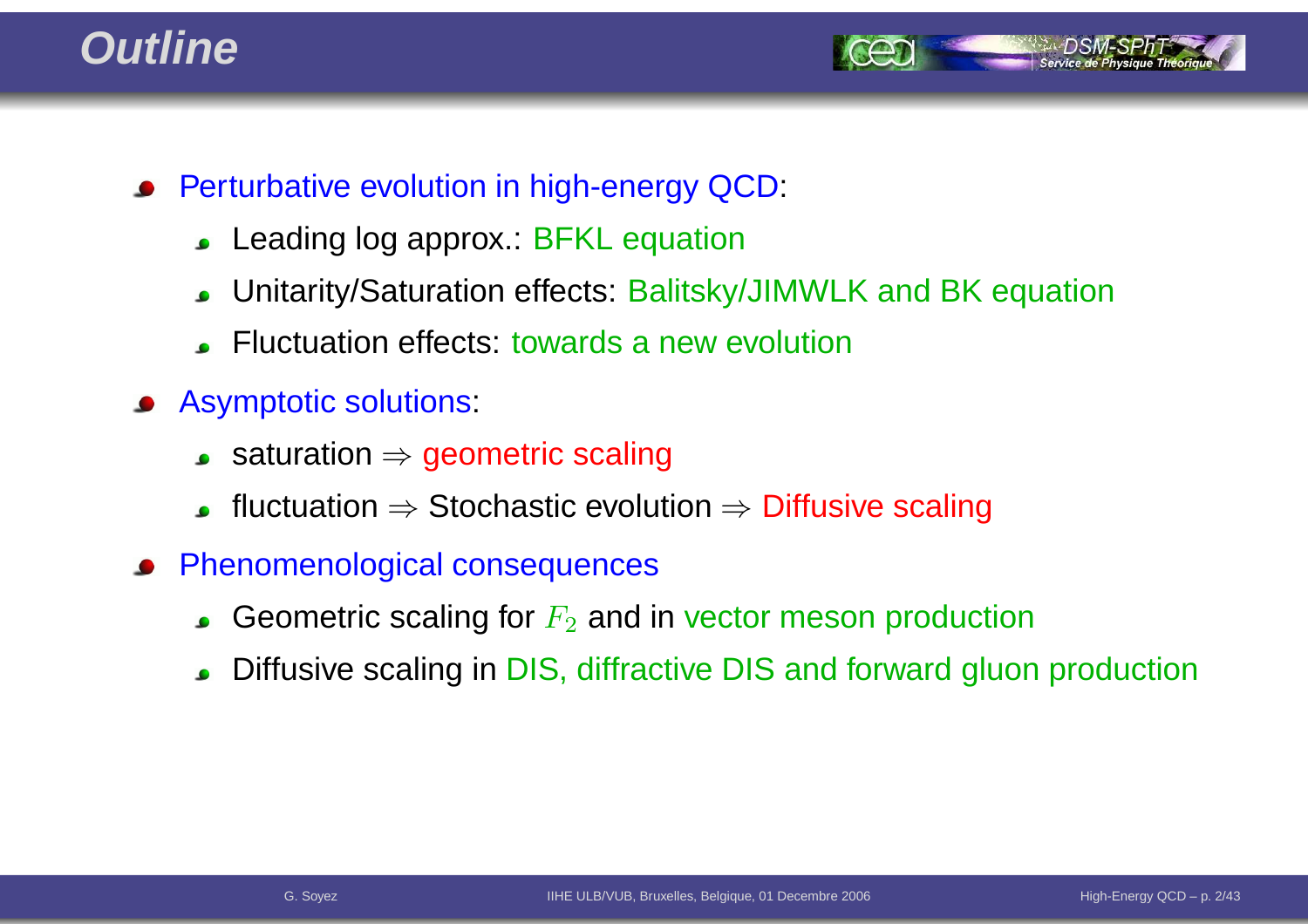## **Motivation: why saturation ?**

 $\log(1/x)$ 2 $\,Q\,$  $=Q_s(Y)$  $\pmb Q$ Non perturbative Size  $\sim 1/Q$ Energy  $\sim Q^2/x$ **BFKL** How to describe**DGLAP**  $\begin{pmatrix} 8 & 8 \\ 0 & 8 \end{pmatrix}$ this in QCD ? $\log(Q^2$  $^{2})$ 

Service de Ph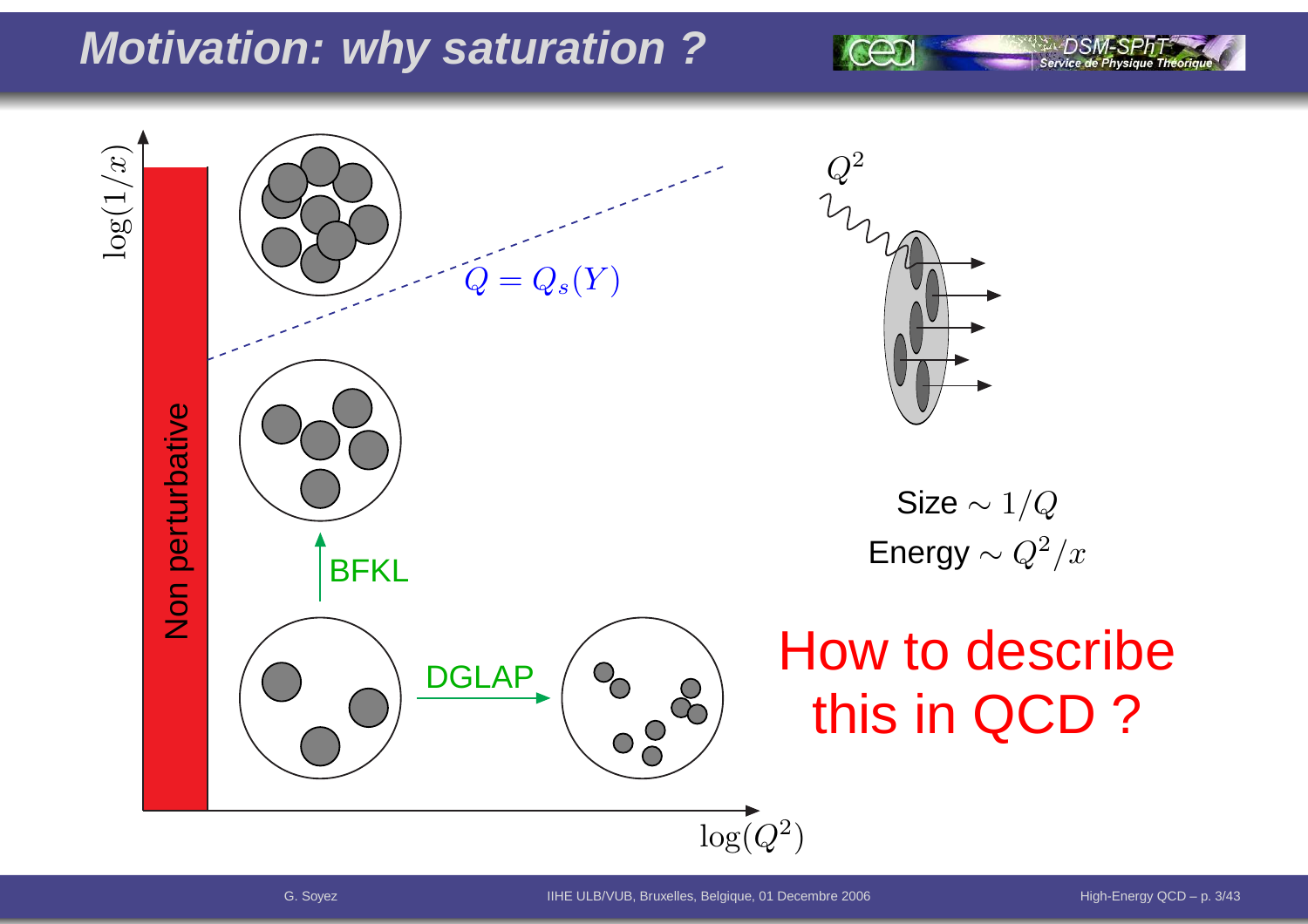#### Bremsstrahlung:



Probability of emission

$$
dP \sim \alpha_s \frac{dk_\perp^2}{k_\perp^2} \frac{dx}{x}
$$

In the small- $x$  limit

$$
\int_x^1 \frac{dx_1}{x_1} \sim \alpha_s \log(1/x)
$$

Service de Physique Théori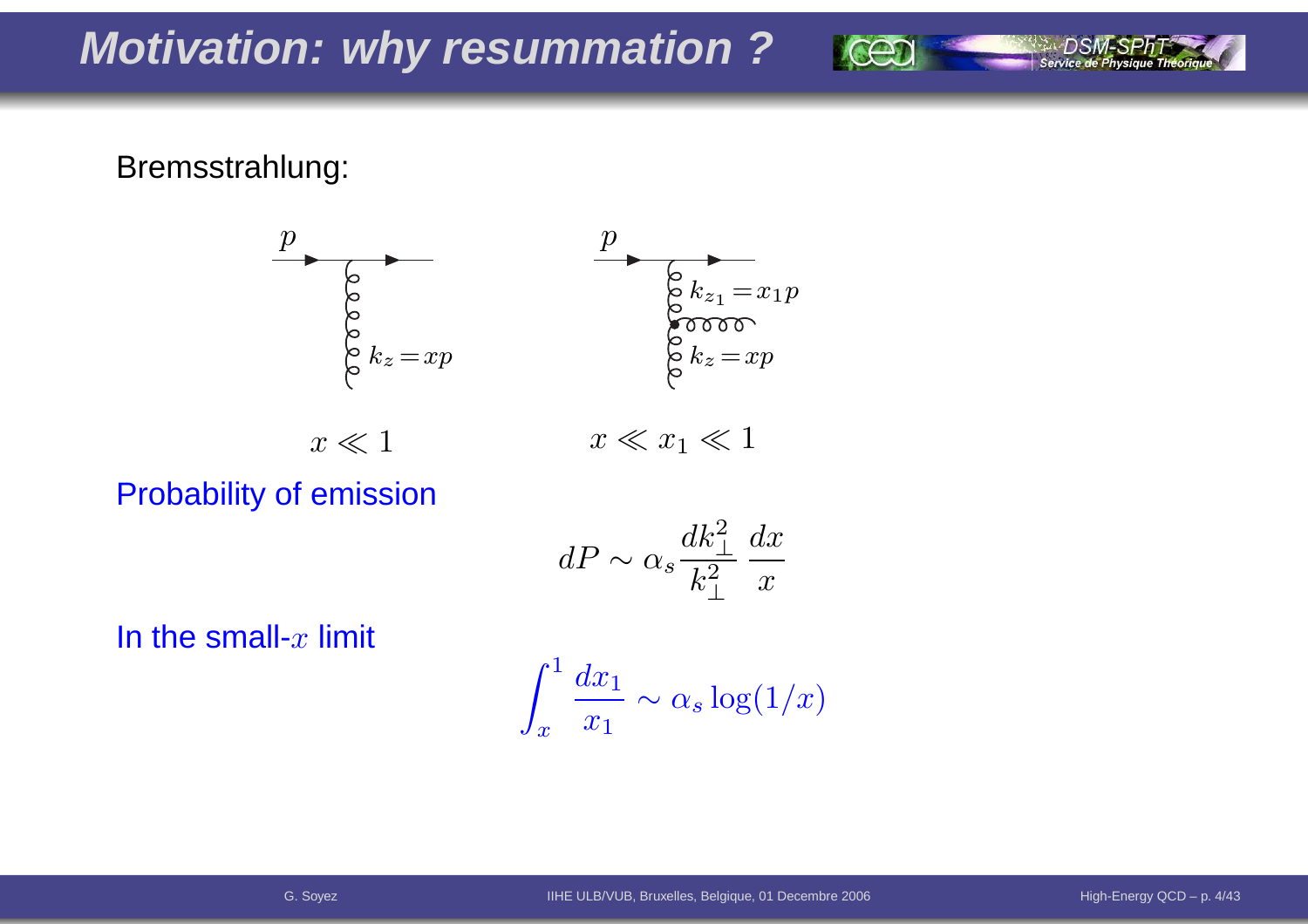Bremsstrahlung:





Probability of emission

$$
dP \sim \alpha_s \frac{dk_\perp^2}{k_\perp^2} \frac{dx}{x}
$$

In the small- $x$  limit

$$
\int_x^1 \frac{dx_n}{x_n} \dots \int_{x_2}^1 \frac{dx_1}{x_1} \sim \frac{1}{n!} \alpha_s^n \log^n(1/x)
$$

Same order when  $\alpha_s \log(1/x) \sim 1$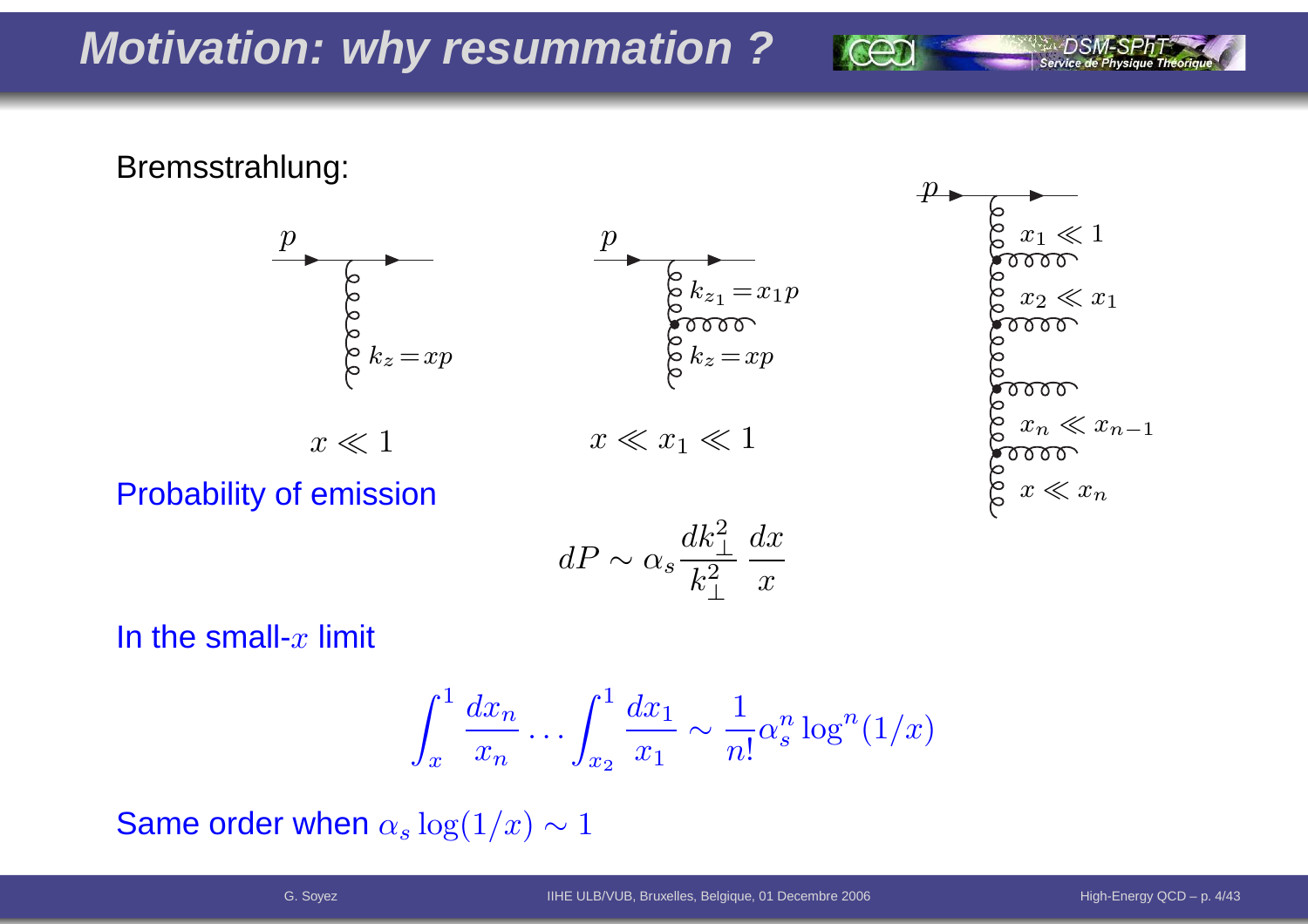

### **Perturbative evolution in high-energy QCD**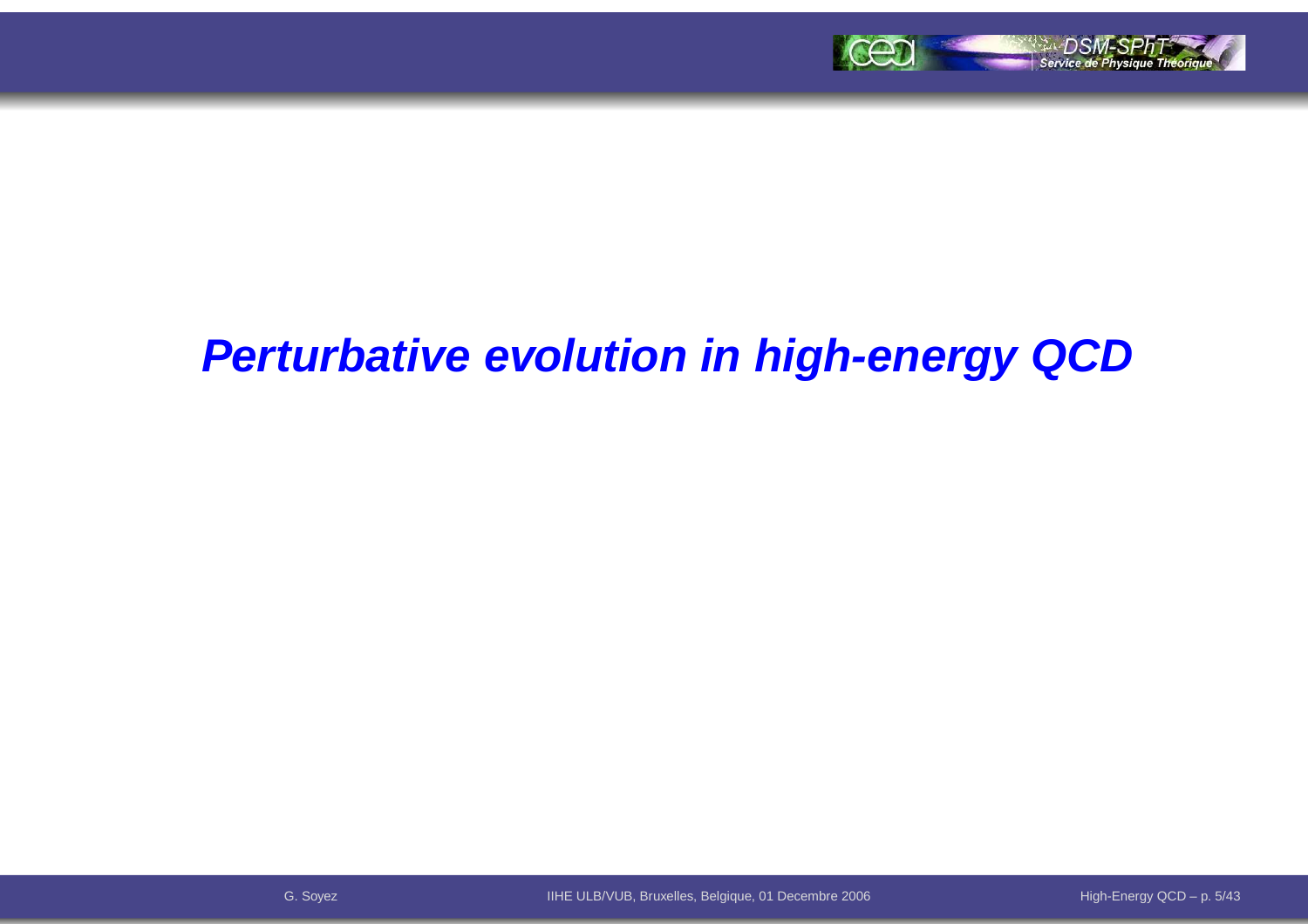# **Dipole picture**



[Mueller,93]

Service de Physi

- Probability  $\bar{\alpha}K$  of emission
- Independent emissions in coordinate space (transverse plane) $\bullet$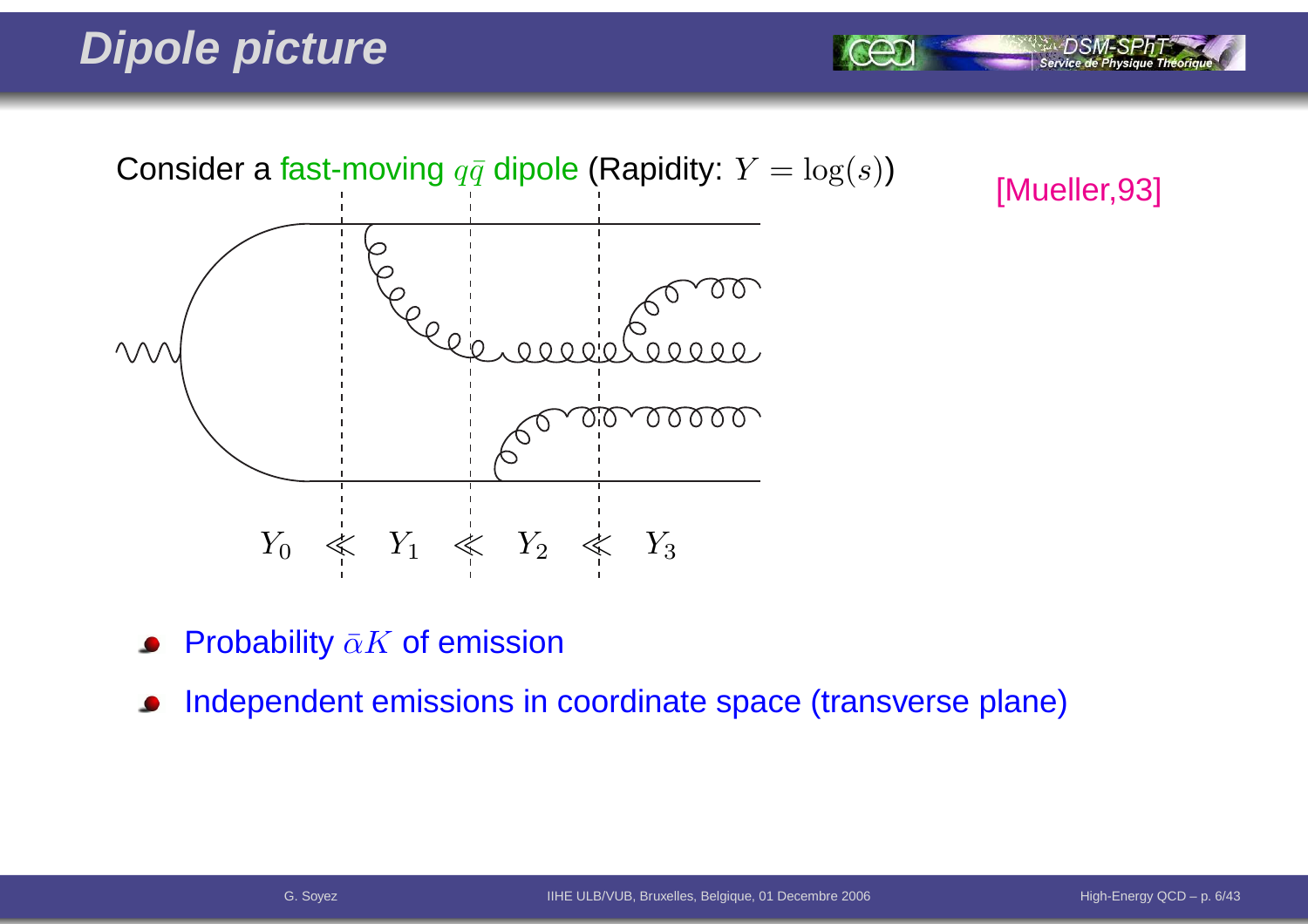# **Dipole picture**



- Probability  $\bar{\alpha}K$  of emission
- Independent emissions in coordinate space (transverse plane)
- Large- $N_c$  approximation  $\bullet$



Service de Physiq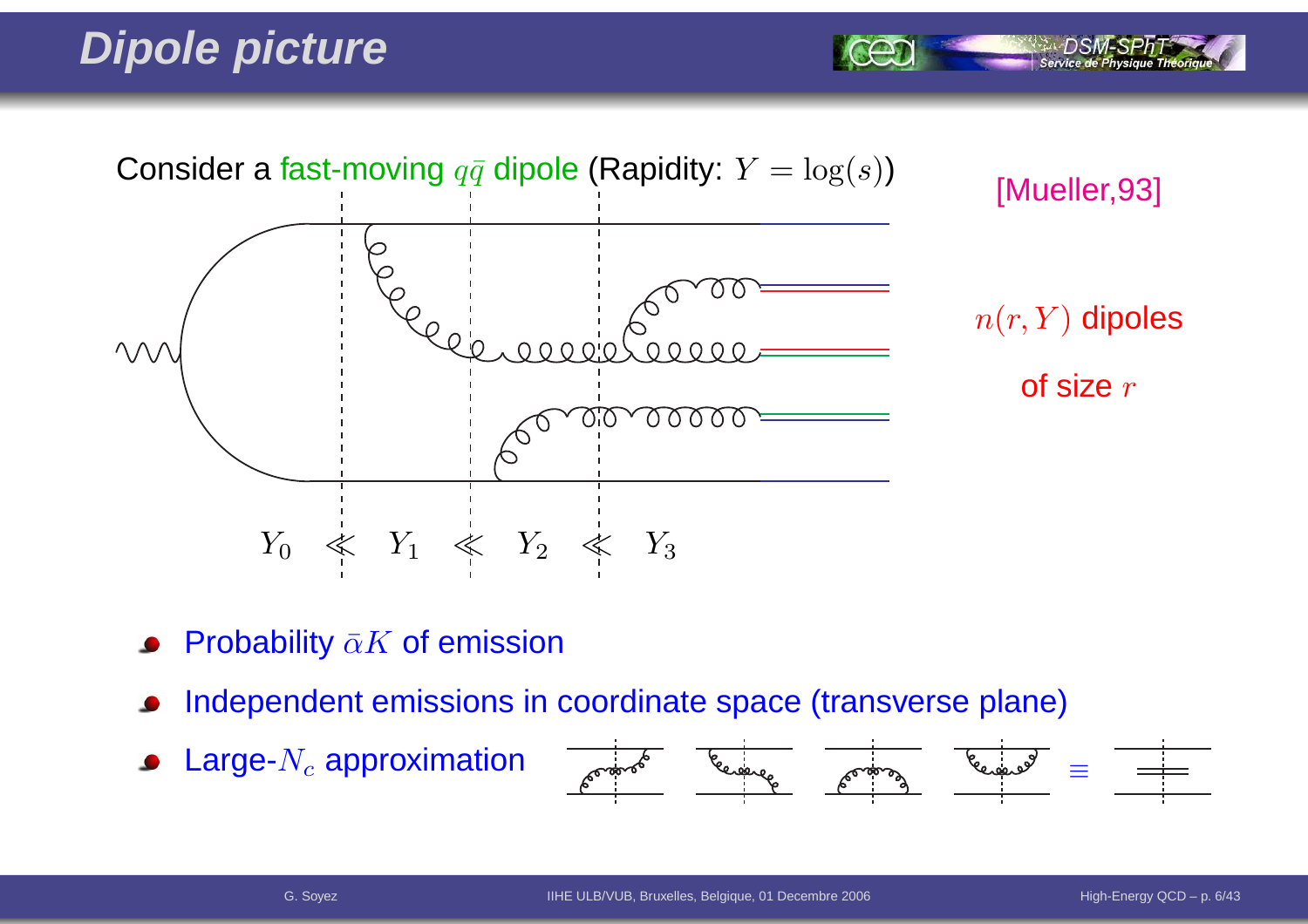# **BFKL evolution (1/4)**

How to observe this system ?



 $T(r,Y)\approx\alpha_s^2$  $\frac{2}{s}n(r,Y)$ 

Count the number of dipoles of <sup>a</sup> given size

Service de Physique Théoriq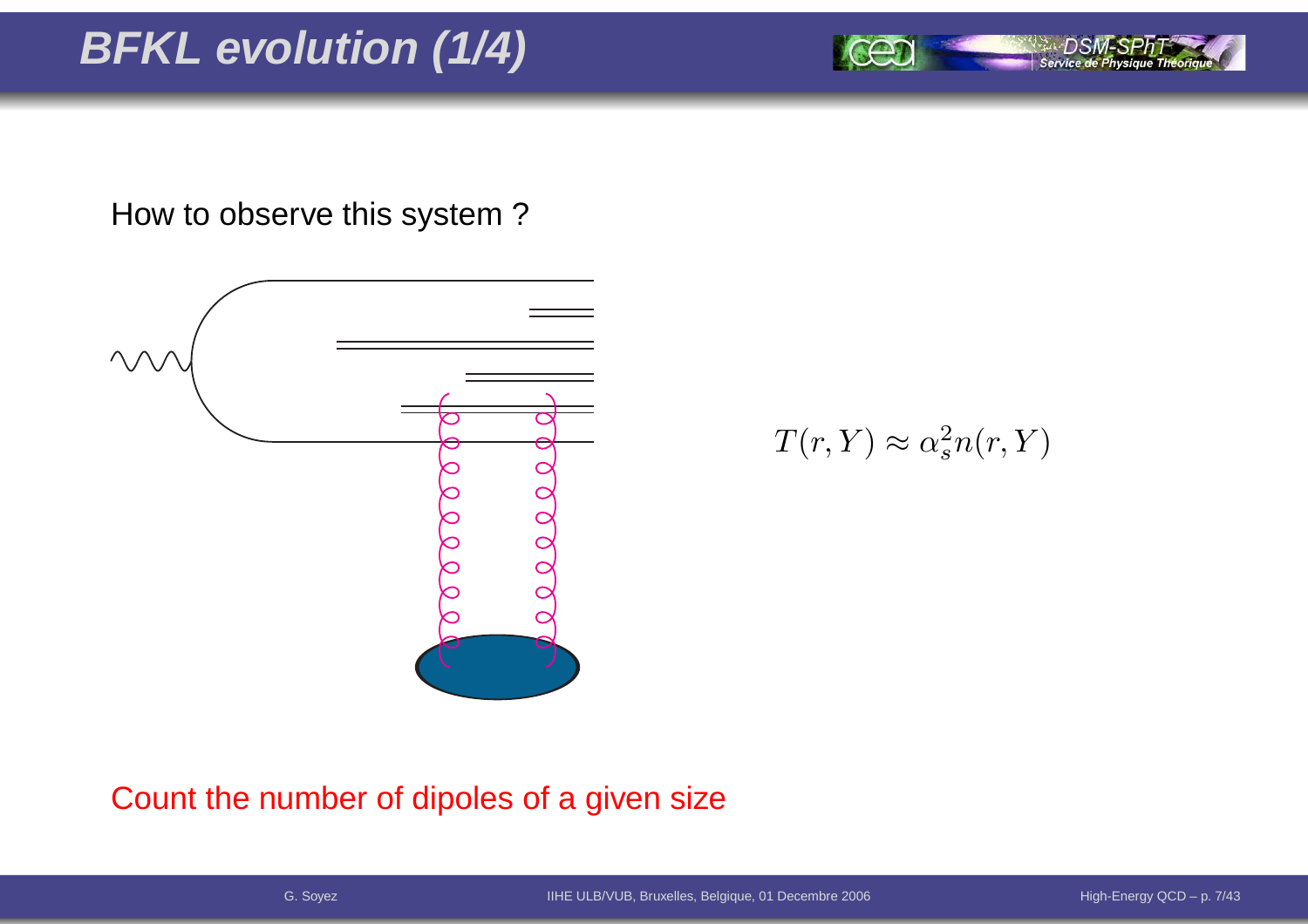# **BFKL evolution (2/4)**

Consider a small increase in rapidity  $\Rightarrow$  splitting



#### [Balitsky,Fadin,Kuraev,Lipatov,78]

Service de Pl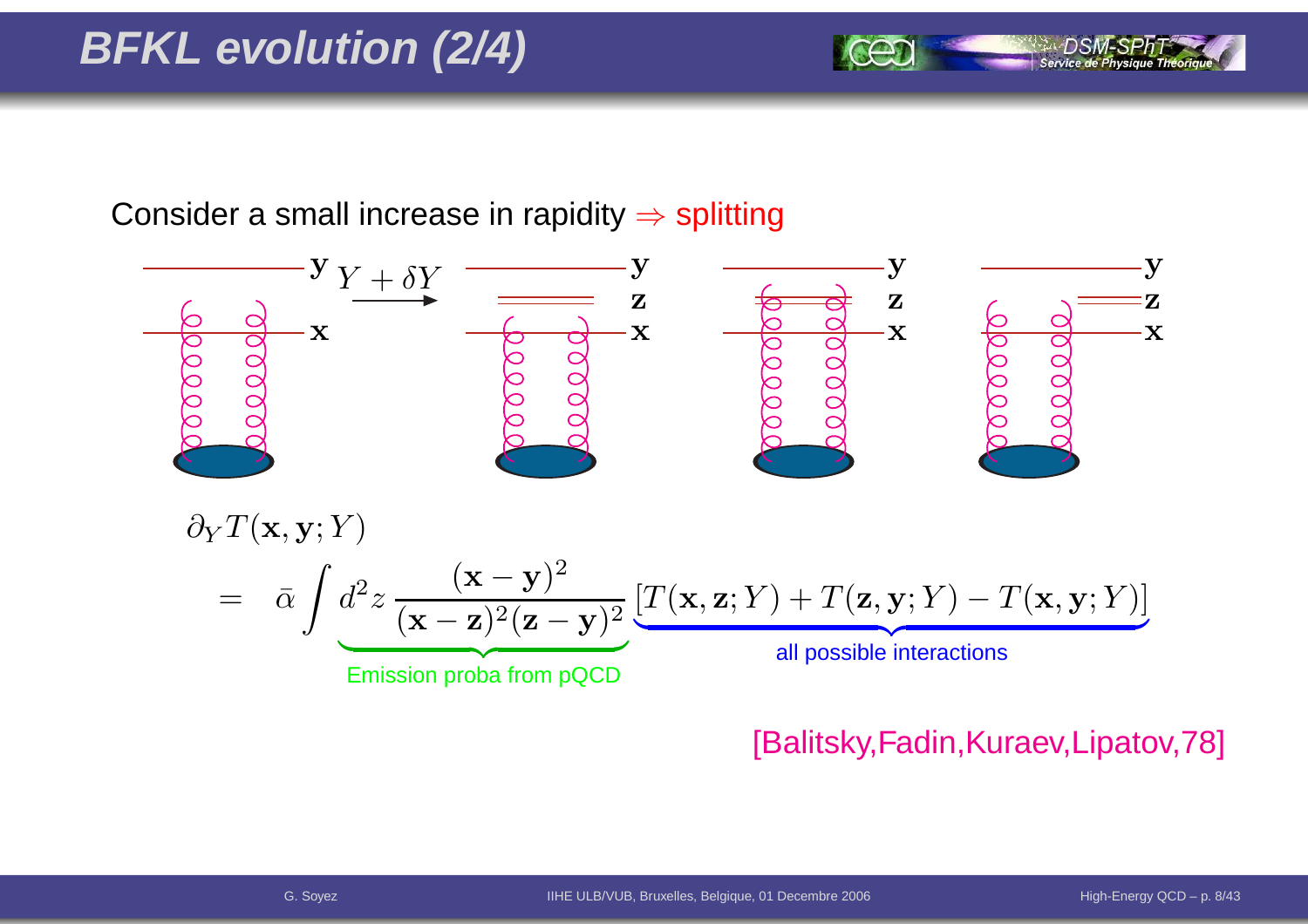The solution goes like

 $T(Y) \sim e^{\omega Y}$  with  $\omega = 4\bar{\alpha} \log(2) \approx 0.5$ 

- Fast growth of the amplitude
- Intercept value too large
- Violation of the Froissart unitarity:  $T(Y) \leq C \log^2$  $T(r, b) \leq 1$
- **•** problem of diffusion in the infrared

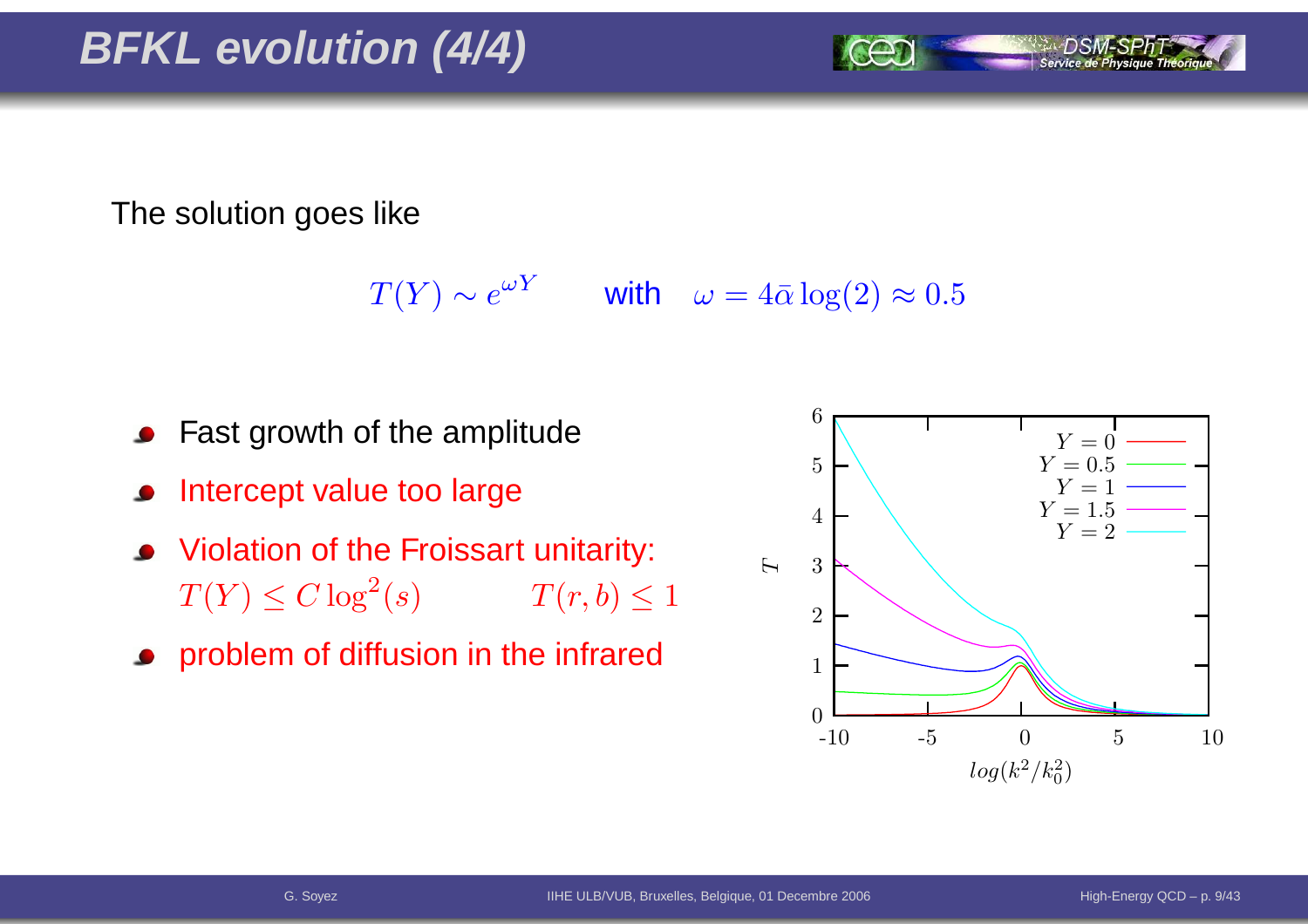## **Saturation effects**





#### Multiple scattering

- $\star$  Proportional to  $T^2$
- $\star$  important when  $T\approx 1$

 $\langle \cdot \rangle$   $\equiv$  average over target field

$$
\partial_Y \langle T(\mathbf{x}, \mathbf{y}; Y) \rangle
$$
  
=  $\bar{\alpha} \int d^2 z \frac{(\mathbf{x} - \mathbf{y})^2}{(\mathbf{x} - \mathbf{z})^2 (\mathbf{z} - \mathbf{y})^2} \left[ \langle T(\mathbf{x}, \mathbf{z}; Y) \rangle + \langle T(\mathbf{z}, \mathbf{y}; Y) \rangle - \langle T(\mathbf{x}, \mathbf{y}; Y) \rangle \right]$   
-  $\langle T(\mathbf{x}, \mathbf{z}; Y) T(\mathbf{z}, \mathbf{y}; Y) \rangle$ 

**But** 

 $\partial_Y \langle T(\mathbf{x},\mathbf{y}; Y) \rangle$  contains a new object:  $\langle T(\mathbf{x},\mathbf{z}; Y) T(\mathbf{z},\mathbf{y}; Y) \rangle$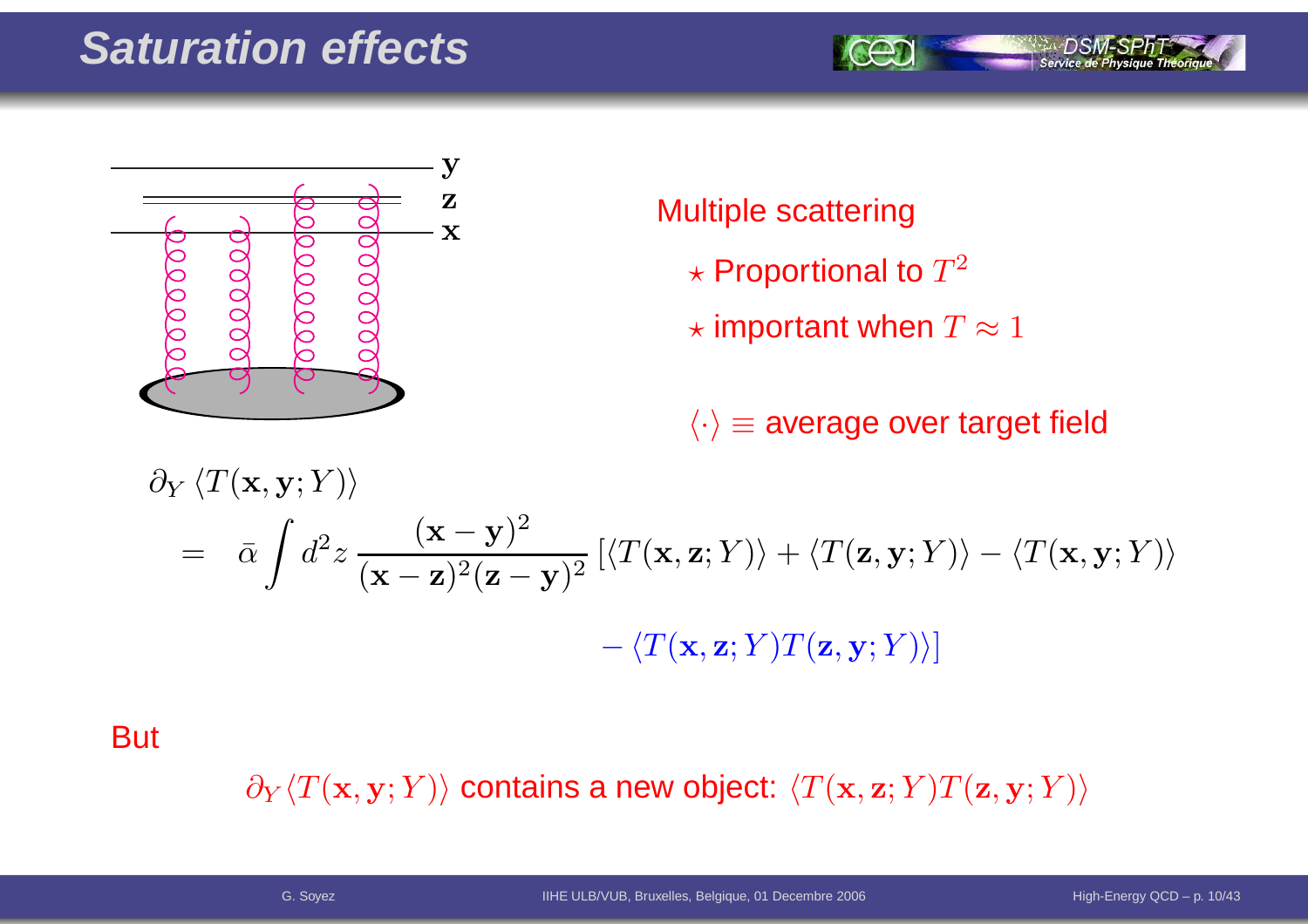**Balitsky, Kovchegov and JIMWLK**

In general: complete hierarchy

[Balitsky, 96]



Beyond large- $N_c$ : the hierarchy involves quadrupoles, sextupoles, ...

Balitsky hierarchy  $\equiv$  JIMWKL eq. (Colour Glass Condensate formalism)

Mean field approx.:  $\langle T_{\bf x z}T_{\bf z y}\rangle=\langle T_{\bf x z}\rangle\langle T_{\bf z y}\rangle$ 

$$
\partial_Y \langle T_{\mathbf{x} \mathbf{y}} \rangle = \frac{\bar{\alpha}}{2\pi} \int d^2 z \, \frac{(\mathbf{x} - \mathbf{y})^2}{(\mathbf{x} - \mathbf{z})^2 (\mathbf{z} - \mathbf{y})^2} \left[ \langle T_{\mathbf{x} \mathbf{z}} \rangle + \langle T_{\mathbf{z} \mathbf{y}} \rangle - \langle T_{\mathbf{x} \mathbf{z}} \rangle \langle T_{\mathbf{z} \mathbf{y}} \rangle \right]
$$

[Balitsky 96,Kovchegov 99]

Simplest perturbative evolution equation satisfying unitarity constraint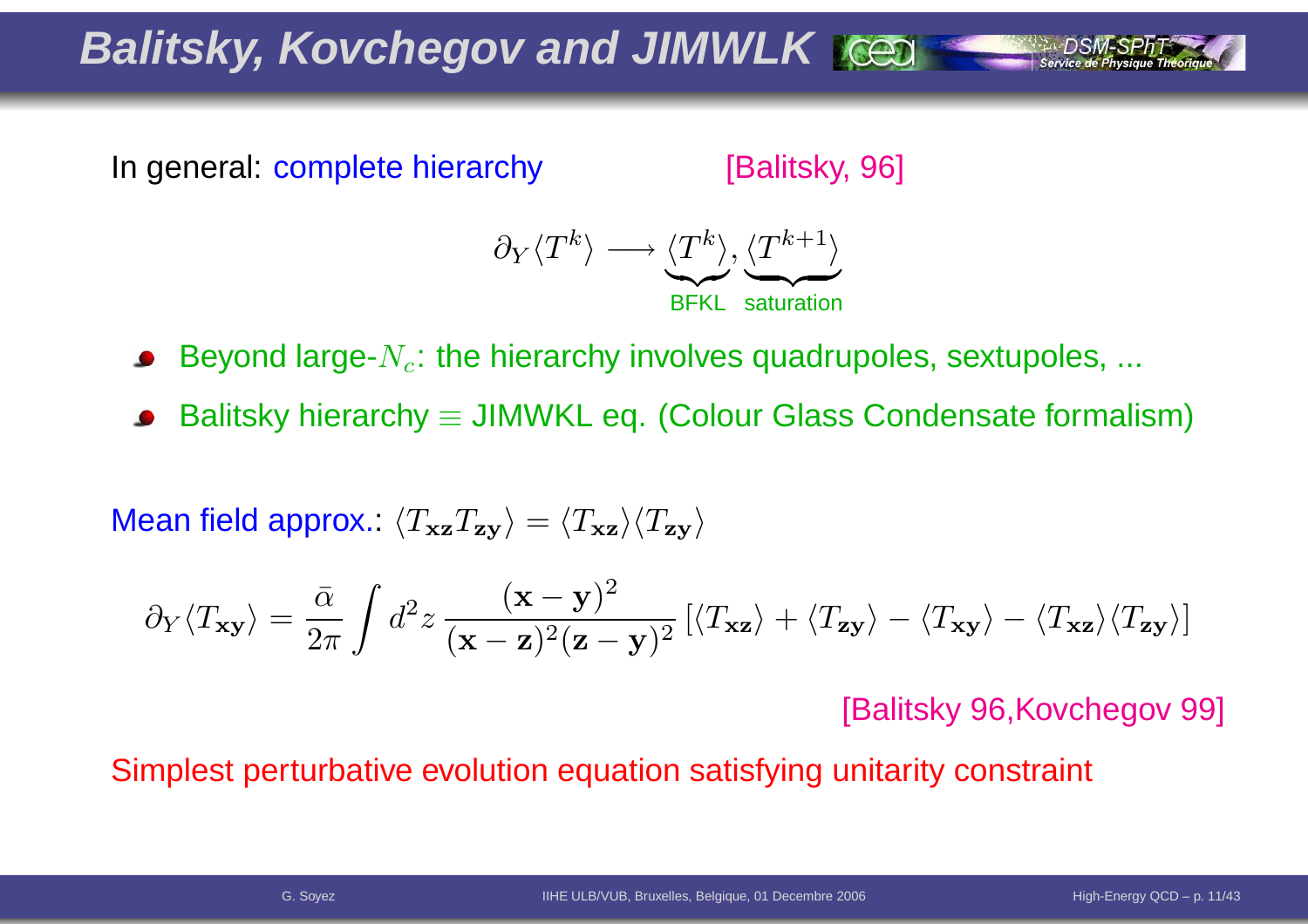#### **Fluctuations**

Service de Physique Théori

Consider evolution of  $\left\langle T^{(2)}\right\rangle$ 

#### [E. Iancu, D. Triantafyllopoulos, 05] Also A. Mueller, S. Munier, A. Shoshi, S. Wong



Usual BFKL ladder $\bullet$ 

r and  $\partial_Y$  $\partial_Y \langle T^{(2)} \rangle \propto \langle T^{(2)} \rangle$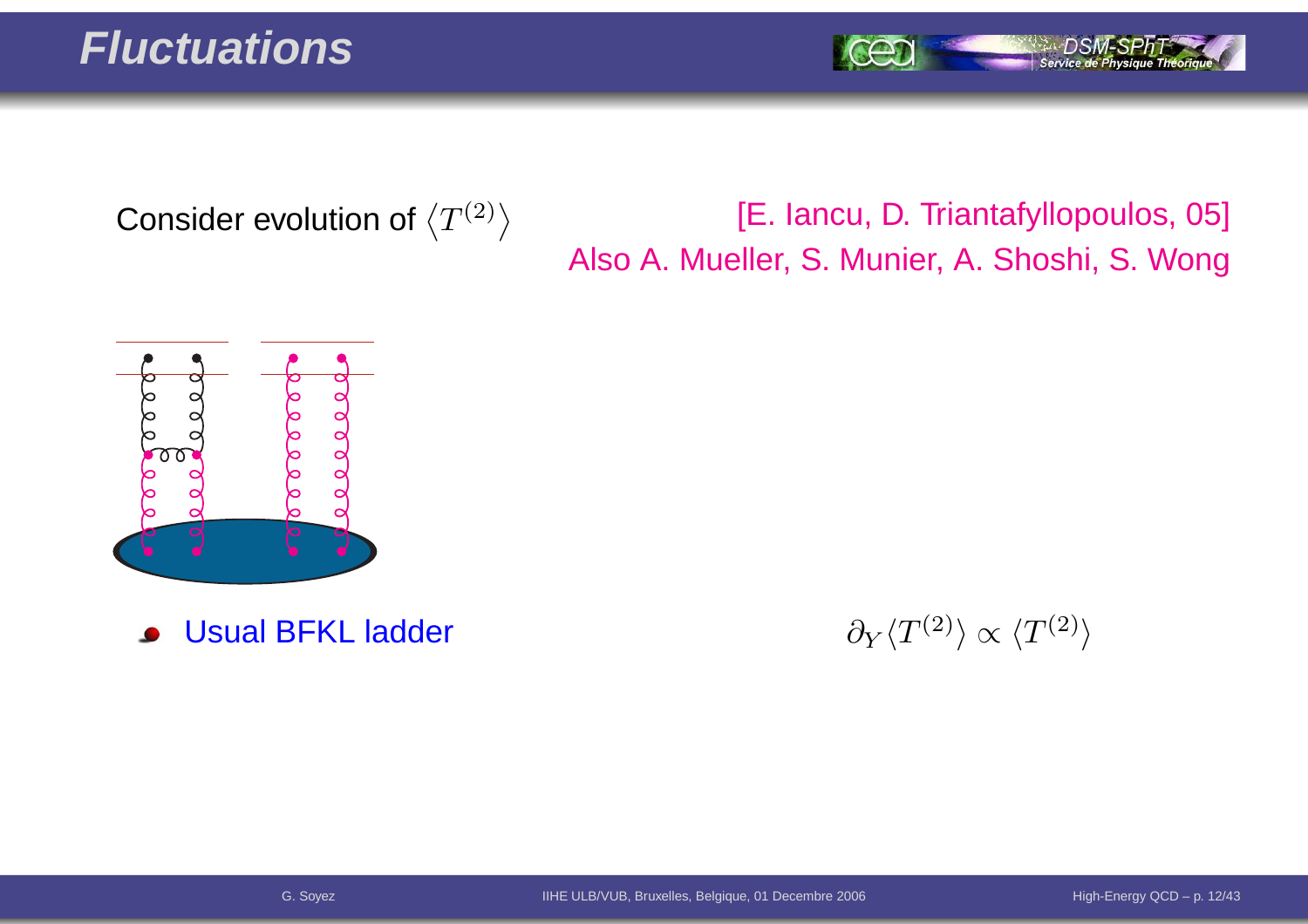#### **Fluctuations**

Service de Pl

Consider evolution of  $\left\langle T^{(2)}\right\rangle$ 

[E. Iancu, D. Triantafyllopoulos, 05] Also A. Mueller, S. Munier, A. Shoshi, S. Wong



- Usual BFKL ladder
- fan diagram  $\longrightarrow$  saturation effects  $\qquad \qquad \partial_Y \langle T^{(2)} \rangle \propto \langle T^{(3)} \rangle$  $\bullet$

r and  $\partial_Y$  $\partial_Y \langle T^{(2)} \rangle \propto \langle T^{(2)} \rangle$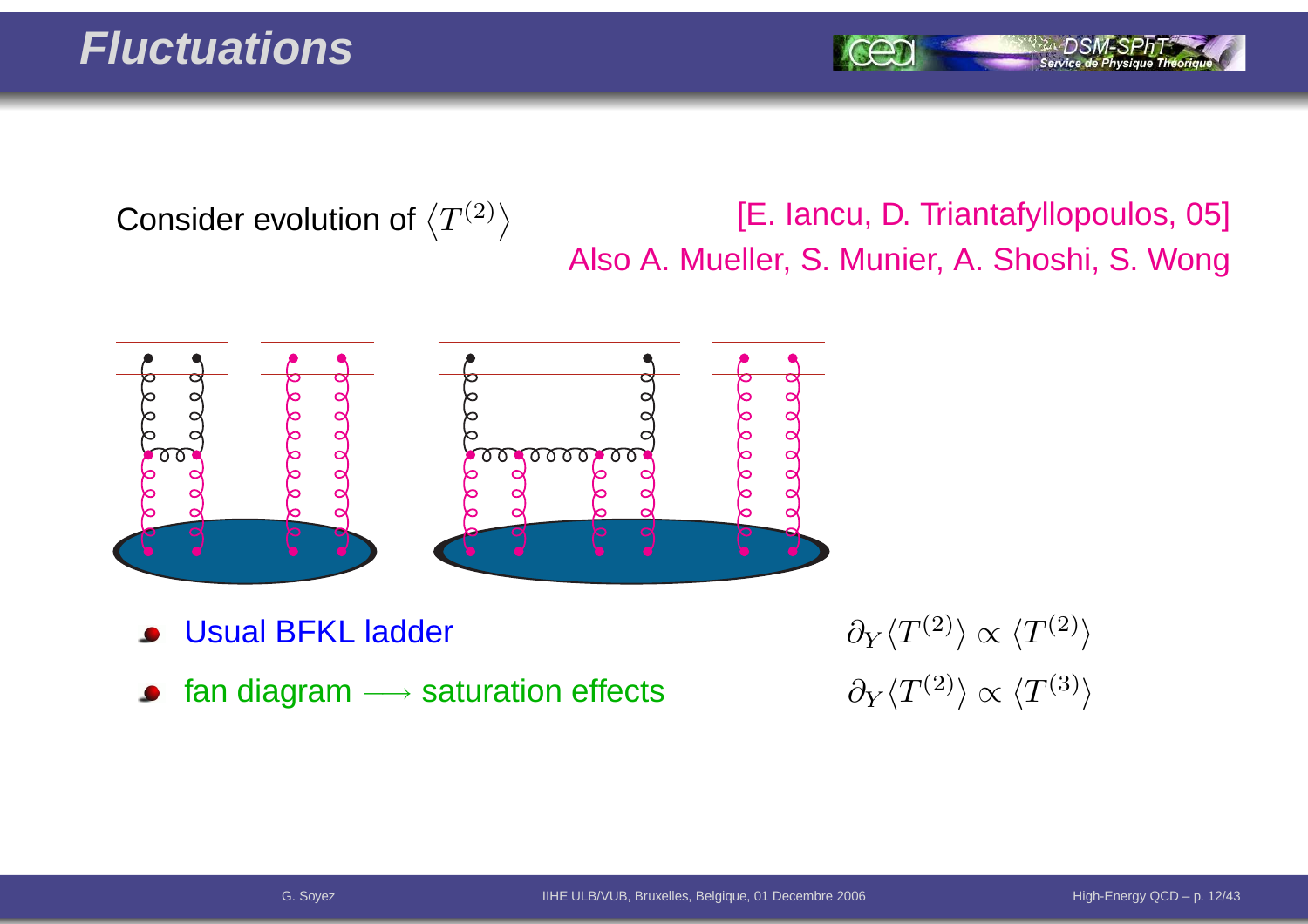#### **Fluctuations**

Consider evolution of  $\left\langle T^{(2)}\right\rangle$ 

#### [E. Iancu, D. Triantafyllopoulos, 05] Also A. Mueller, S. Munier, A. Shoshi, S. Wong



- Usual BFKL ladder
- fan diagram  $\longrightarrow$
- splitting  $\longrightarrow$  $\rightarrow$  gluon-number fluctuations  $\qquad \partial_Y \langle T^{(2)} \rangle \propto \langle T \rangle$ −→ pomeron loops

r and  $\partial_Y$  $\partial_Y \langle T^{(2)} \rangle \propto \langle T^{(2)} \rangle$  $\partial_Y \langle T^{(2)} \rangle \propto \langle T^{(3)} \rangle$ <br> $\partial_Y \langle T^{(2)} \rangle \propto \langle T \rangle$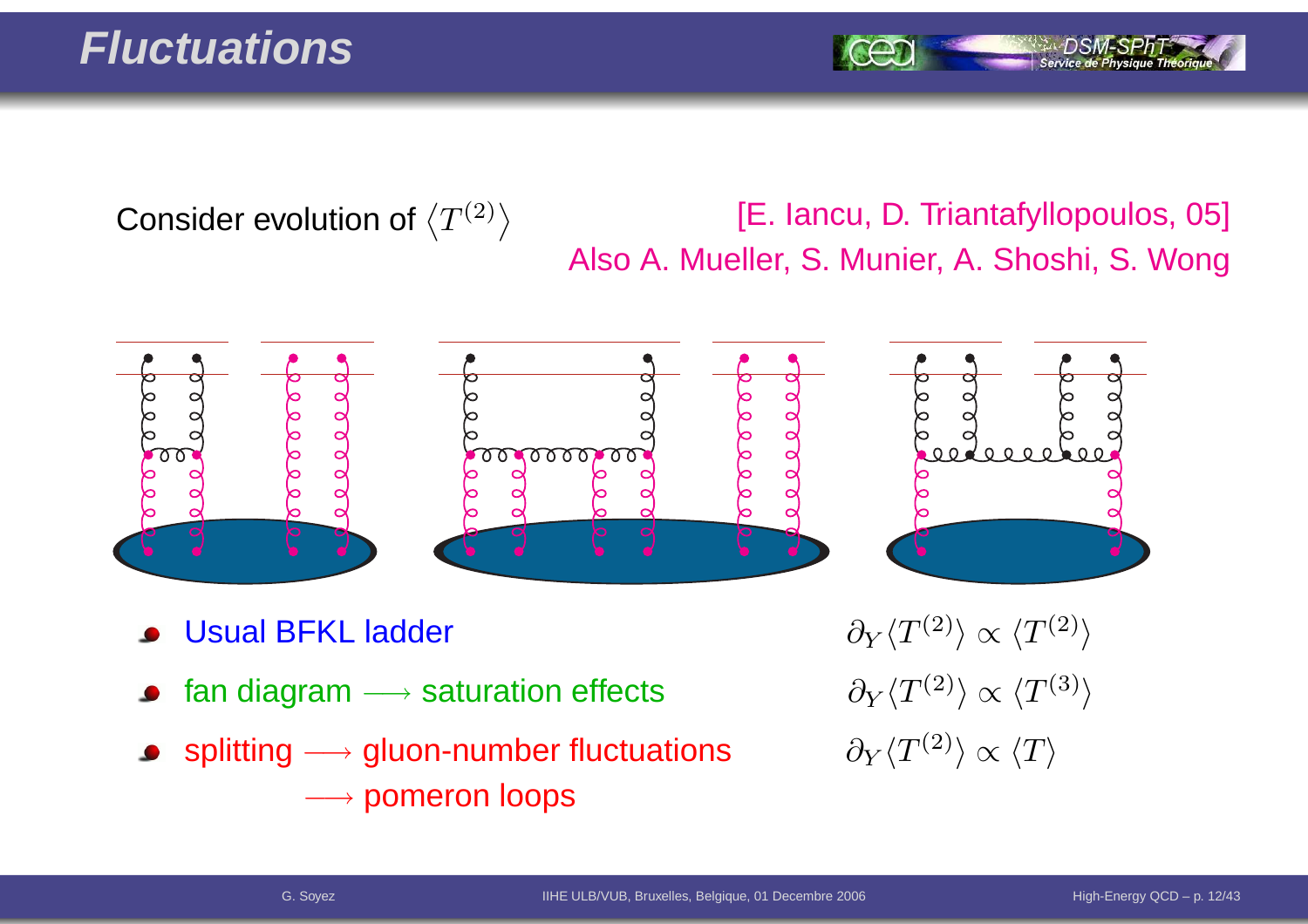

 $\Rightarrow$  complicated hierarchy

$$
\partial_Y \langle T^{(2)}(\mathbf{x}_1, \mathbf{y}_1; \mathbf{x}_2, \mathbf{y}_2) \rangle
$$
\n
$$
= \frac{\bar{\alpha}}{2\pi} \int d^2 z \frac{(\mathbf{x}_2 - \mathbf{y}_2)^2}{(\mathbf{x}_2 - \mathbf{z})^2 (\mathbf{z} - \mathbf{y}_2)^2} \left[ \langle T^{(2)}(\mathbf{x}_1, \mathbf{y}_1; \mathbf{x}_2, \mathbf{z}) \rangle + \langle T^{(2)}(\mathbf{x}_1, \mathbf{y}_1; \mathbf{z}, \mathbf{y}_2) \rangle \right.
$$
\n
$$
- \langle T^{(2)}(\mathbf{x}_1, \mathbf{y}_1; \mathbf{x}_2, \mathbf{y}_2) \rangle - \langle T^{(3)}(\mathbf{x}_1, \mathbf{y}_1; \mathbf{x}_2, \mathbf{z}; \mathbf{z}, \mathbf{y}_2) \rangle + (1 \leftrightarrow 2) \right]
$$
\n
$$
+ \frac{\bar{\alpha}}{2\pi} \left( \frac{\alpha_s}{2\pi} \right)^2 \int_{\mathbf{u} \mathbf{v} \mathbf{z}} \mathcal{M}_{\mathbf{u} \mathbf{v} \mathbf{z}} \mathcal{A}_0(\mathbf{x}_1 \mathbf{y}_1 | \mathbf{u} \mathbf{z}) \mathcal{A}_0(\mathbf{x}_2 \mathbf{y}_2 | \mathbf{z} \mathbf{v}) \nabla_{\mathbf{u}}^2 \nabla_{\mathbf{v}}^2 \langle T^{(1)}(\mathbf{u}, \mathbf{v}) \rangle
$$

- Saturation: important when  $T^{(2)}\sim T^{(1)}\sim 1$  i.e. near unitarity  $\bullet$
- Fluctuations: important when  $T^{(2)}\sim \alpha_s^2$  $_{s}^{2}T^{(1)}$  or  $T\sim\alpha_{s}^{2}$  $\frac{2}{s}$  i.e. dilute regime
- Langevin formulation: fluctuation <sup>=</sup> noise $\bullet$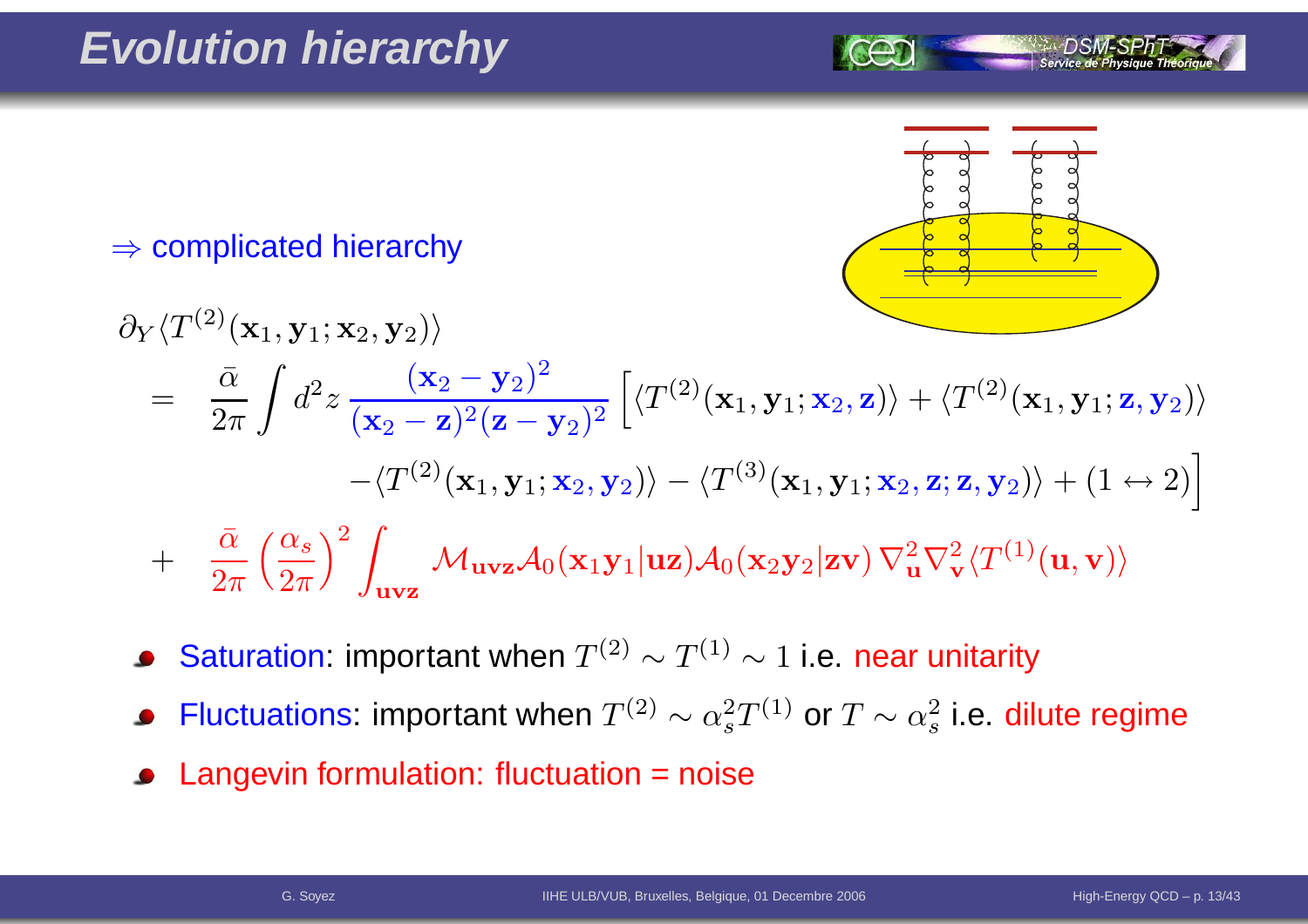

### **Solutions**

# **The BK equation**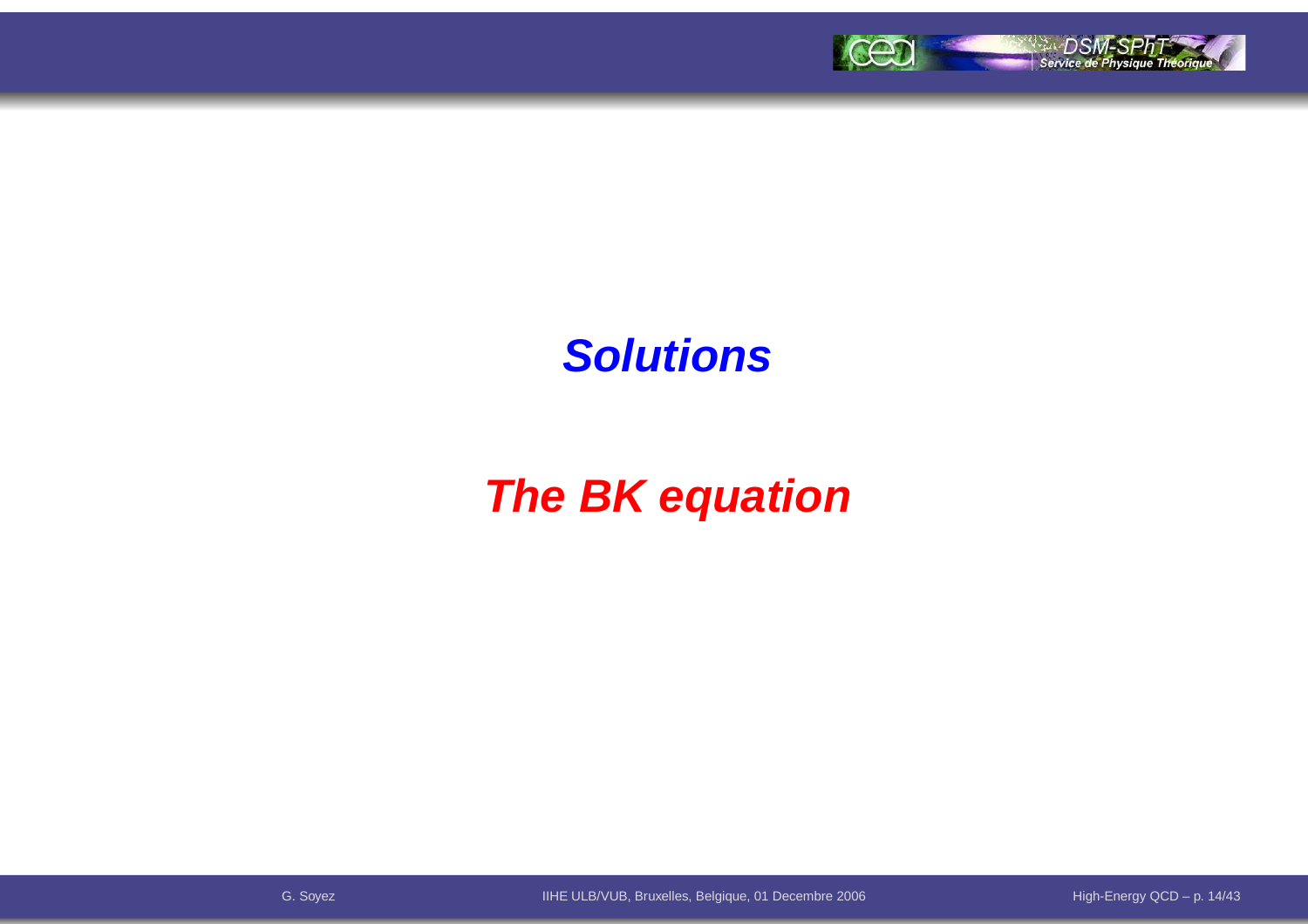Case 1: no impact parameter dependence

$$
T_{\mathbf{xy}} \to T\left(\mathbf{r} = \mathbf{x} - \mathbf{y}, \mathbf{b} = \frac{\mathbf{x} + \mathbf{y}}{2}\right) \to T(r)
$$

Note:

- all arguments work for  $T(r)$  or its Fourier transform  $\tilde T(k)$  $\bullet$
- for  $\tilde{T}$ , the non-linear term is simply  $-\tilde{T}^{2}(k)$  $\bullet$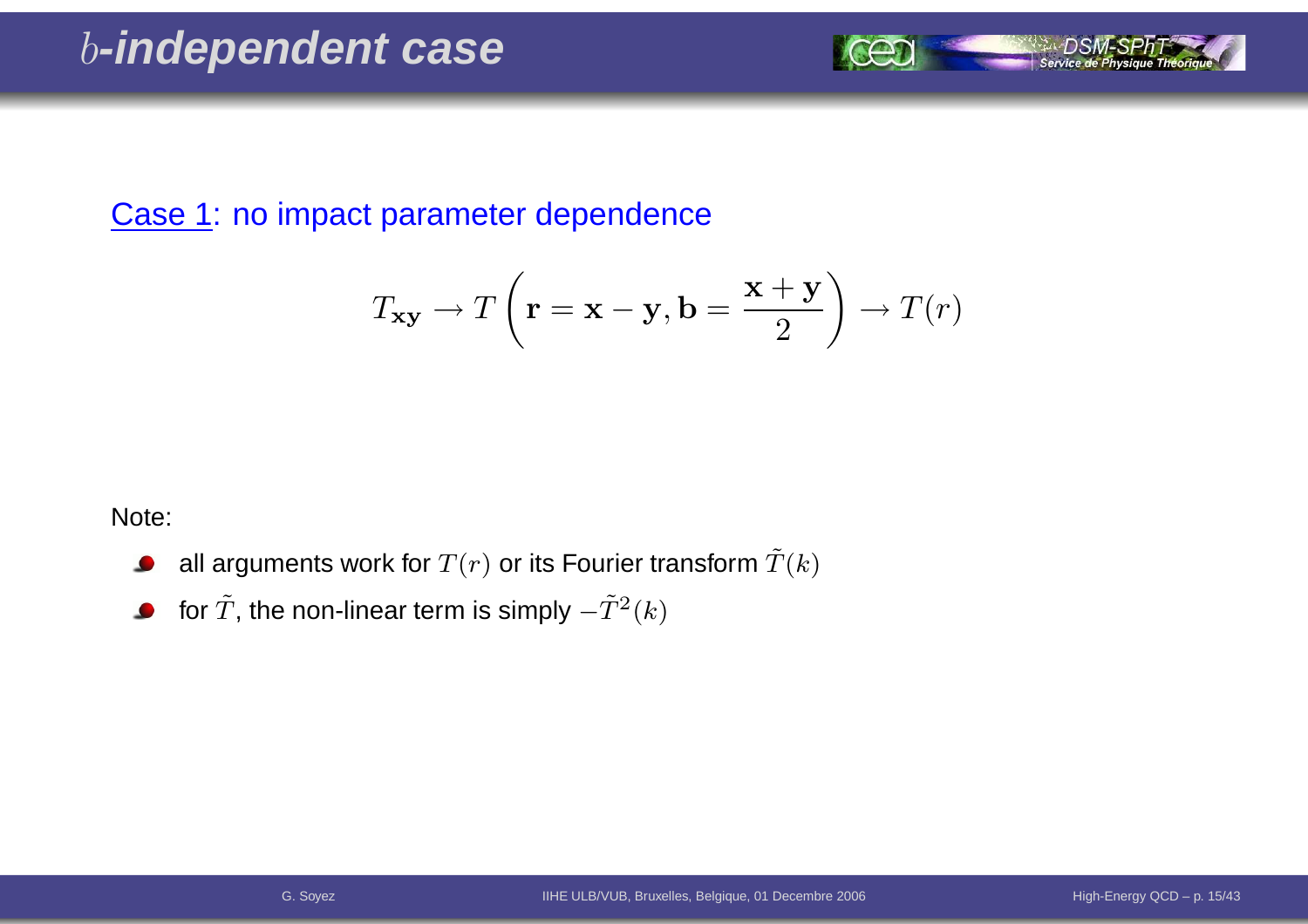$$
\text{BK equation: } \partial_Y T = \underbrace{\chi(-\partial_L)T}_{\text{BFKL}} - T^2
$$

When  $T\ll 1$  BFKL works:  $\partial_{Y}T=\chi($  Solution known:  $-\partial_L)T$ 

$$
T(k) = \int \frac{d\gamma}{2i\pi} T_0(\gamma) \exp\left[\chi(\gamma)\bar{\alpha}Y - \gamma L\right]
$$
  
= 
$$
\int \frac{d\gamma}{2i\pi} T_0(\gamma) \exp\left[-\gamma \left(L - \frac{\chi(\gamma)}{\gamma} \bar{\alpha}Y\right)\right]
$$

 $\Rightarrow$  Wave of slope  $\gamma$  travels at speed  $v=\chi(\gamma)/\gamma$ 

$$
Y = Y_0
$$

[S.Munier,R.Peschanski,03]

Service de Physique Théoriq

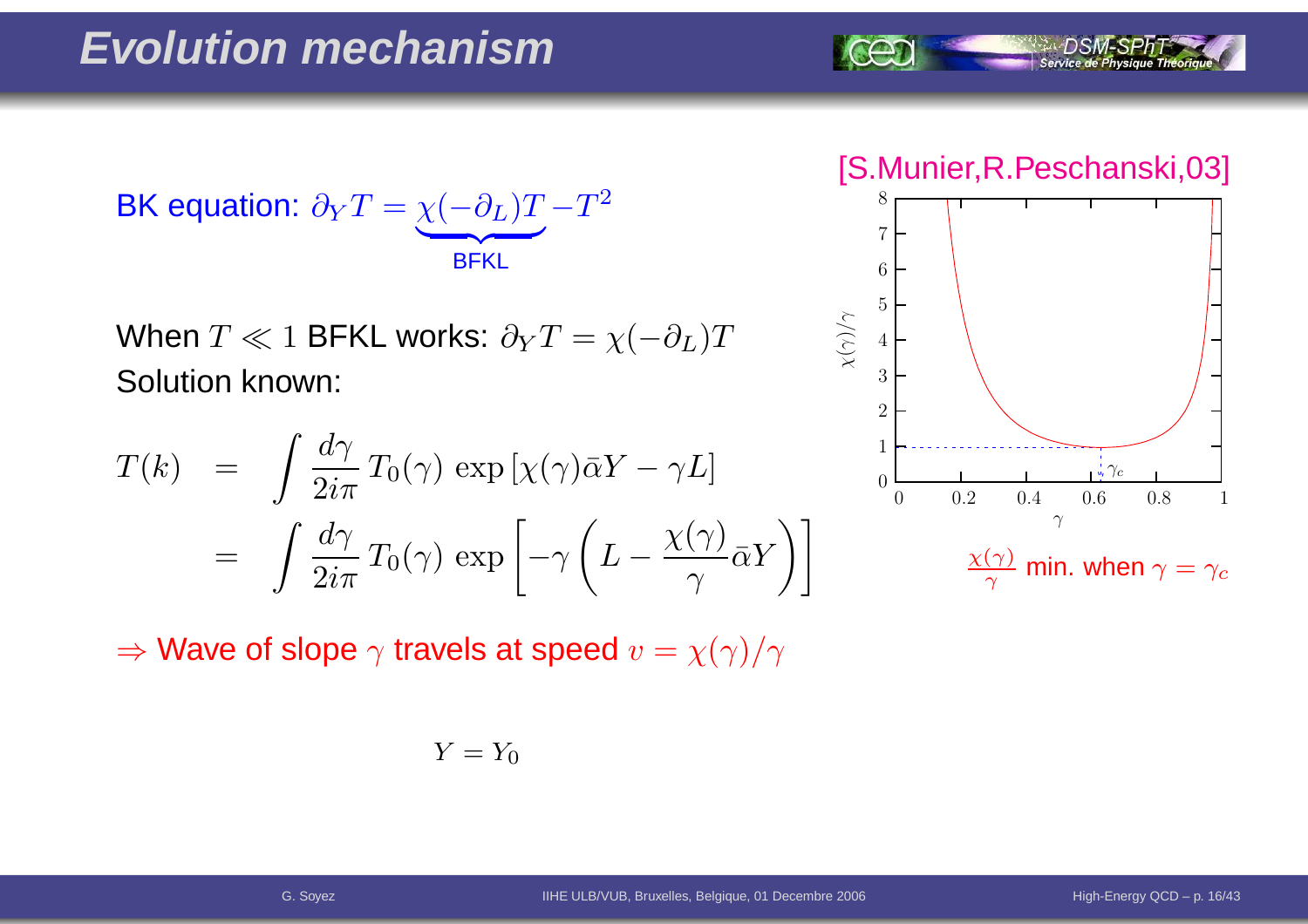

#### [S.Munier,R.Peschanski,03]



$$
\tfrac{\chi(\gamma)}{\gamma}\text{ min. when } \gamma = \gamma_c
$$



 $\Rightarrow$  Wave of slope  $\gamma$  travels at speed  $v=\chi(\gamma)/\gamma$ 

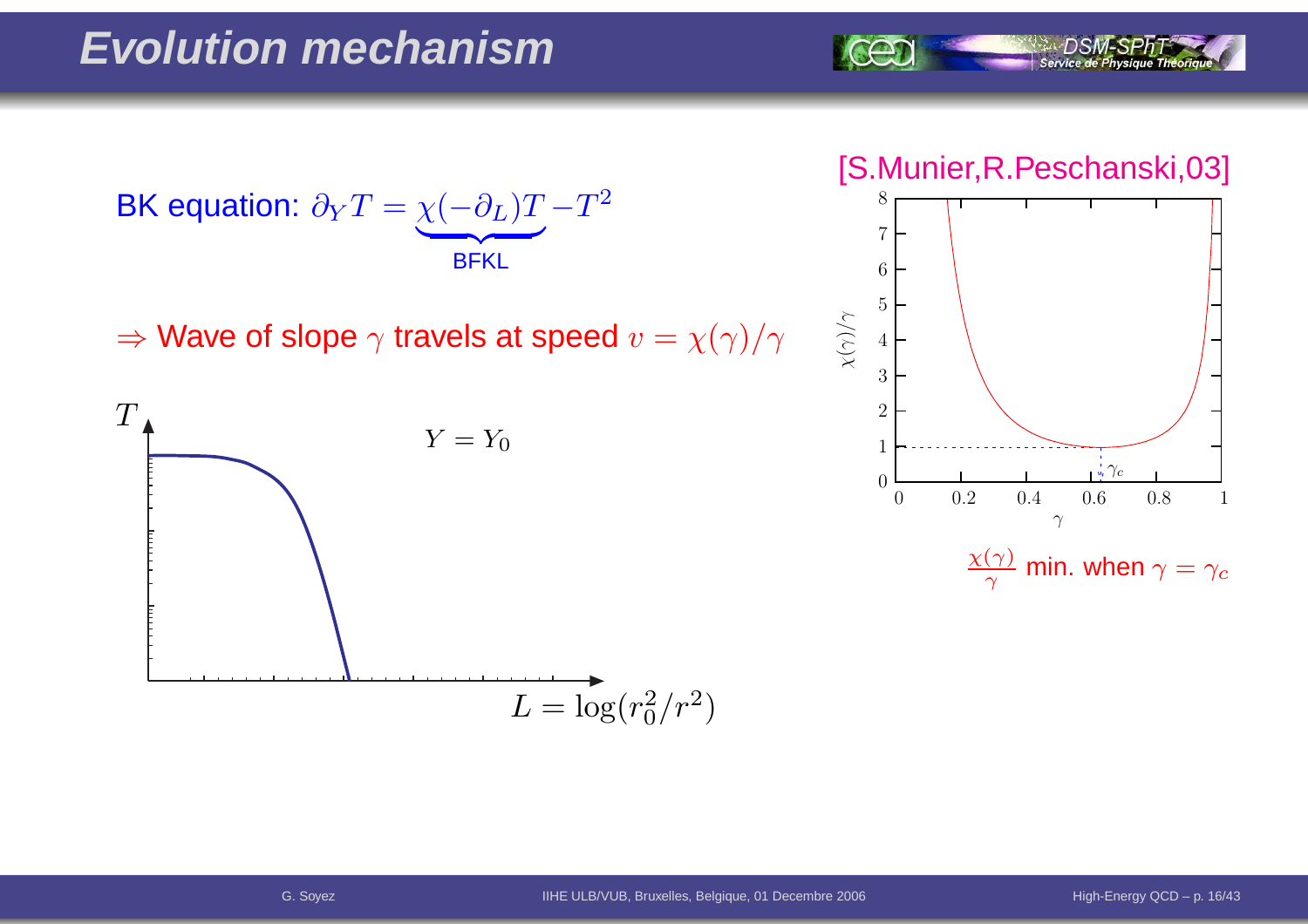

#### [S.Munier,R.Peschanski,03]



 $\frac{\chi(\gamma)}{\gamma}$  min. when  $\gamma=\gamma_c$ 



 $\Rightarrow$  Wave of slope  $\gamma$  travels at speed  $v=\chi(\gamma)/\gamma$ 

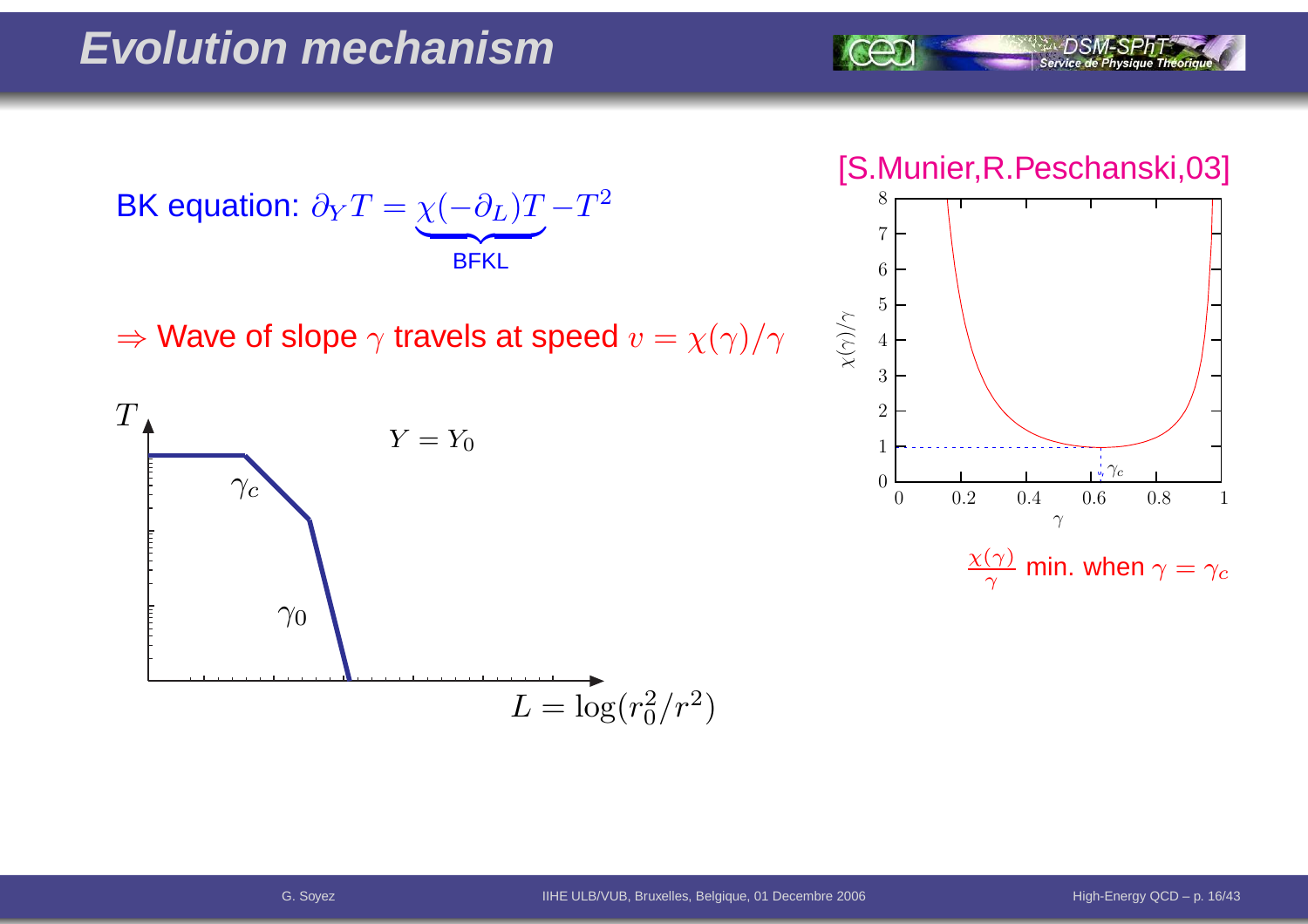BK equation:  $\partial$  $\,$  $\bm{T}$ = $\chi$  $\left($  $\partial$ L)  $\bm{T}$  $\overline{\phantom{a}}$  BFKL− $\bm{T}$ 2

 $\Rightarrow$  Wave of slope  $\gamma$  travels at speed  $v=\chi(\gamma)/\gamma$ 



[S.Munier,R.Peschanski,03]

Service de Physique Théoria



 $\frac{\chi(\gamma)}{\gamma}$  min. when  $\gamma=\gamma_c$ 

The minimal speed isselected during evoution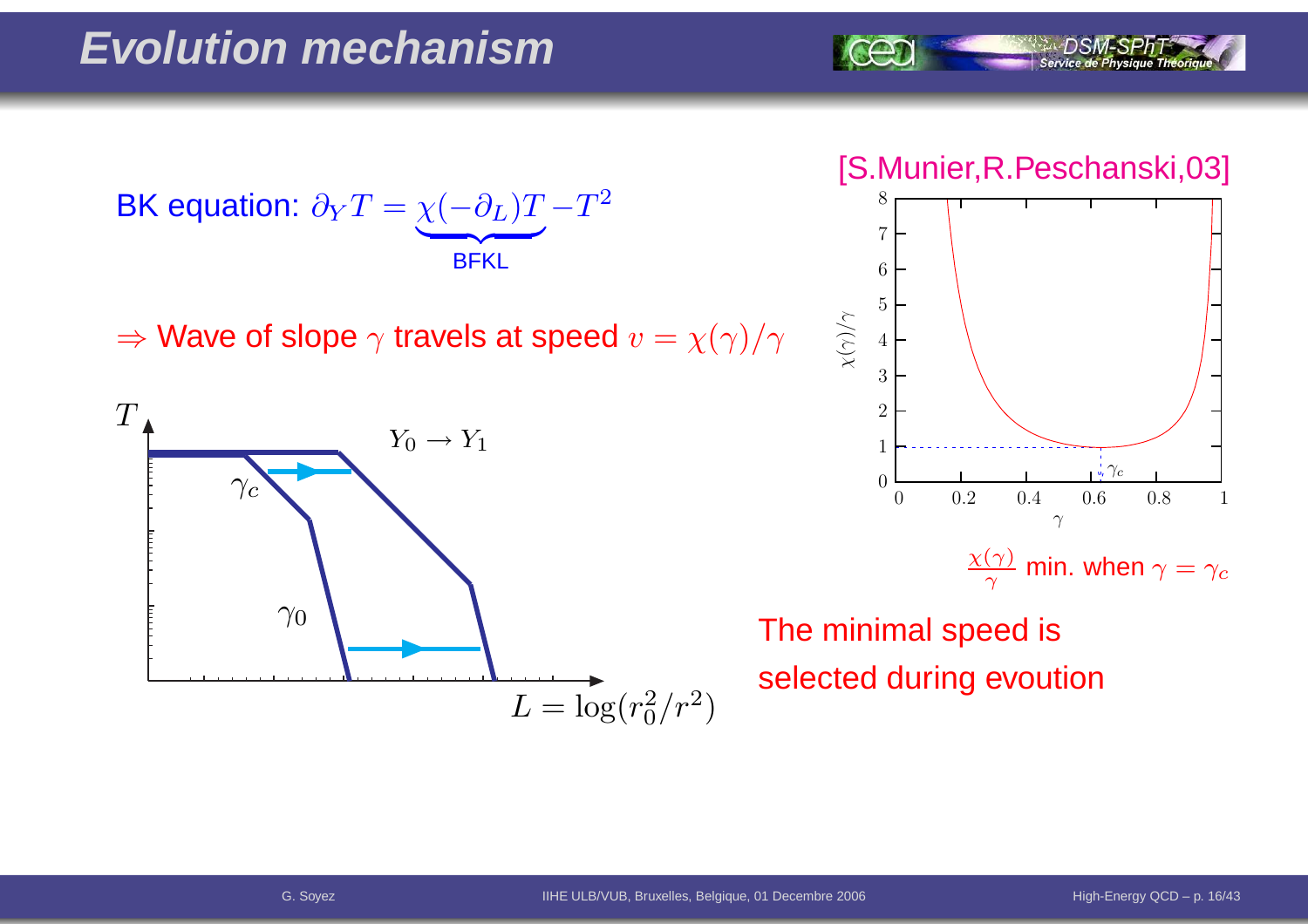Consequence: geometric scaling ( $Q_s\equiv$  saturation scale  $\equiv$  front position)

$$
T(r, Y) = T[rQ_s(Y)] \text{ with } Q_s^2(Y) = v_c \bar{\alpha}Y
$$
  

$$
rQ_s \ll 1 \underbrace{[r^2Q_s^2(Y)]^{\gamma_c}}_{\text{slope } \gamma_c} \exp \left[ \frac{\log^2(r^2Q_s^2)}{2\chi''(\gamma_c)\bar{\alpha}Y} \right]
$$
  
scaling window

 $|\log(r^2Q_s^2)| \lesssim \sqrt{\chi''(\gamma_c)\bar{\alpha}Y}$ 

**SALE OSM-SPRT**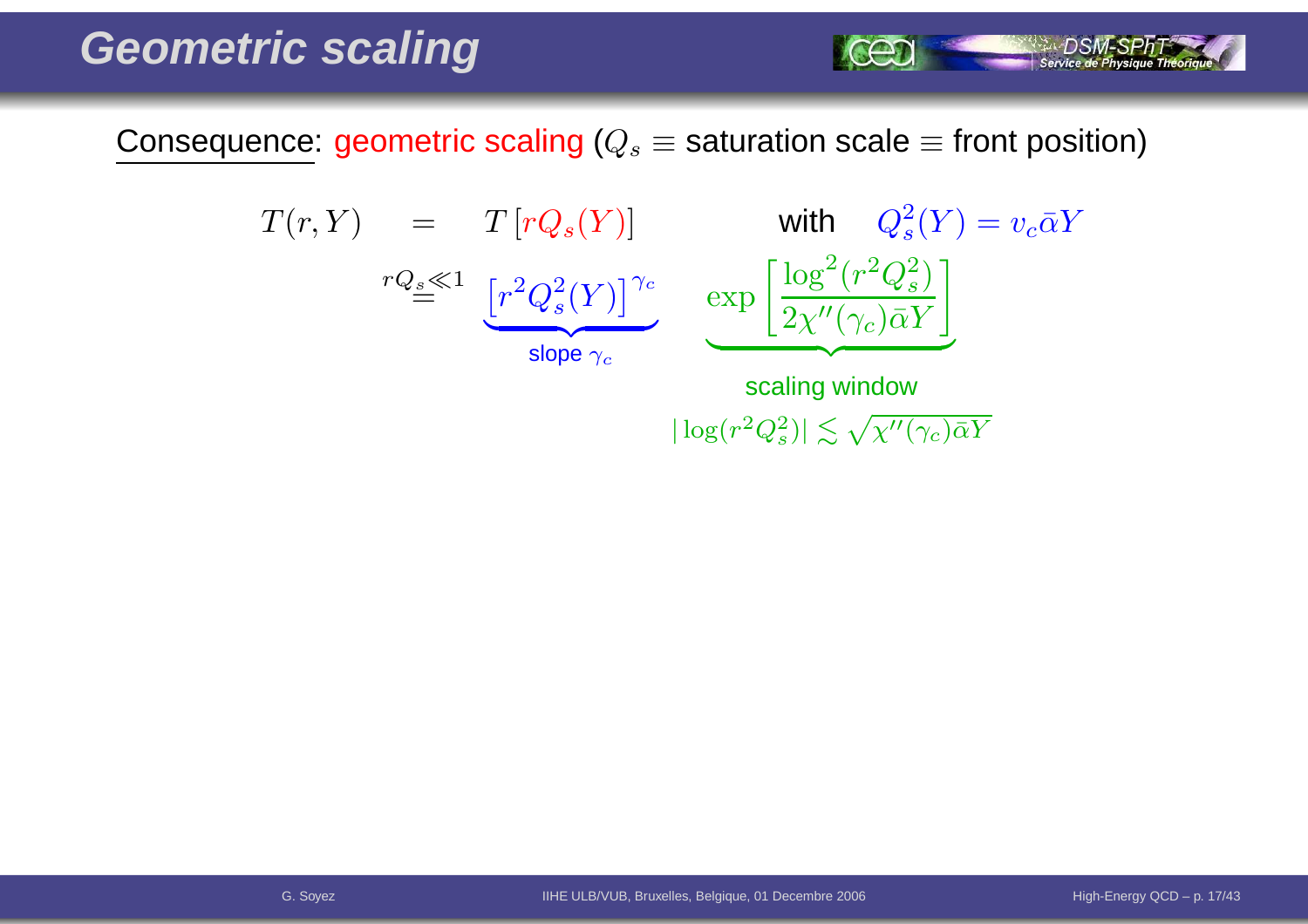Consequence: geometric scaling ( $Q_s\equiv$  saturation scale  $\equiv$  front position)



- Generic arguments: exponential rise + saturation  $\Rightarrow$  select  $\gamma_c$
- Parameters fixed by linear kernel only
- Saturation effects even though  $T \ll 1$

Service de Ph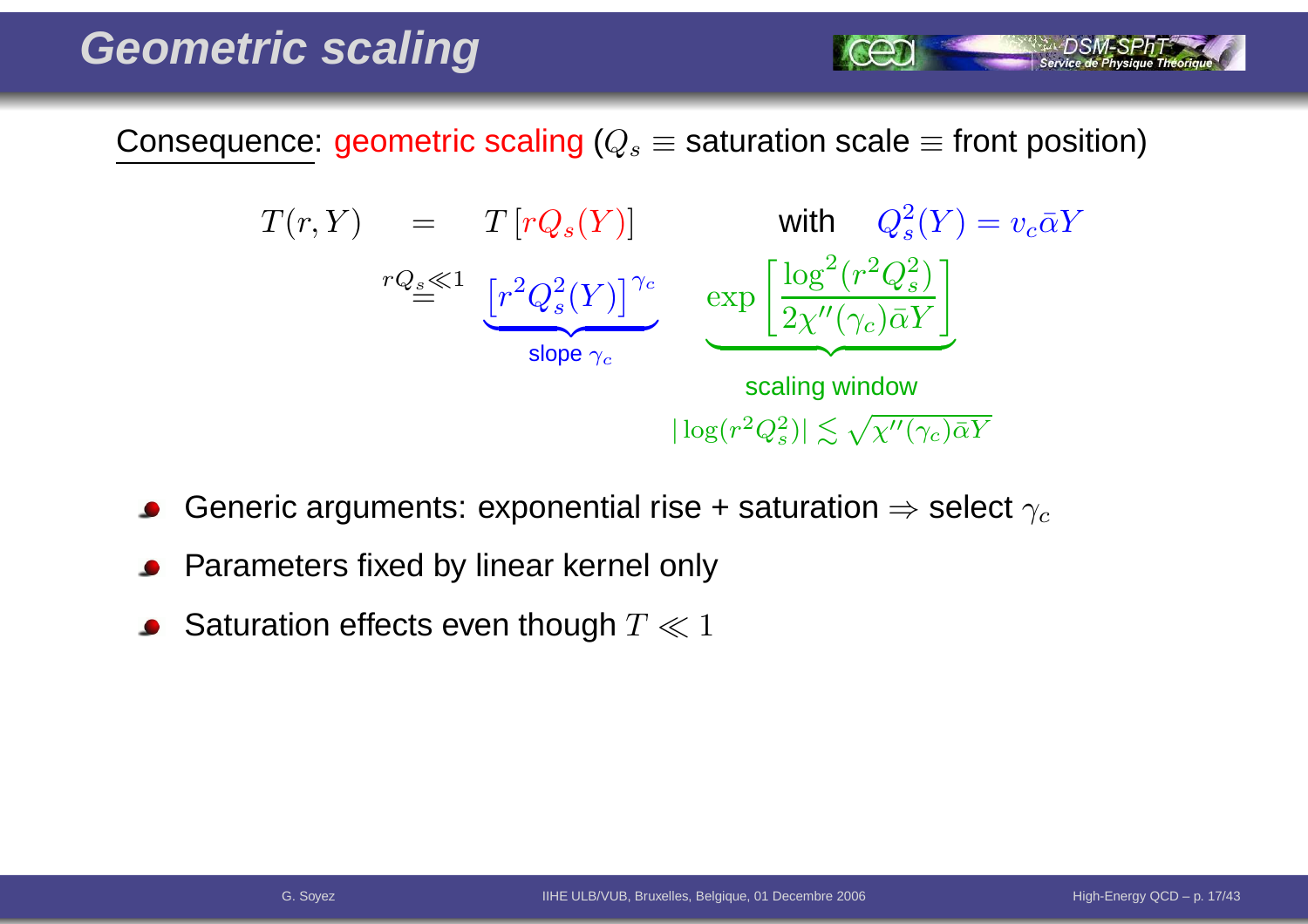Consequence: geometric scaling ( $Q_s\equiv$  saturation scale  $\equiv$  front position)

$$
T(r, Y) = T[rQ_s(Y)] \text{ with } Q_s^2(Y) = v_c \bar{\alpha}Y
$$
  
\n
$$
rQ_s \ll 1 \underbrace{[r^2Q_s^2(Y)]^{\gamma_c}}_{\text{slope } \gamma_c} \underbrace{\exp\left[\frac{\log^2(r^2Q_s^2)}{2\chi''(\gamma_c)\bar{\alpha}Y}\right]}_{\text{scaling window}}
$$
  
\n
$$
|\log(r^2Q_s^2)| \lesssim \sqrt{\chi''(\gamma_c)\bar{\alpha}Y}
$$

Interpretation: invariance along the saturation line



Service de Physique Théoriq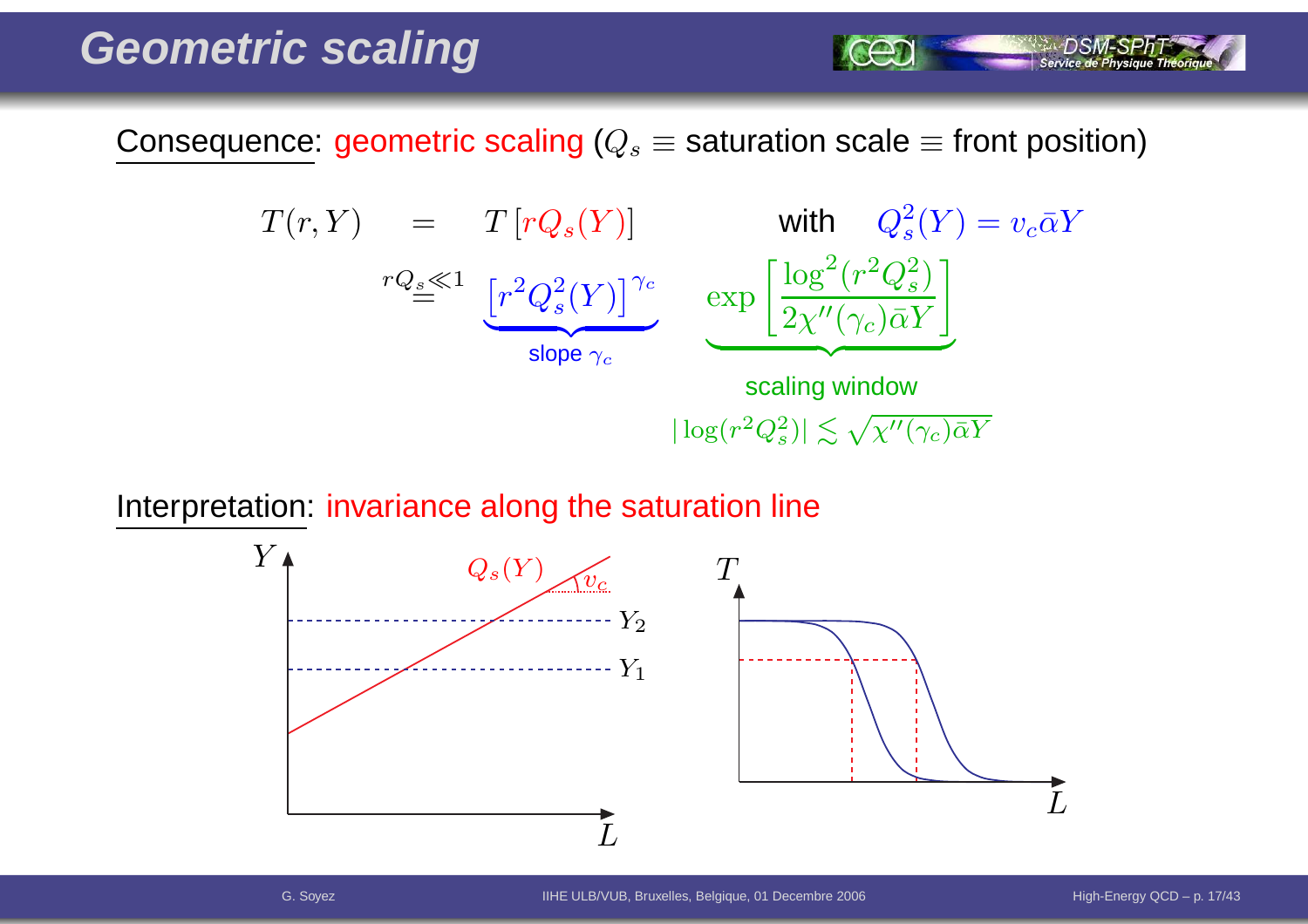#### DSN Service de Physique Théorique

#### Numerical simulations:

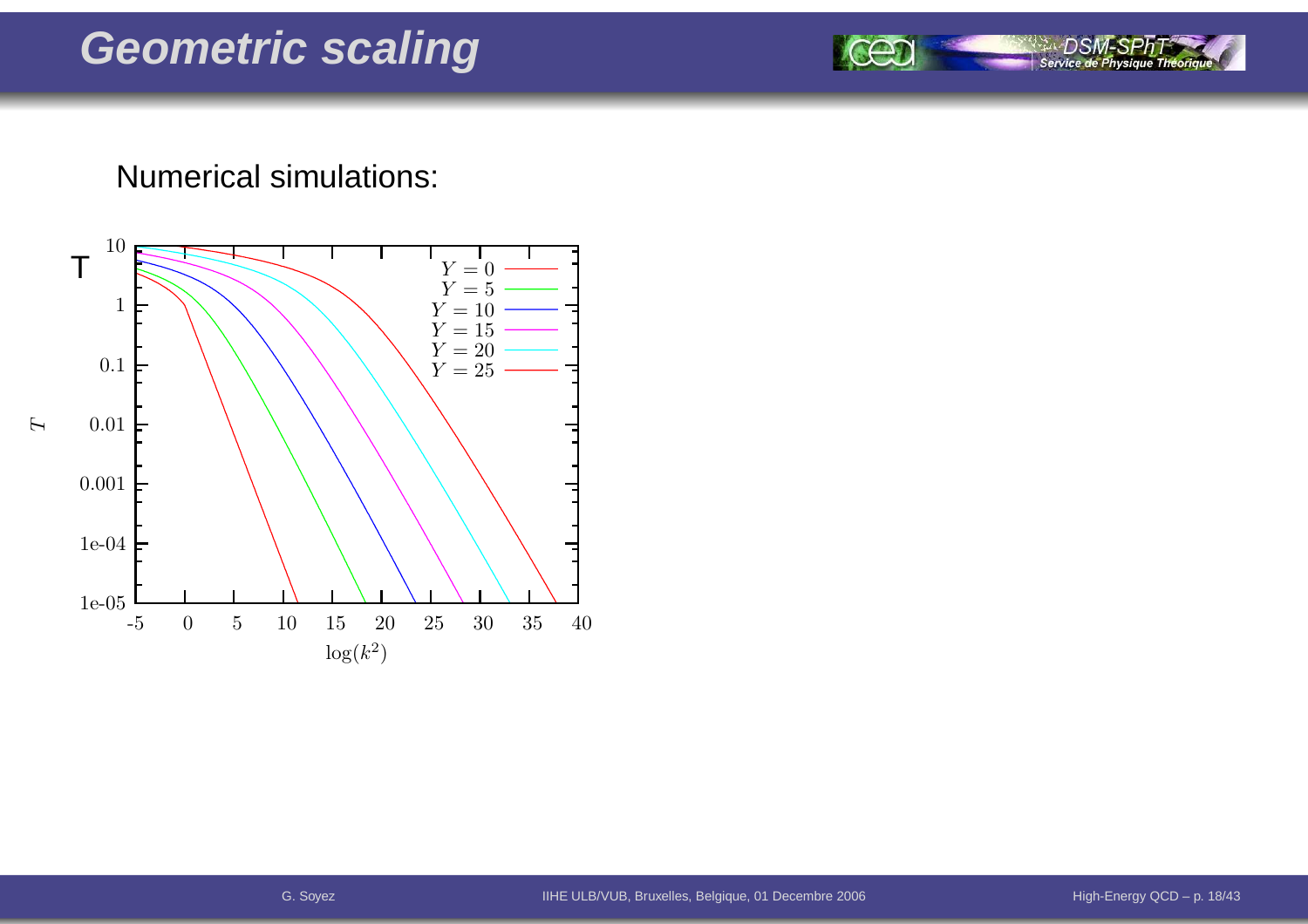Numerical simulations:



Service de Ph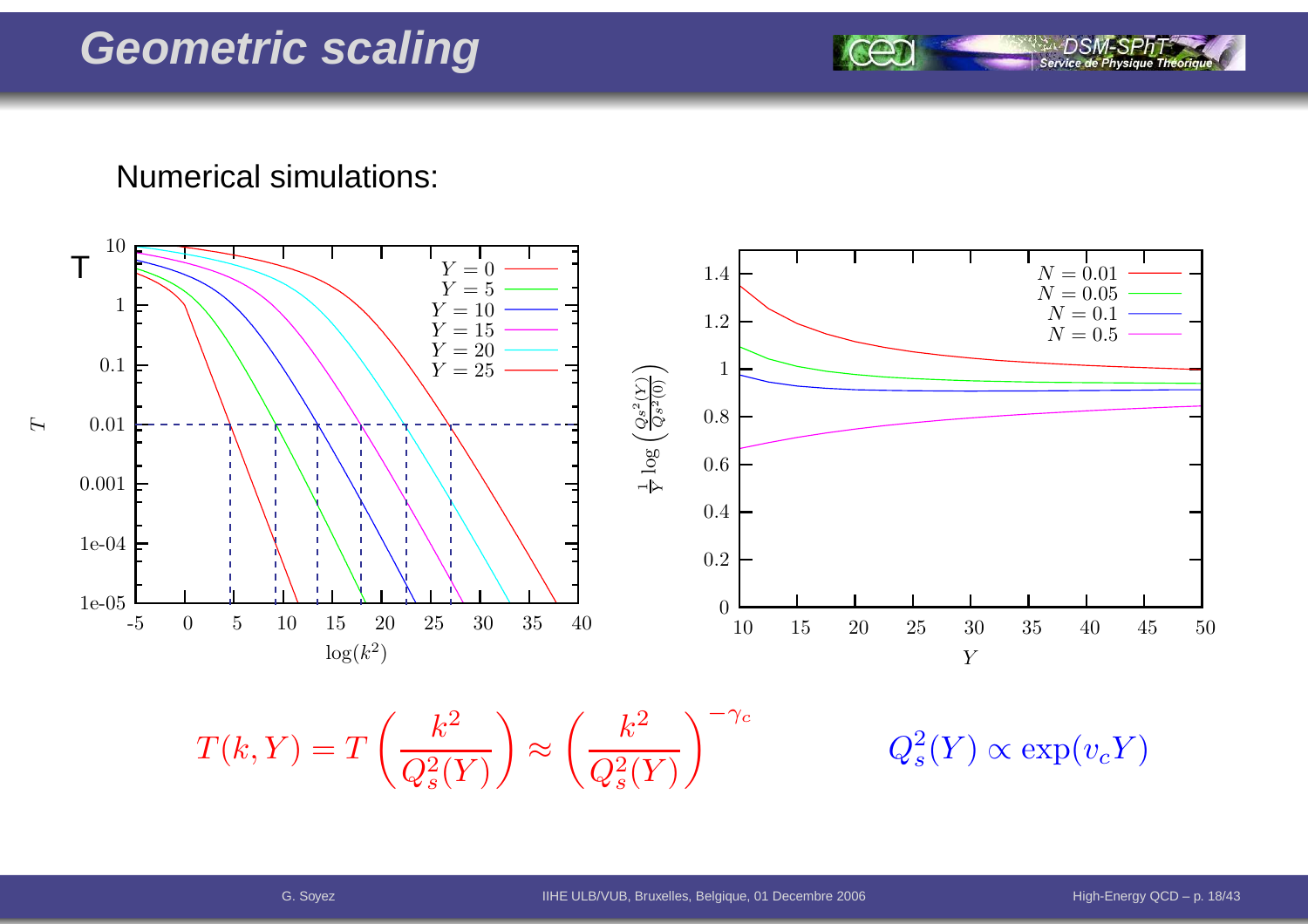#### Case 2: including impact parameter

Go to momentum space: use momentum transfer  ${\bf q}$ 

$$
\tilde{T}(\mathbf{k}, \mathbf{q}) = \int d^2x \, d^2y \, e^{i\mathbf{k} \cdot \mathbf{x}} e^{i(\mathbf{q} - \mathbf{k}) \cdot \mathbf{y}} \frac{T(\mathbf{x}, \mathbf{y})}{(\mathbf{x} - \mathbf{y})^2}
$$

new form of the BK equation

$$
\partial_Y \tilde{T}(\mathbf{k}, \mathbf{q}) = \frac{\bar{\alpha}}{\pi} \int \frac{d^2 k'}{(k - k')^2} \left\{ \tilde{T}(\mathbf{k}', \mathbf{q}) - \frac{1}{4} \left[ \frac{k^2}{k'^2} + \frac{(q - k)^2}{(q - k')^2} \right] \tilde{T}(\mathbf{k}, \mathbf{q}) \right\} - \frac{\bar{\alpha}}{2\pi} \int d^2 k' \tilde{T}(\mathbf{k}, \mathbf{k}') \tilde{T}(\mathbf{k} - \mathbf{k}', \mathbf{q} - \mathbf{k}')
$$

[C.Marquet, R.Peschanski, G.S., 05]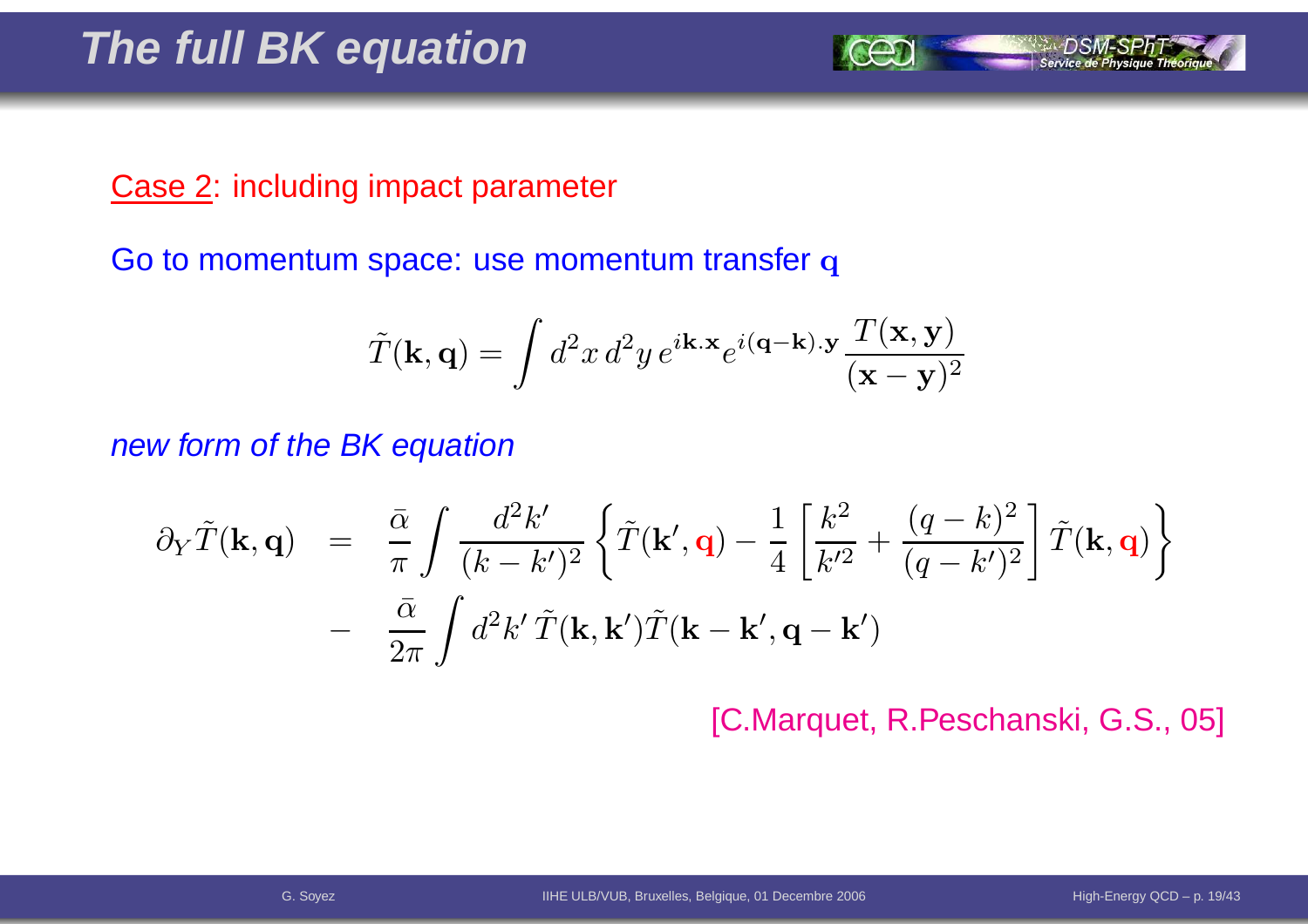### **Numerical simulations**



One can prove <mark>analytically</mark> that:

- traveling wave at large  $k$ : BFKL  $\Rightarrow$  same  $\gamma_c$ ,  $v_c$
- $q$  dependence:  $Q_s^2$  $s^2(q,Y) = \textsf{min}(k_0^2)$  $_0^2, q^2) \exp(v_c Y)$

#### **Predicts geometric scaling for**t**-dependent processes**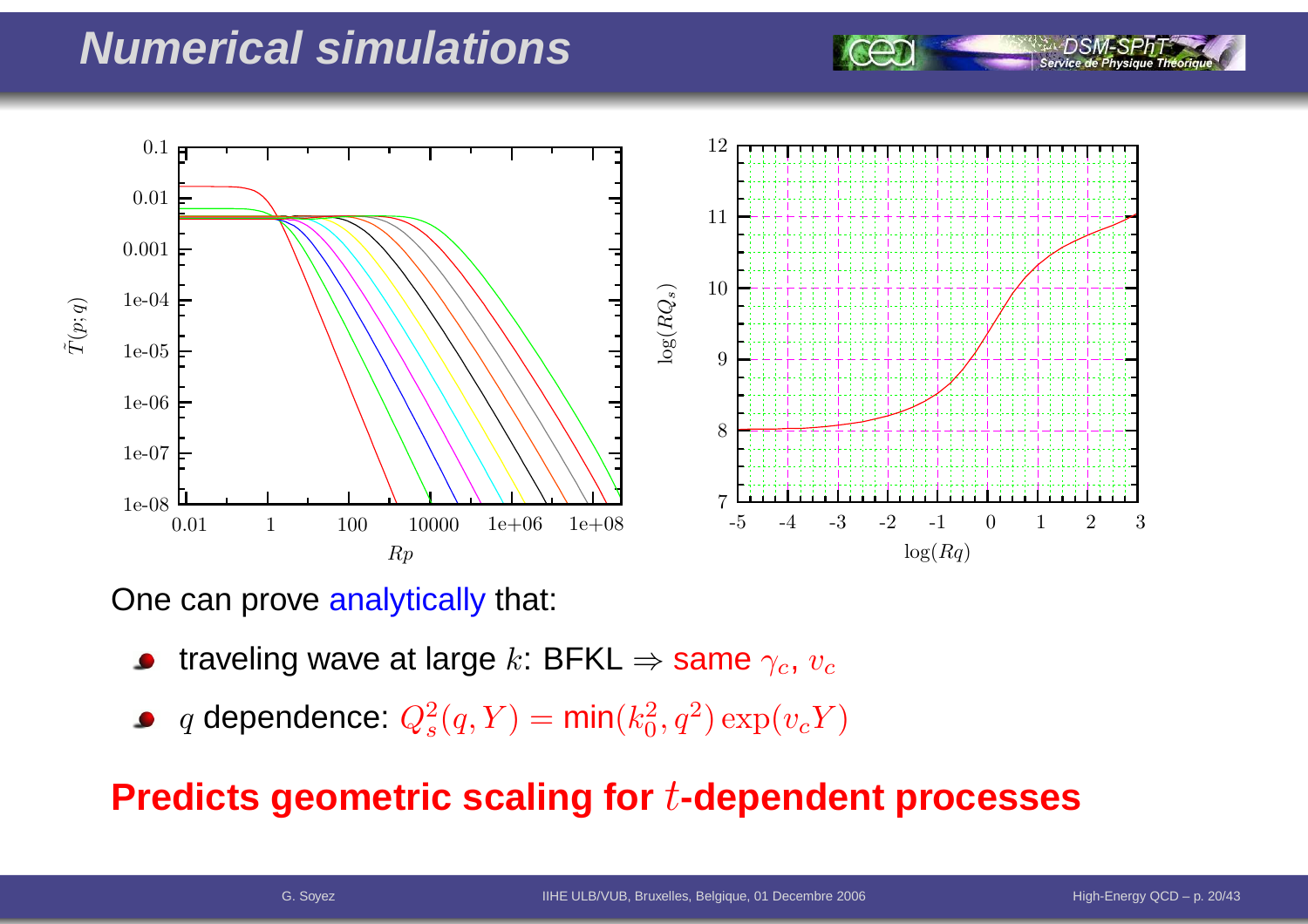

### **Solutions**

# **Fluctuation effects**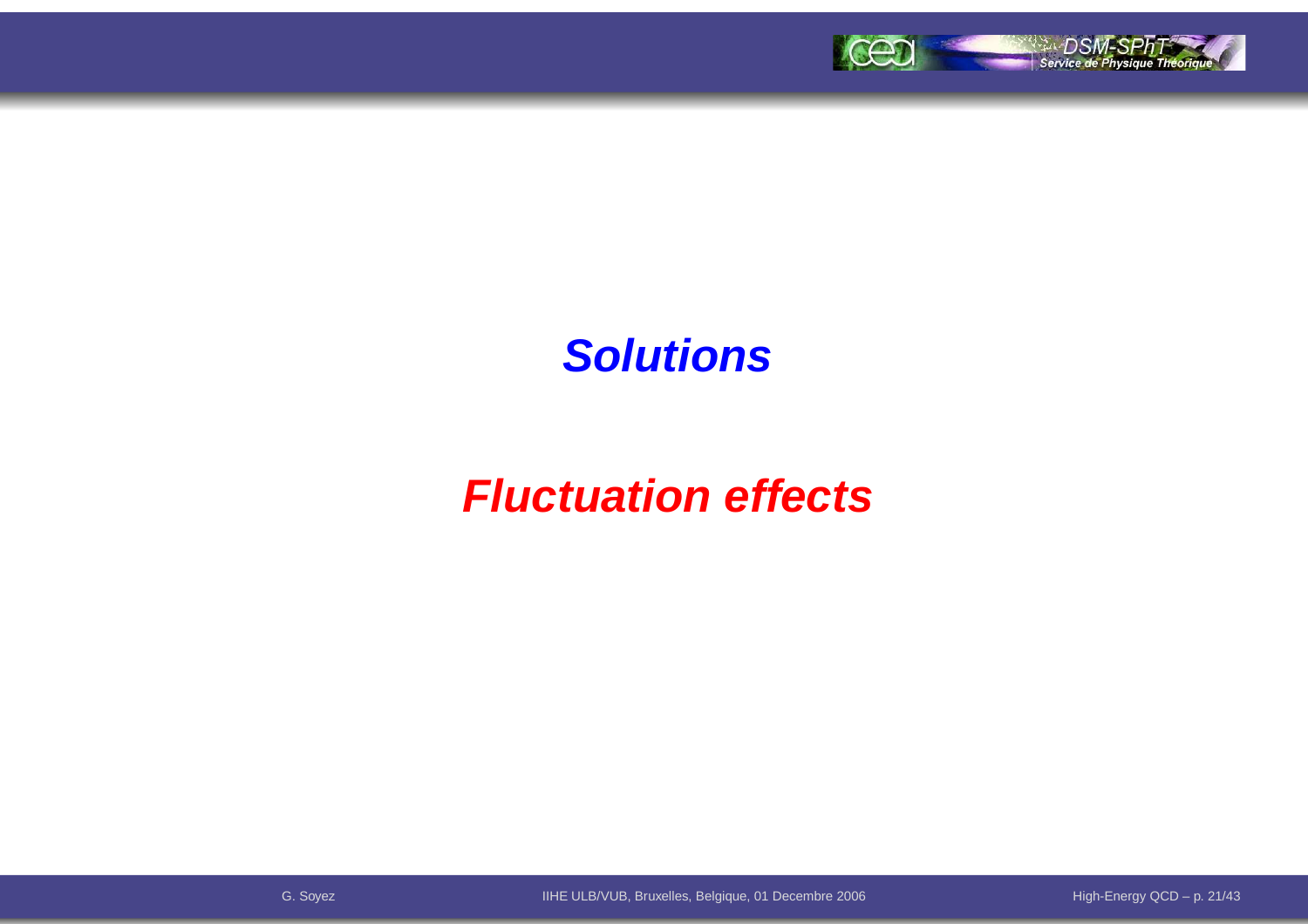no  $b$ -dependence + coarse-graining (local fluctutions)  $\longrightarrow$  Langevin equation

 $∂<sub>Y</sub>T(k,Y) = \bar{\alpha}K_{\text{BFKL}} ⊗ T(k,Y) - \bar{\alpha}T^{2}(k,Y) + \bar{\alpha}\sqrt{\kappa\alpha_{s}^{2}T(k,Y)}\,\nu(k,Y)$ 

with a Gaussian white noise  $\langle \nu(k,Y) \rangle = 0$  $\langle \nu(k,Y) \nu(k',Y') \rangle = \frac{1}{\bar{\alpha}} \delta(Y-Y') k \delta(k-k')$ 

Remarks:

- $\mathsf{noise} \equiv \mathsf{fluct}.$  target field  $\Rightarrow$  Different events  $\equiv$  different target fields
- stochasticity as seen in detectors
- observables obtained by averaging over events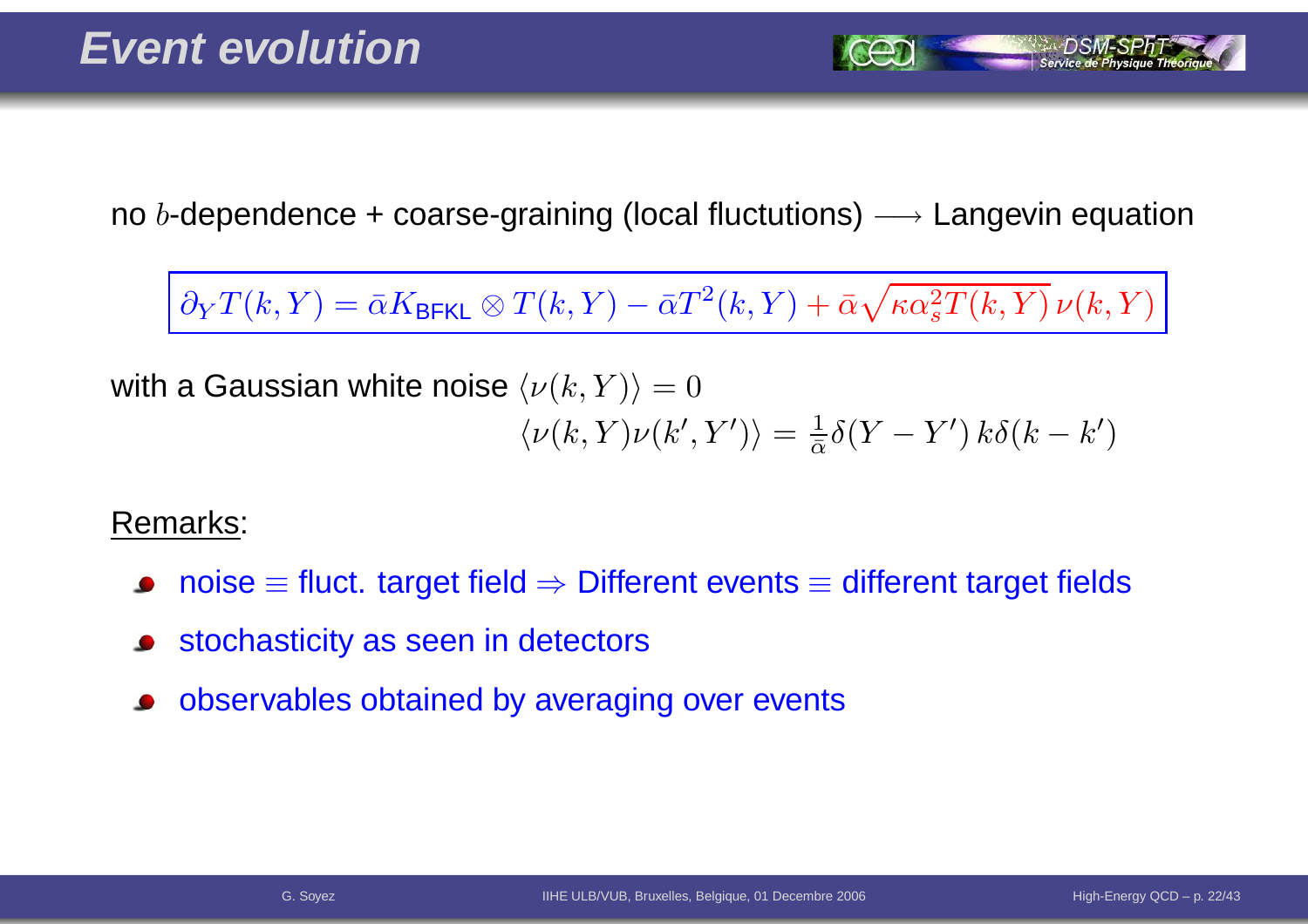# **Numerical simulations**

[G.S., 05]

Service de Physique Théoriq



- Traveling wave/Geometric scaling for each event  $\bullet$
- Dispersion of the events

$$
\Delta \log[Q_s^2(Y)] \approx \sqrt{D_{\text{diff}}\bar{\alpha}Y} \quad \text{with} \quad D_{\text{diff}} \underset{\alpha_s^2 \kappa \to 0}{\sim} \frac{1}{|\log^3(\alpha_s^2 \kappa)|}.
$$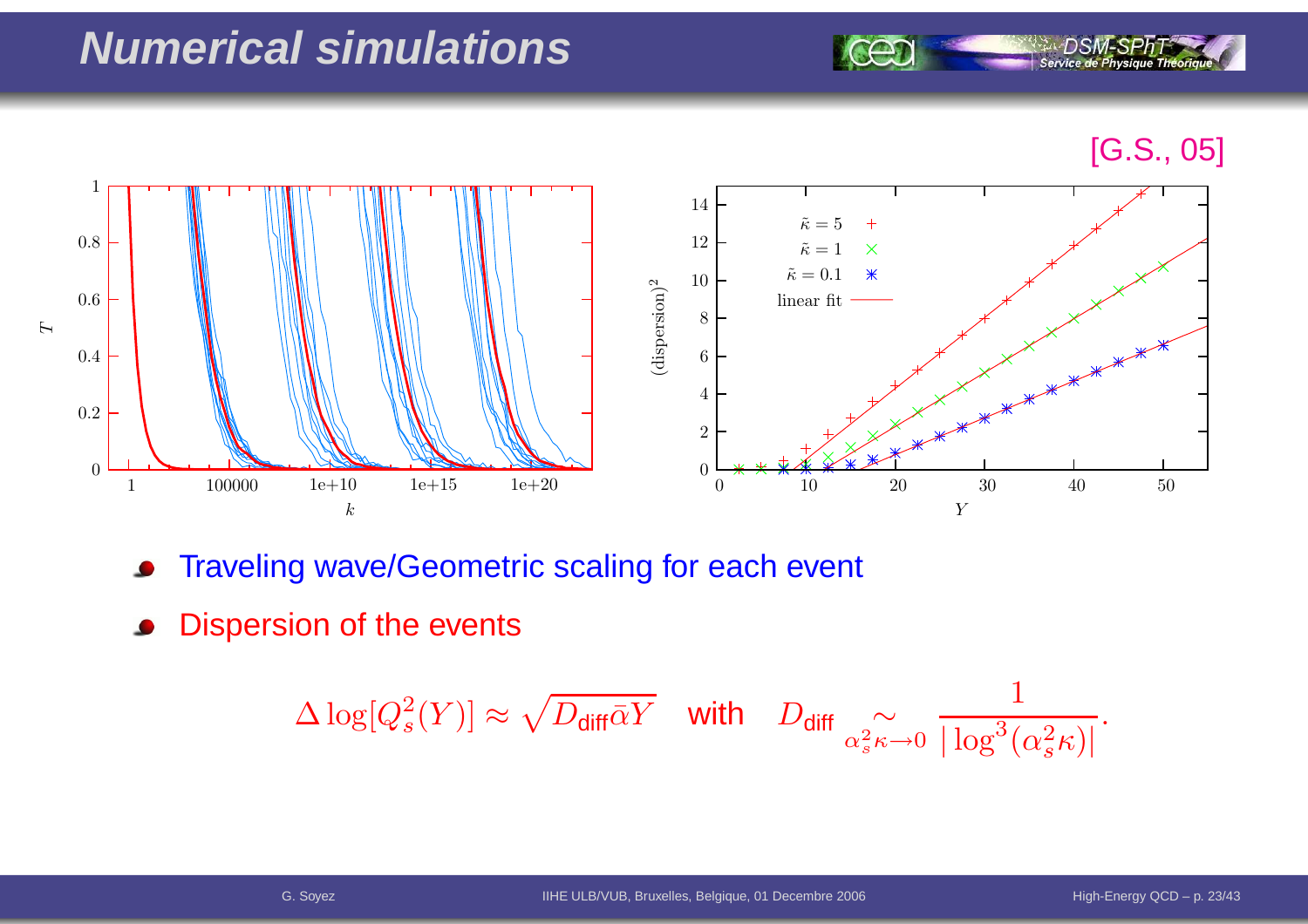### **Averaged amplitude**





- Clear effect of fluctuations: dispersion  $\Rightarrow$  spreading
- Violations of geometric scaling
- Agrees with predictions from statistical mechanics (sFKPP)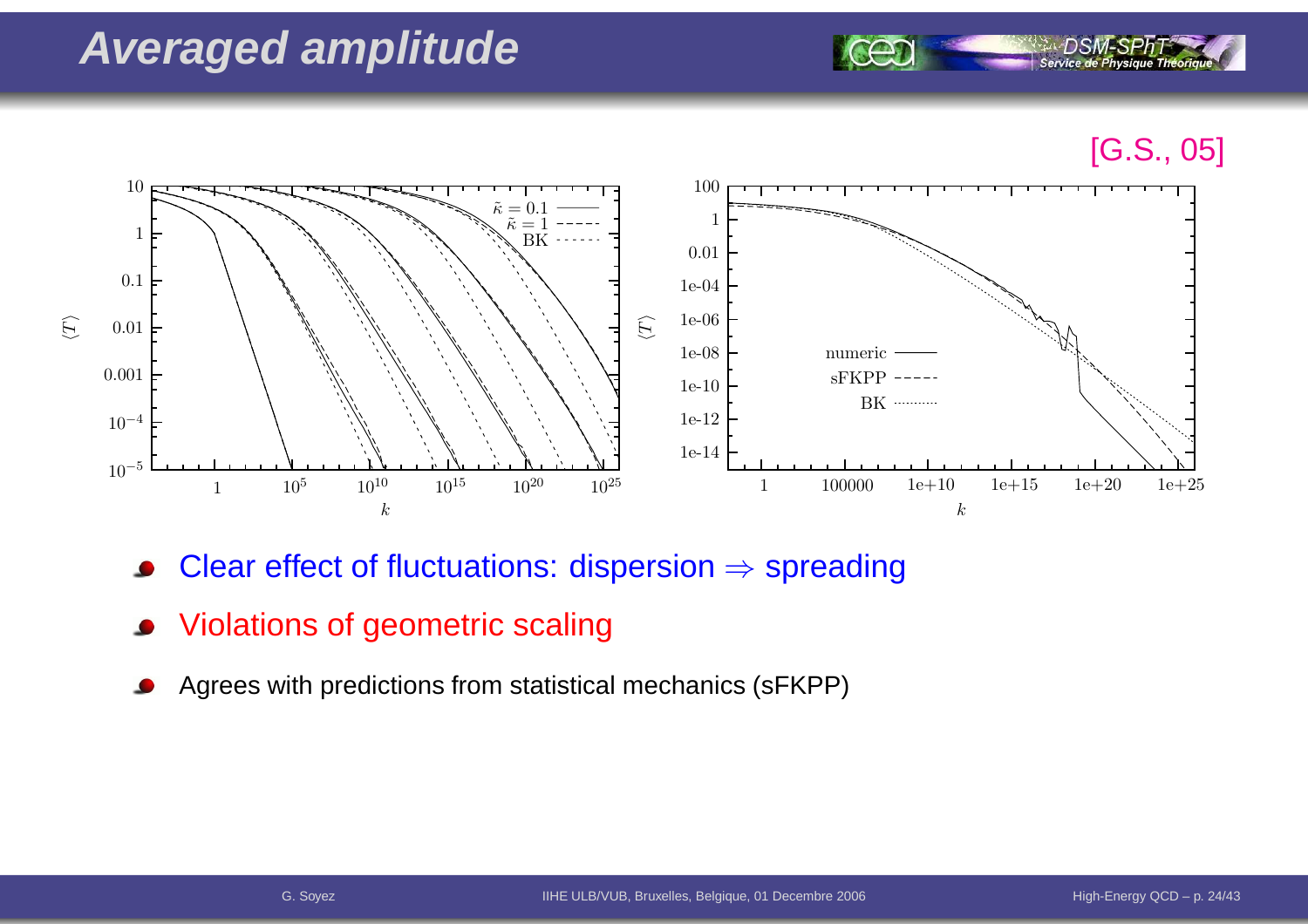# **High-energy behaviour**

Evolution with saturation & fluctuations  $\equiv$ 

- superposition of unitary front (with geometric scaling)
- + dispersion of their position i.e. stochastic  $Q_s$  (geom. scaling violations)  $\bullet$

$$
\langle T(r,Y) \rangle = \int d\rho_s \; T_{\rm event}(\rho-\rho_s) \; P(\rho_s)
$$

with  $\rho = \log(1/r^2)$  $^2$ ),  $\rho_s=\log(Q_s^2)$  $\left( \frac{2}{s}\right)$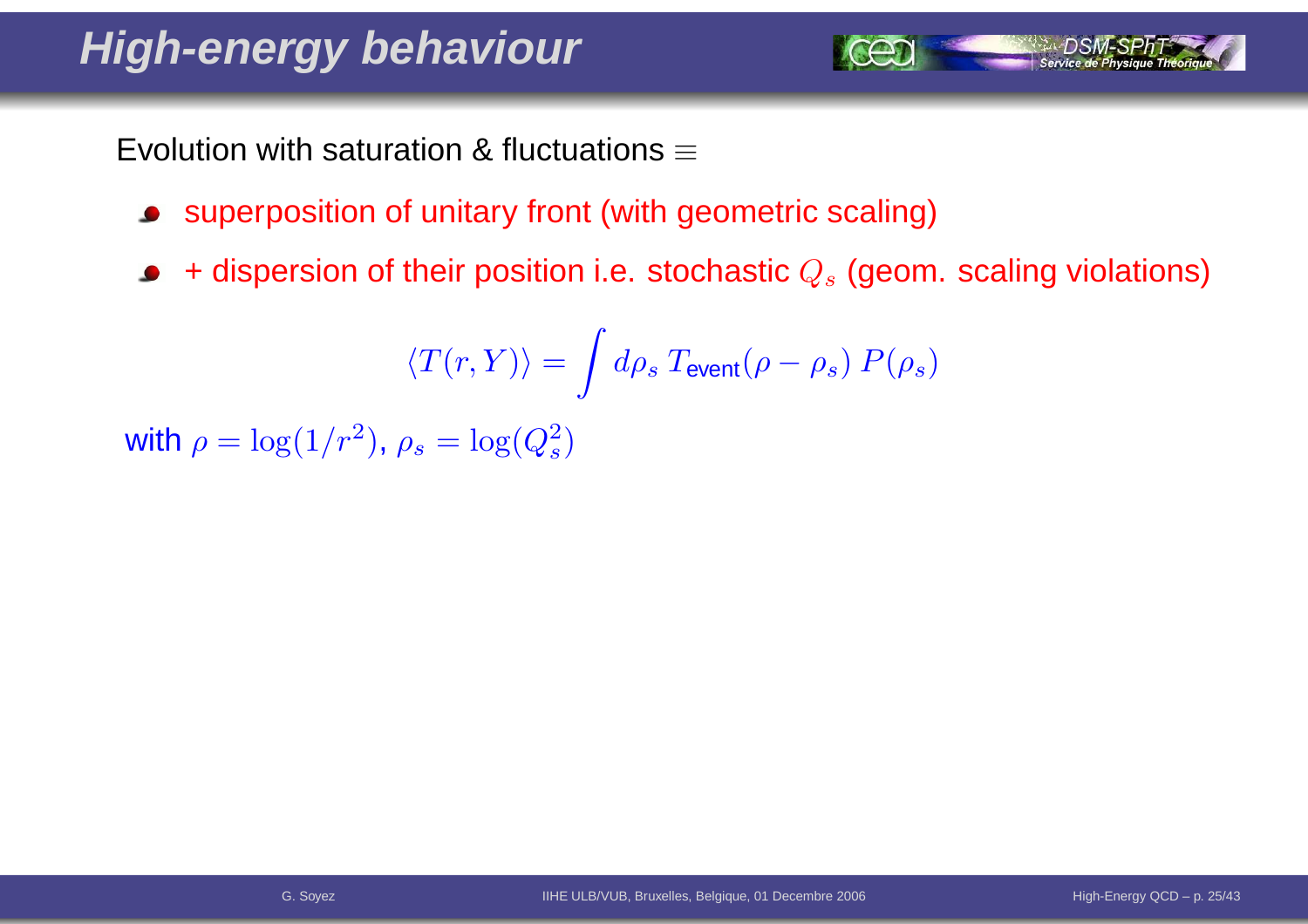# **High-energy behaviour**

Evolution with saturation & fluctuations  $\equiv$ 

- superposition of unitary front (with geometric scaling)
- + dispersion of their position i.e. stochastic  $Q_s$  (geom. scaling violations)

$$
\langle T(r,Y) \rangle = \int d\rho_s \, T_{\text{event}}(\rho - \rho_s) \, \frac{1}{\sqrt{\pi}\sigma} \exp\left(-\frac{(\rho_s - \bar{\rho}_s)^2}{\sigma^2}\right)
$$

with  $\rho = \log(1/r^2)$  $^2$ ),  $\rho_s=\log(Q_s^2)$  $P(\rho_s)$  can be taken as Gaussian: mean  $\bar \rho_s \sim \lambda Y$ , dispersion  $\sigma^2$  $\left( \frac{2}{s}\right)$  [C.Marquet, G.S., B.Xiao, 06]  $^2 \sim DY$ 

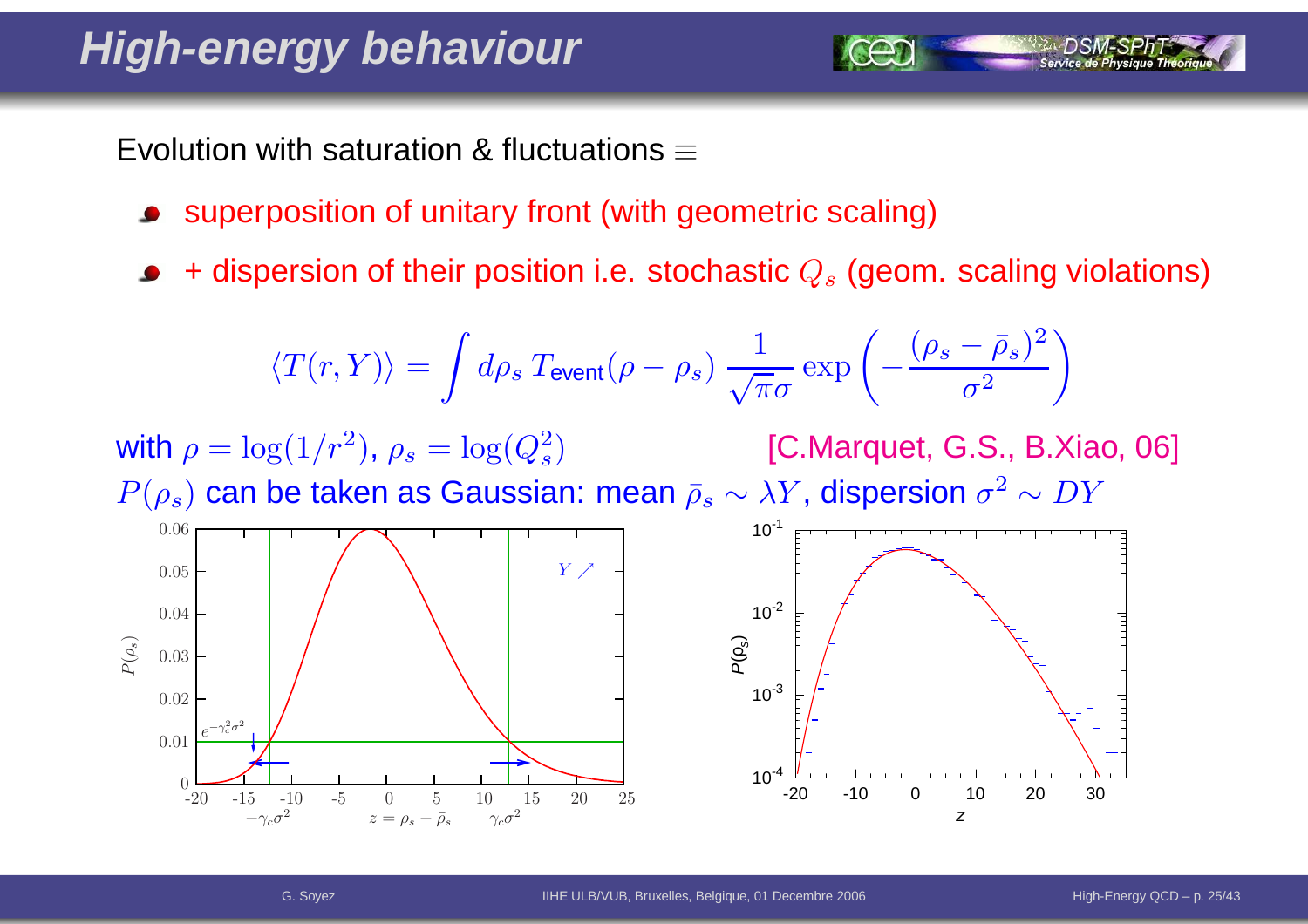# **High-energy behaviour**

Evolution with saturation & fluctuations  $\equiv$ 

- superposition of unitary front (with geometric scaling) $\bullet$
- + dispersion of their position i.e. stochastic  $Q_s$  (geom. scaling violations)  $\bullet$

$$
\langle T(r,Y)\rangle = \int d\rho_s \, T_{\text{event}}(\rho - \rho_s) \, \frac{1}{\sqrt{\pi}\sigma} \exp\left(-\frac{(\rho_s - \bar{\rho}_s)^2}{\sigma^2}\right)
$$
\nwith  $\rho = \log(1/r^2)$ ,  $\rho_s = \log(Q_s^2)$ 

$$
T_{\text{event}}(\rho - \rho_s) = \begin{cases} 1 & r > Q_s \\ (r^2 Q_s^2)^\gamma & r < Q_s \end{cases}
$$
 \quad \text{saturation} \quad \text{geometric scaling}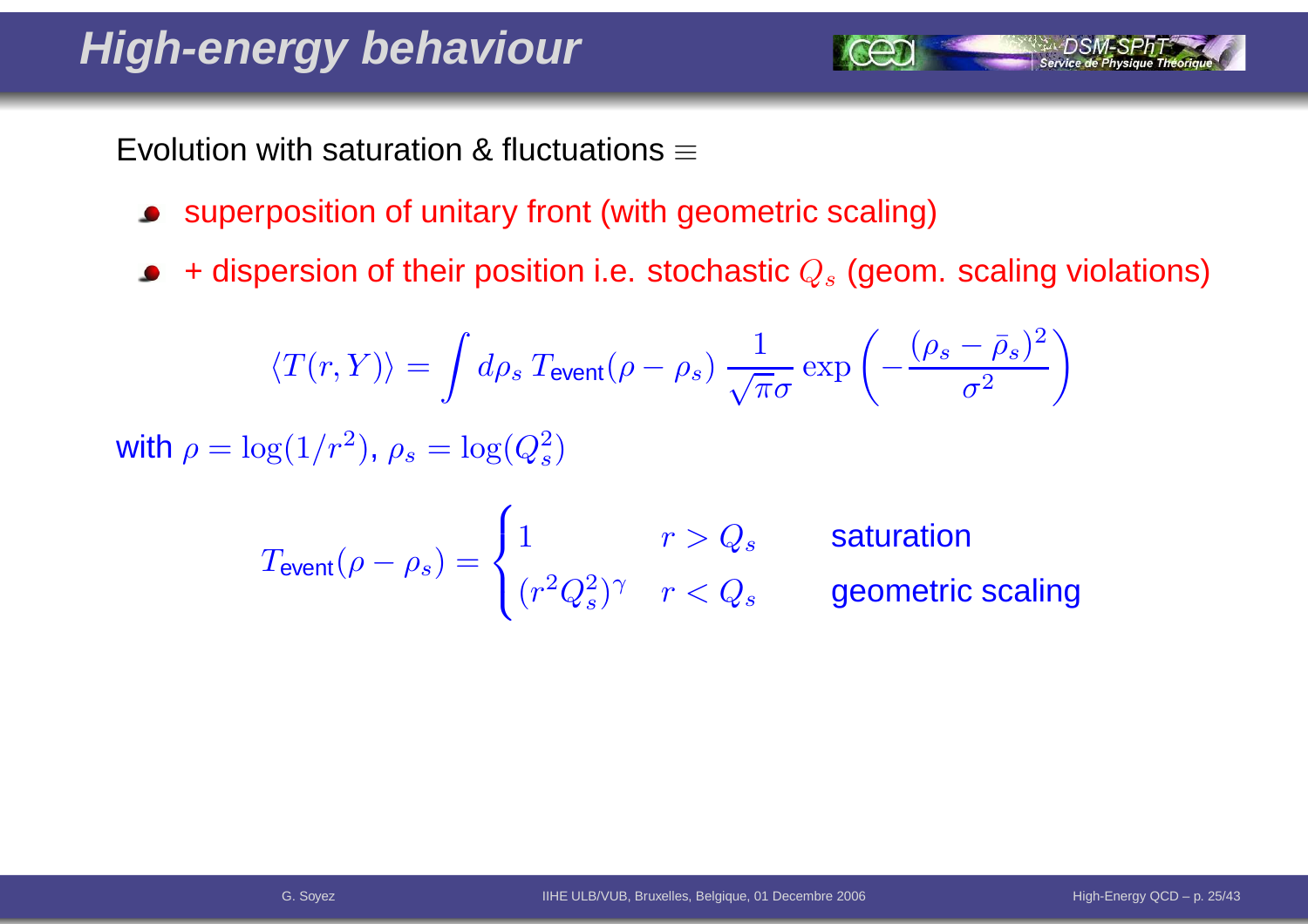# **High-energy behviour**

[E. Iancu, Y. Hatta, C. Marquet, G.S., D. Triantafyllopoulos, 06]



dispersion  $\sim DY$ 

Service de Physique Théoriq

<u>Case 1</u>: *Y* not too large ⇒ small dispersion ⇒ Mean field picture  $\langle T \rangle \approx T_{\sf event}$  $\Rightarrow$  geometric scaling:

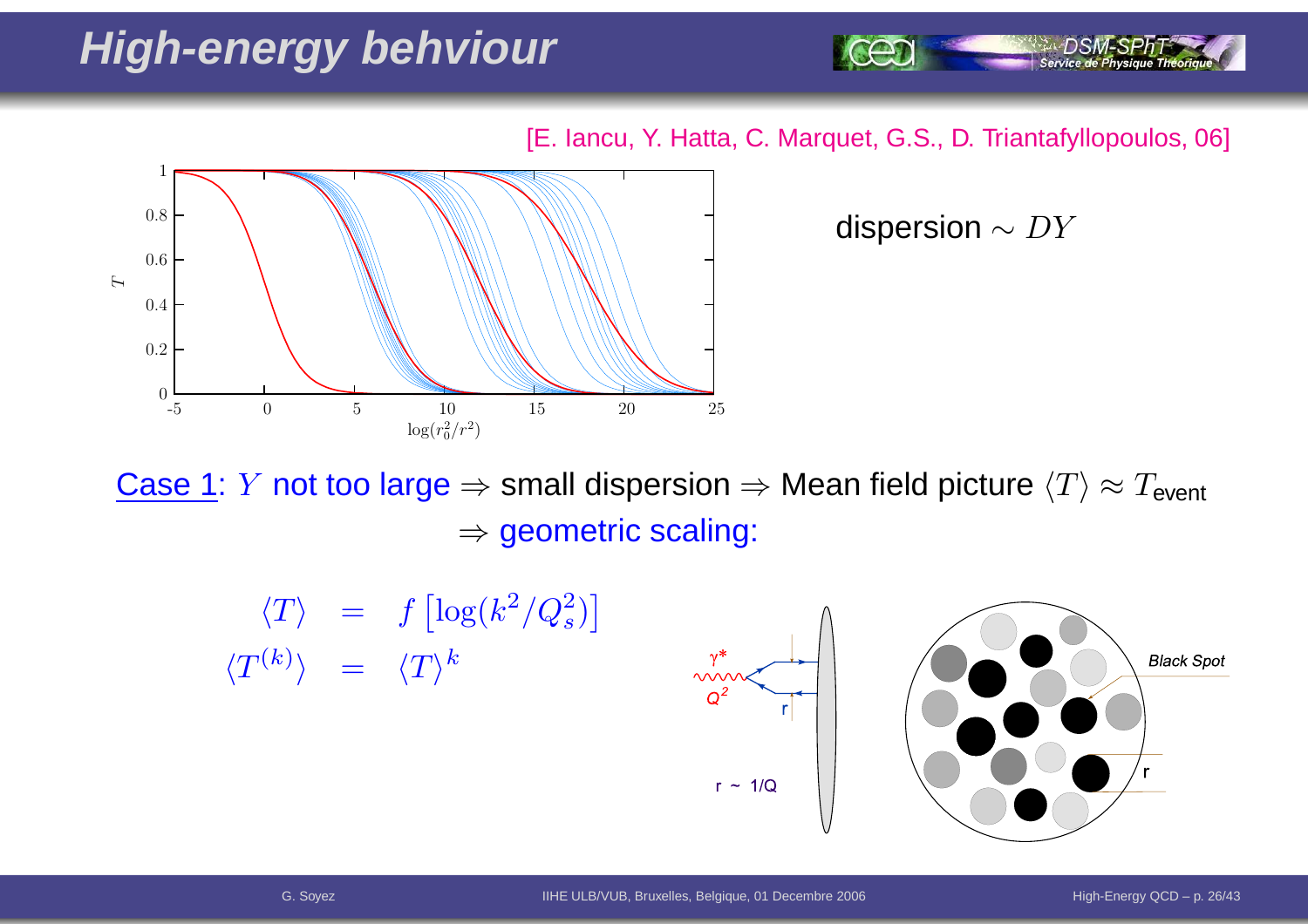# **High-energy behviour**

[E. Iancu, Y. Hatta, C. Marquet, G.S., D. Triantafyllopoulos, 06]



dispersion  $\sim DY$ 

Service de Physique Théoriq

Case 2: *Y* higher energy ⇒ dominated by disperion ⇒  $T = 0$  or  $T = 1$  $\Rightarrow$  diffusive scaling:

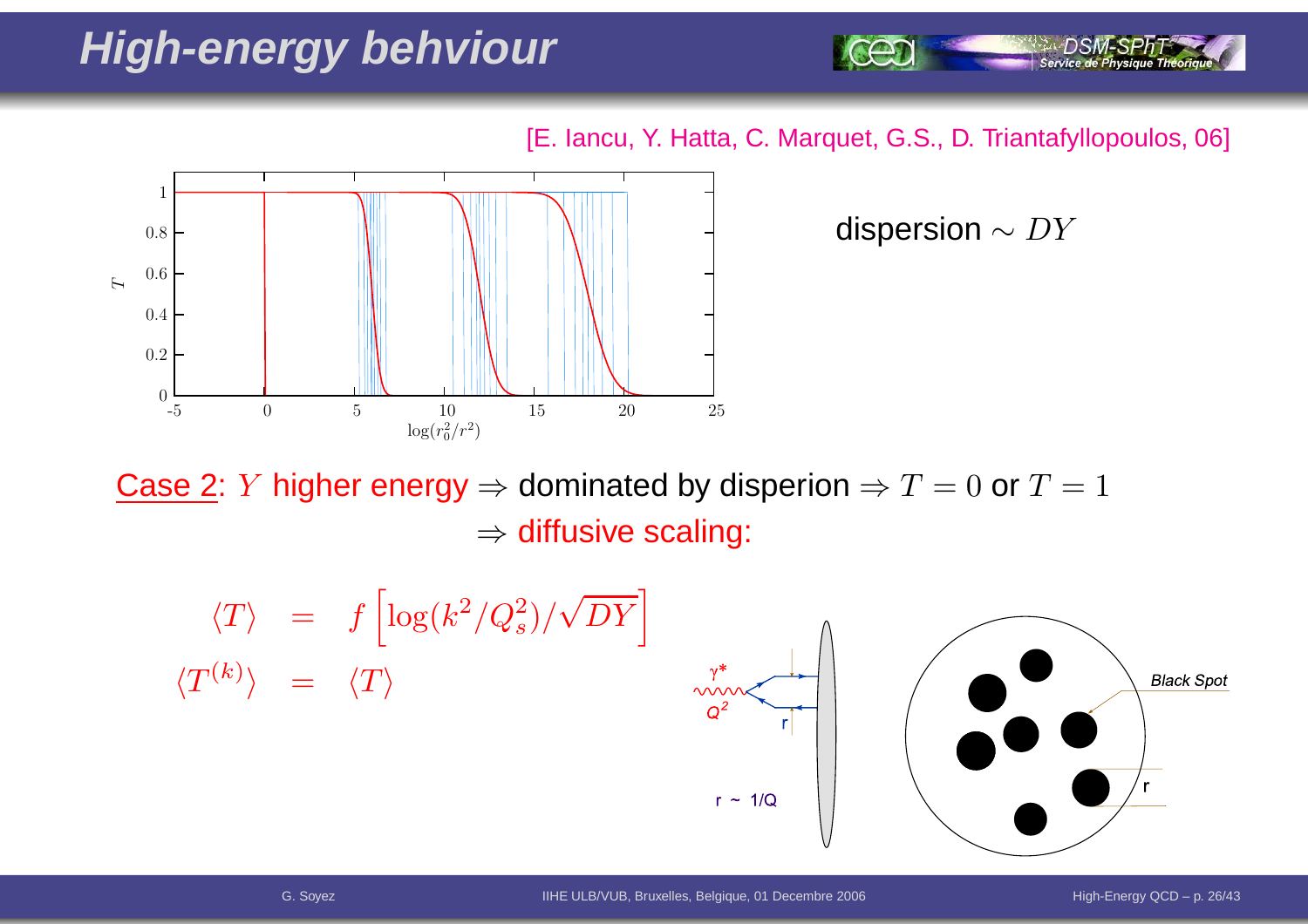

# **Phenomenology**

# **Geometric scaling in**  $F_2$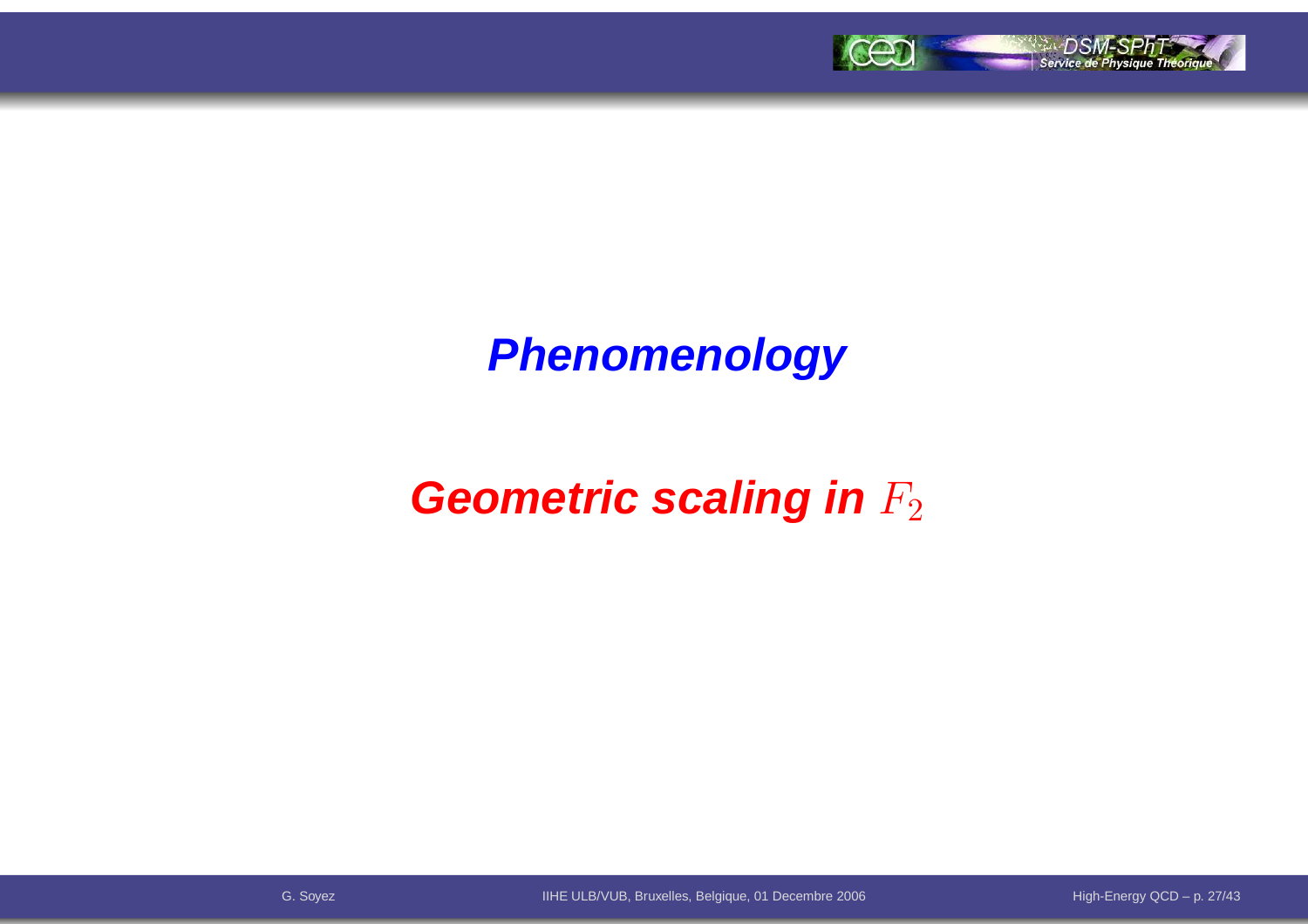#### **Observation**



[A.Stasto, K.Golec-Biernat, 01]

Service de P

$$
\sigma^{\gamma^* p}(Q^2, x) = \sigma(\tau)
$$

$$
\tau = \log(Q^2) - \lambda Y
$$

$$
\lambda \approx 0.32
$$

[F.Gelis, R.Peschanski, L.Shoeffel, G.S., hep-ph/0610436]  $\tau$  $\tau = \log(Q^2) - \lambda Y$  or  $\tau = \log(Q^2) - \lambda \sqrt{Y}$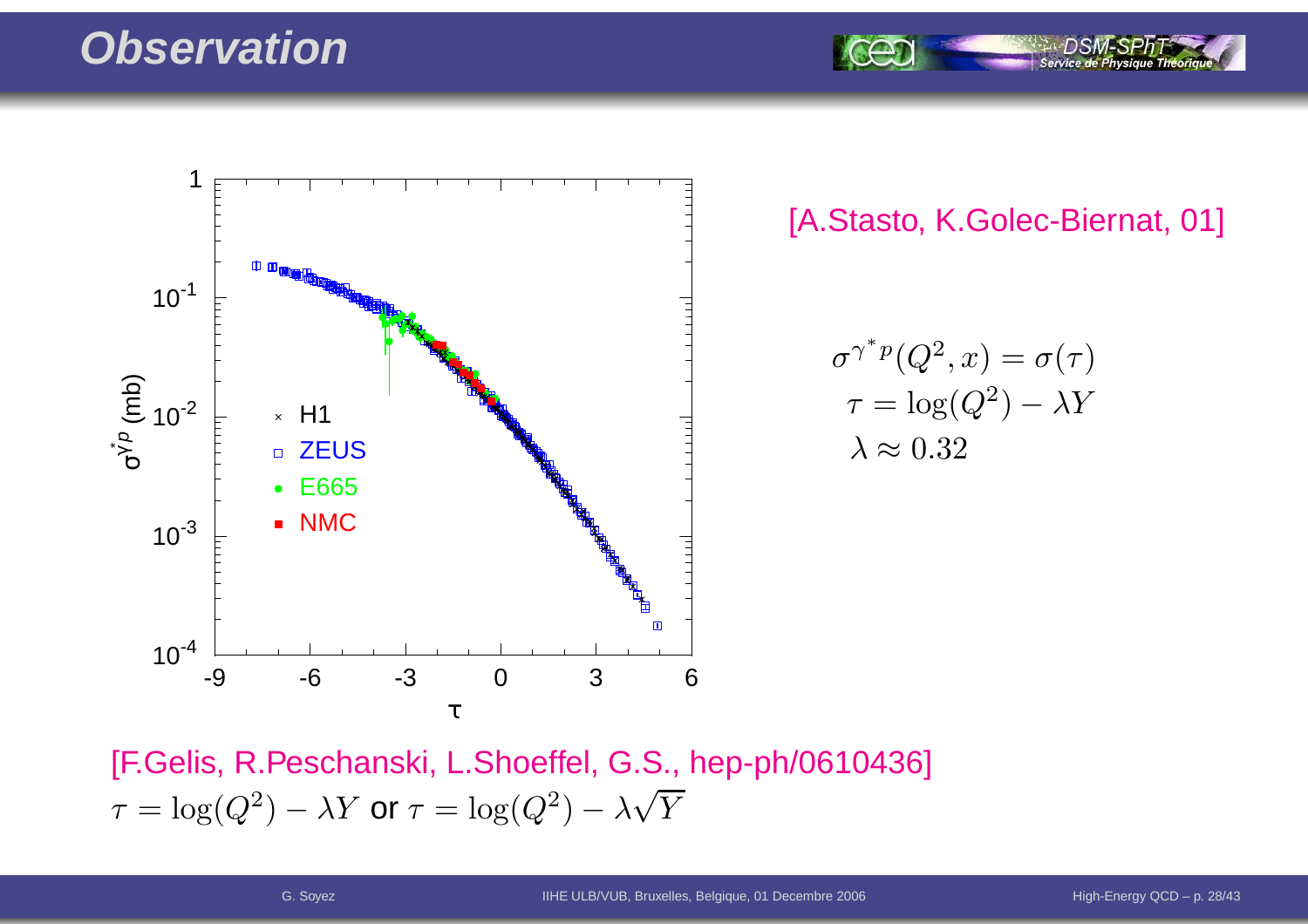# **Description**

Service de Ph

#### [E.Iancu, K.Itakura, S.Munier, 03] Factorisation formula:



 $\Psi_{L,T} \equiv$  photon wavefunction from QED

dipole amplitude: scaling variable  $\tau = \log(r^2 Q_s^2/4)$ 

$$
T(r;Y) = \begin{cases} T_0 \exp\left(\gamma_c \tau - \frac{\tau^2}{2\bar{\alpha}\chi_c''Y}\right) & \text{if } rQ_s < 2 \\ 1 - \exp[-a(\tau + b)^2] & \text{if } rQ_s > 2 \end{cases} \quad \text{(McLerran-Venugopalan)}
$$

 $Q_s^2(Y) = k_0^2 \exp(\lambda Y) \quad \Rightarrow \; \lambda \approx 0.25$ , in agreement with NLO BFKL predictions.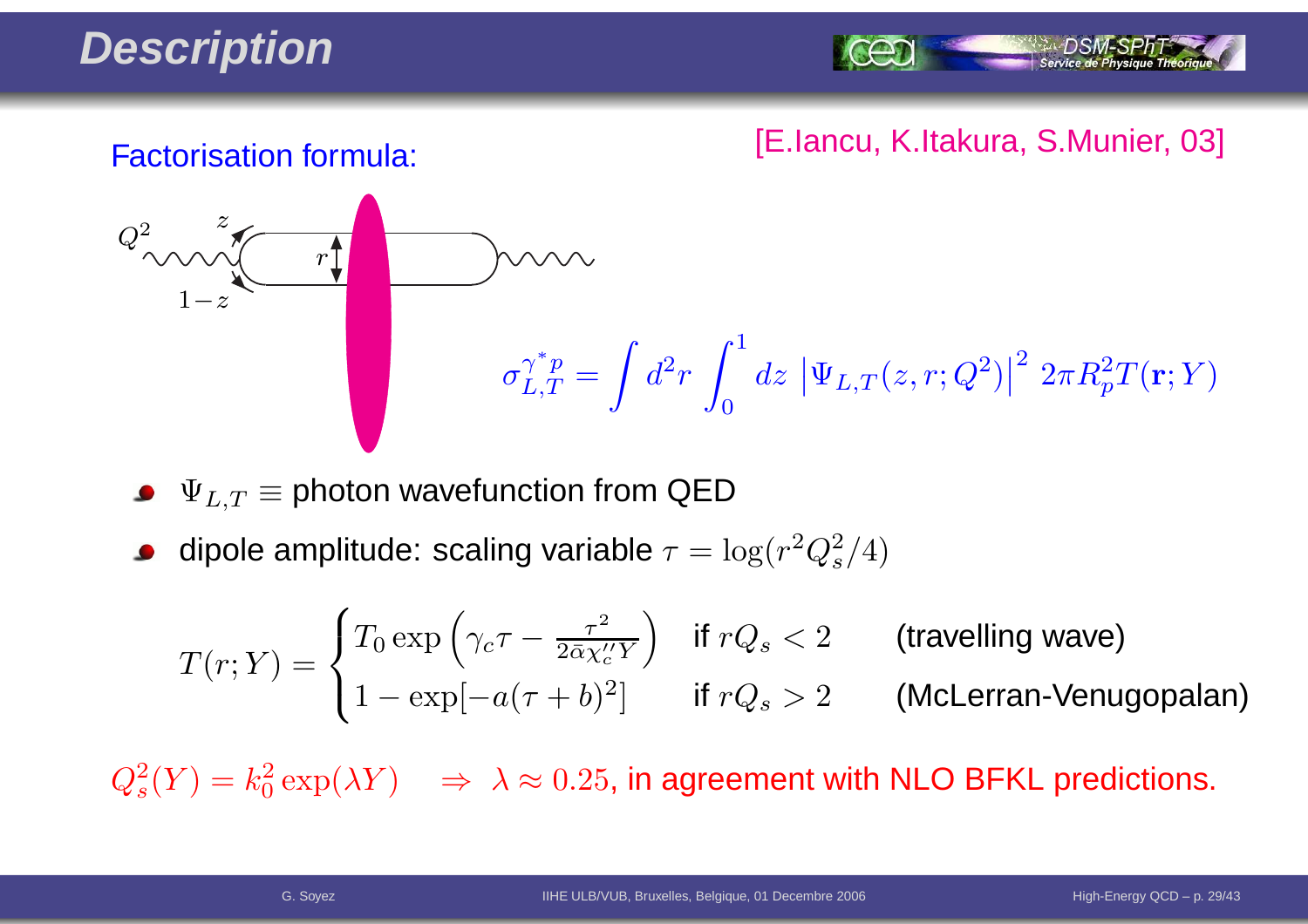

# **Phenomenology**

## **Geometric scaling in vector-meson production**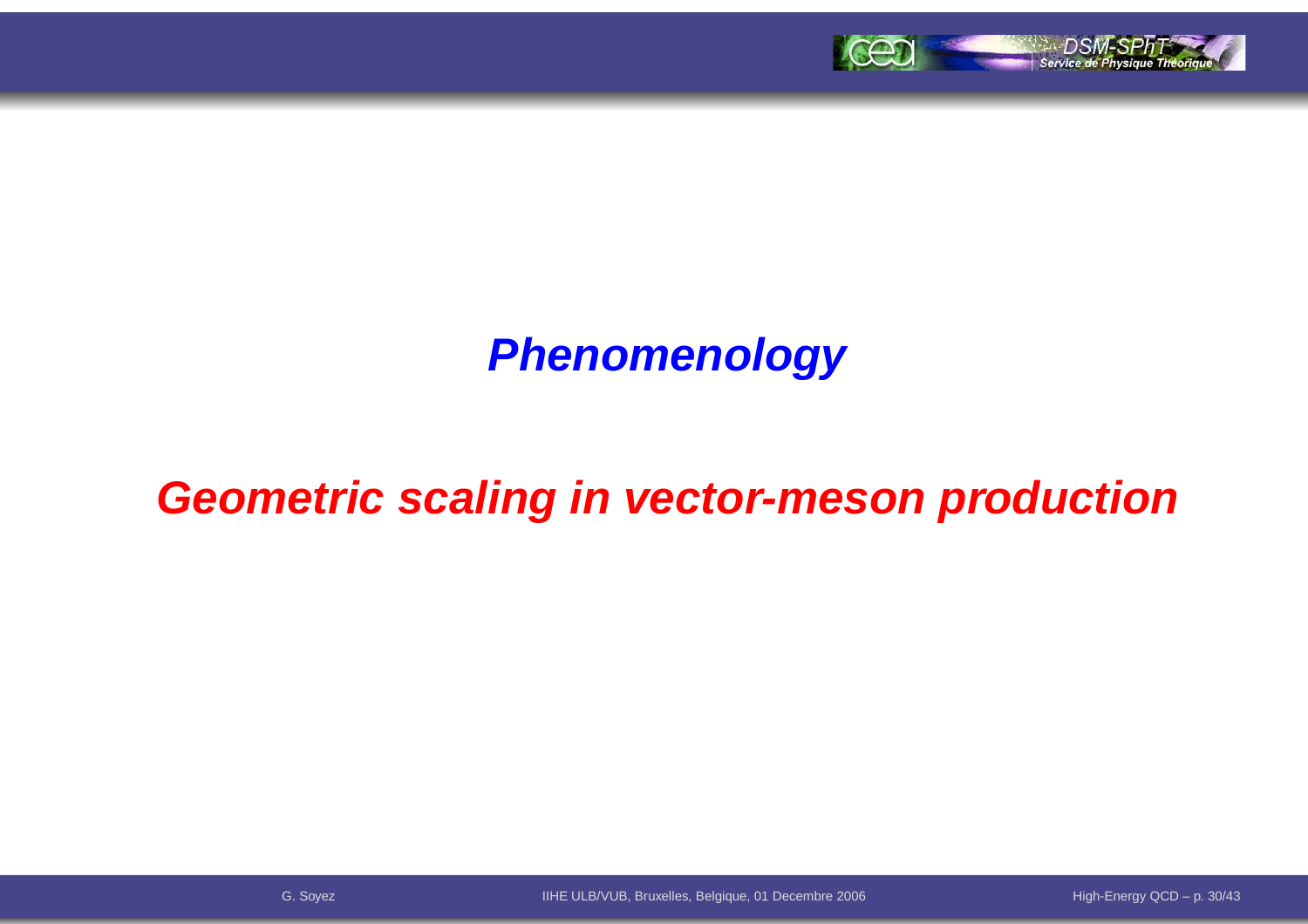# **Dipole description**



#### [C.Marquet, R.Peschanski, G.S., to appear]



Factorisation formula:

$$
\begin{aligned}\n\mathcal{A}_{L,T}^{\gamma^*p \to Vp} &= i \int d^2r \int_0^1 dz \, \Psi_{L,T}(z,r;Q^2) \Psi_{L,T}^*(z,r,q:M_V^2) \, e^{iz\mathbf{q}.\mathbf{r}} \, \sigma_{\text{dip}}(\mathbf{r},\mathbf{q};Y) \\
&\to \frac{d\sigma}{dt}, \, \sigma_{\text{el}} \text{ for } \rho, \phi, J/\psi, \text{DVCS}\n\end{aligned}
$$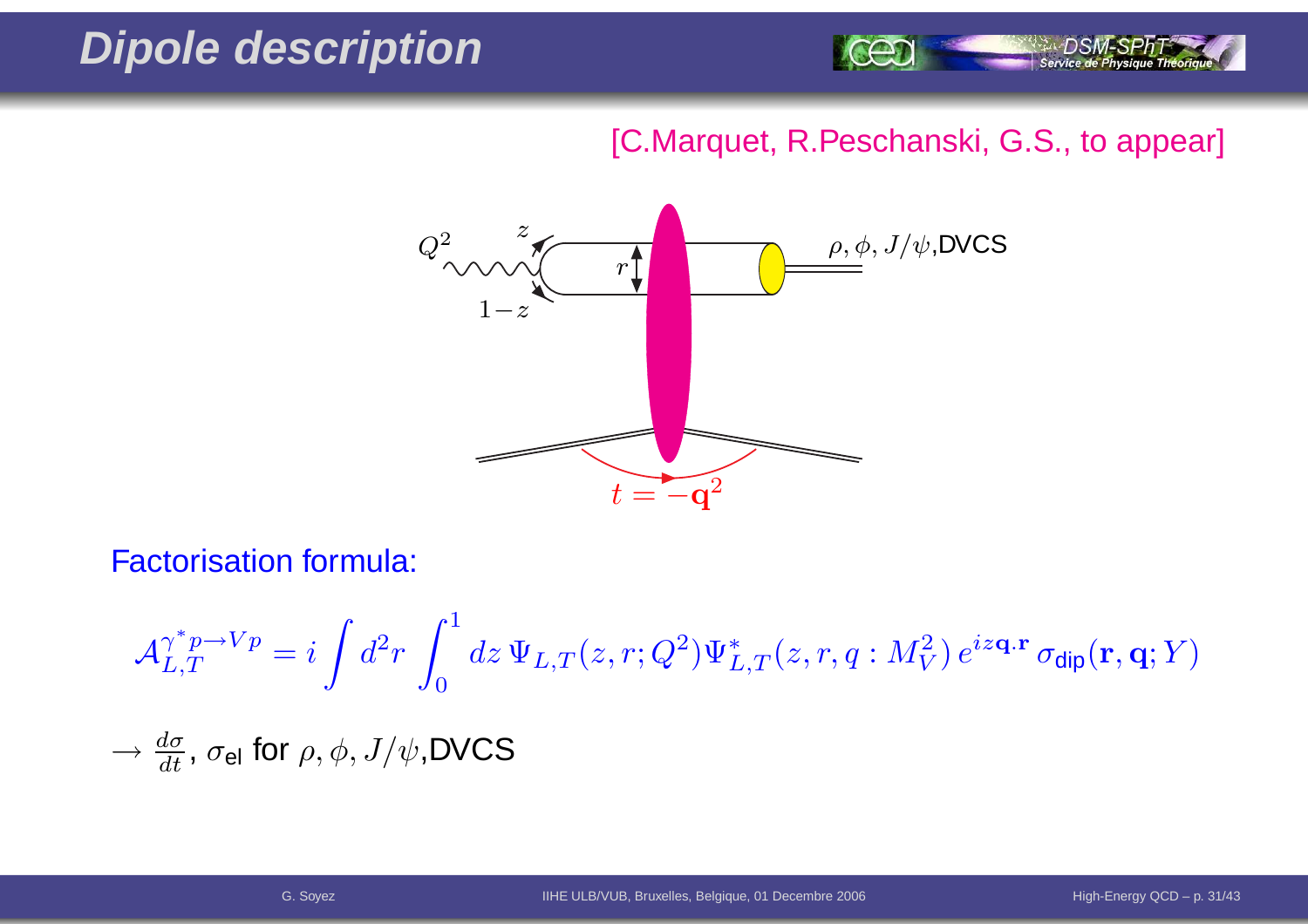- **•** photon wavefunction: from QED Vector-mesons wavefunction: Boosted-Gaussian model
- dipole amplitude:  $\bullet$

$$
\sigma_{\text{dip}}(r, q; Y) = 2\pi R_p^2 e^{-b|t|} T_{\text{IIM}}(r, Q_s^2(q, Y))
$$

- Normalisation: only one slope  $b$  (no  $Q^2$  dependence)
- $T$ -matrix:  $t$ -dependent saturation scale from theoretical predictions:

$$
Q_s^2 = k_0^2 e^{\lambda Y} \qquad \rightarrow \qquad Q_s^2 = k_0^2 \left(1 + c|t|\right) e^{\lambda Y}
$$

Hence:

$$
b, c \qquad \rightarrow \qquad \left. \frac{d\sigma}{dt}, \, \sigma_{\mathsf{el}} \right|_{\rho, \phi} \qquad \qquad \textbf{(201 data)}
$$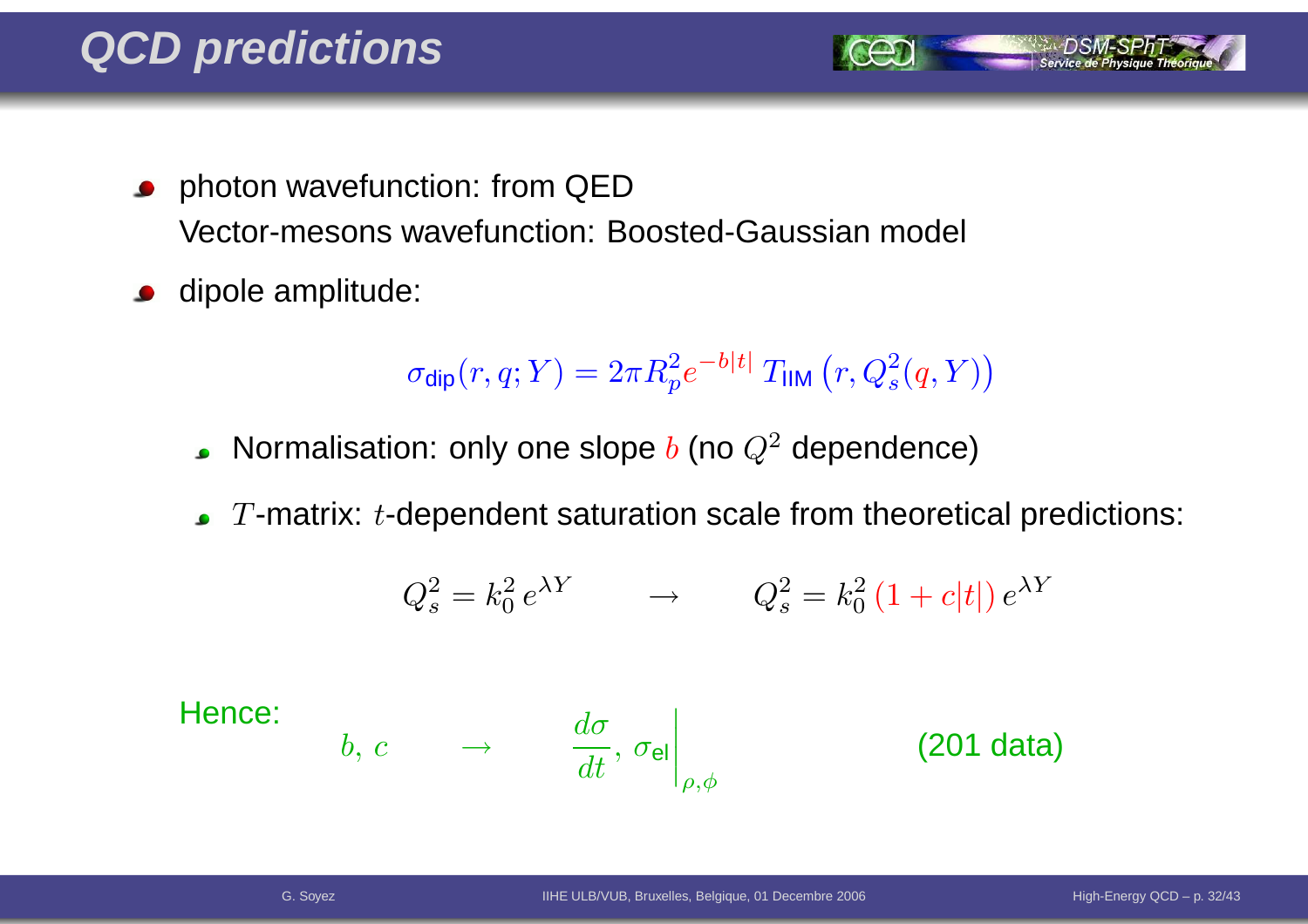#### **Results**

Service de Ph

#### Example: differential cross-section:  $\gamma^* p \to$  $\gamma^* p \to \phi p$  pred. for DVCS 0 0.1 0.2 0.3 0.4 0.5 0.6|t| $10^{-5}$  $10^{-4}$  $10^{-3}$  $10^{-2}$  $10^{-1}$ 1 $10<sup>1</sup>$ d log( σচি र<br>ए  $\begin{array}{|c|c|c|}\n\hline\n1 & 3.1 \\
\hline\n10^{-1} & 3.1 \\
\hline\n\end{array}$ 7.210.921.20 0.1 0.2 0.3 0.4 0.5 0.6|t|110<sup>1</sup>  $10^2$  $10^{3}$ dσ/d| t<sup>|</sup> $\begin{array}{c}\n\begin{array}{ccc}\n\bullet & \bullet & \bullet & \bullet \\
\hline\n\bullet & \bullet & \bullet & \bullet\n\end{array}\n\end{array}$ 3.65.26.99.212.619.70 0.25 0.5 0.75 1 $|t|$  $10^{-1}$ 110<sup>1</sup>  $10^{2}$ dσ/d| t<sup>|</sup> $W=71, Q^2=4$  $W=82, Q^2=8$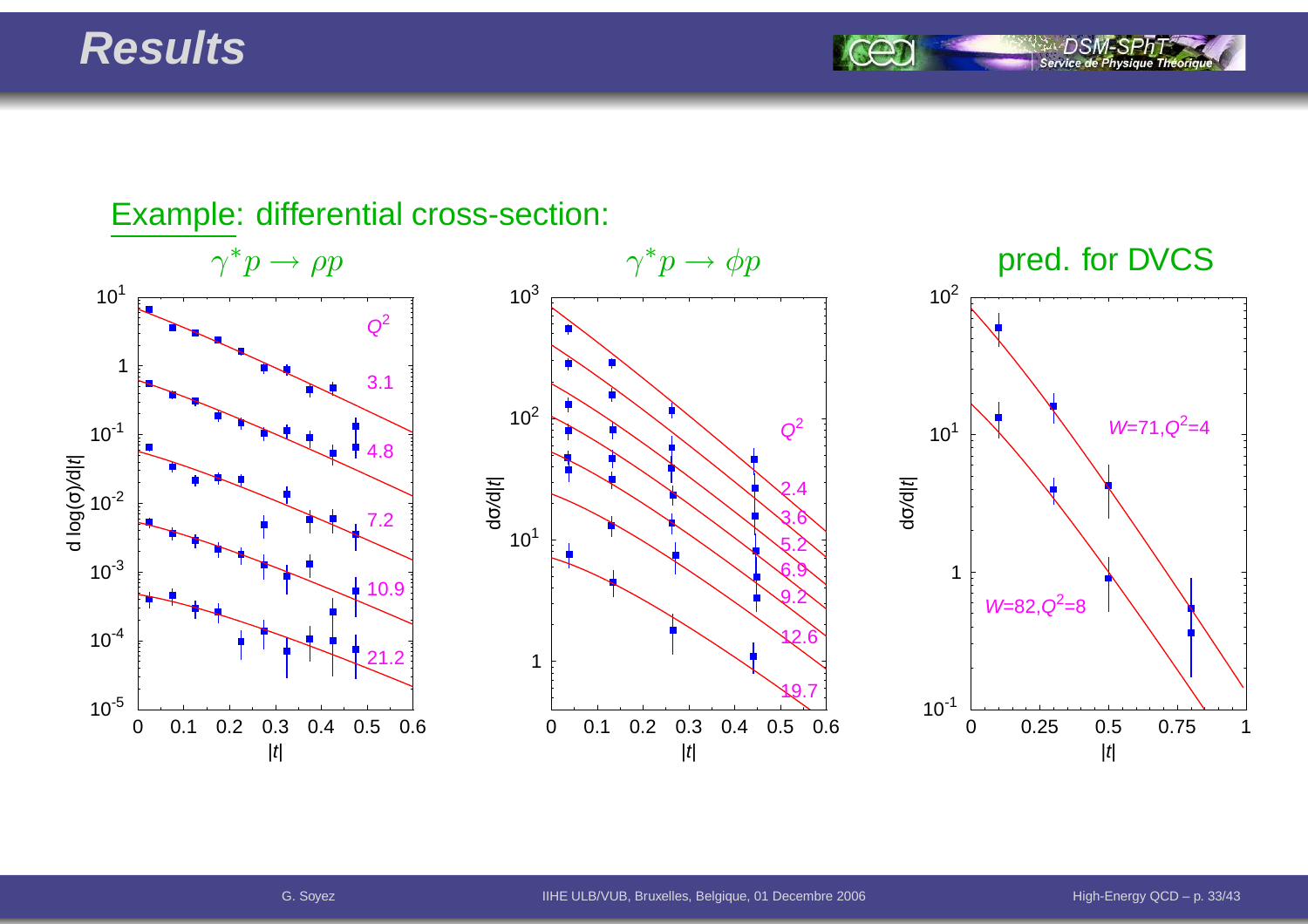

### **Future phenomenology**

# **Diffusive scaling at HERA and LHC**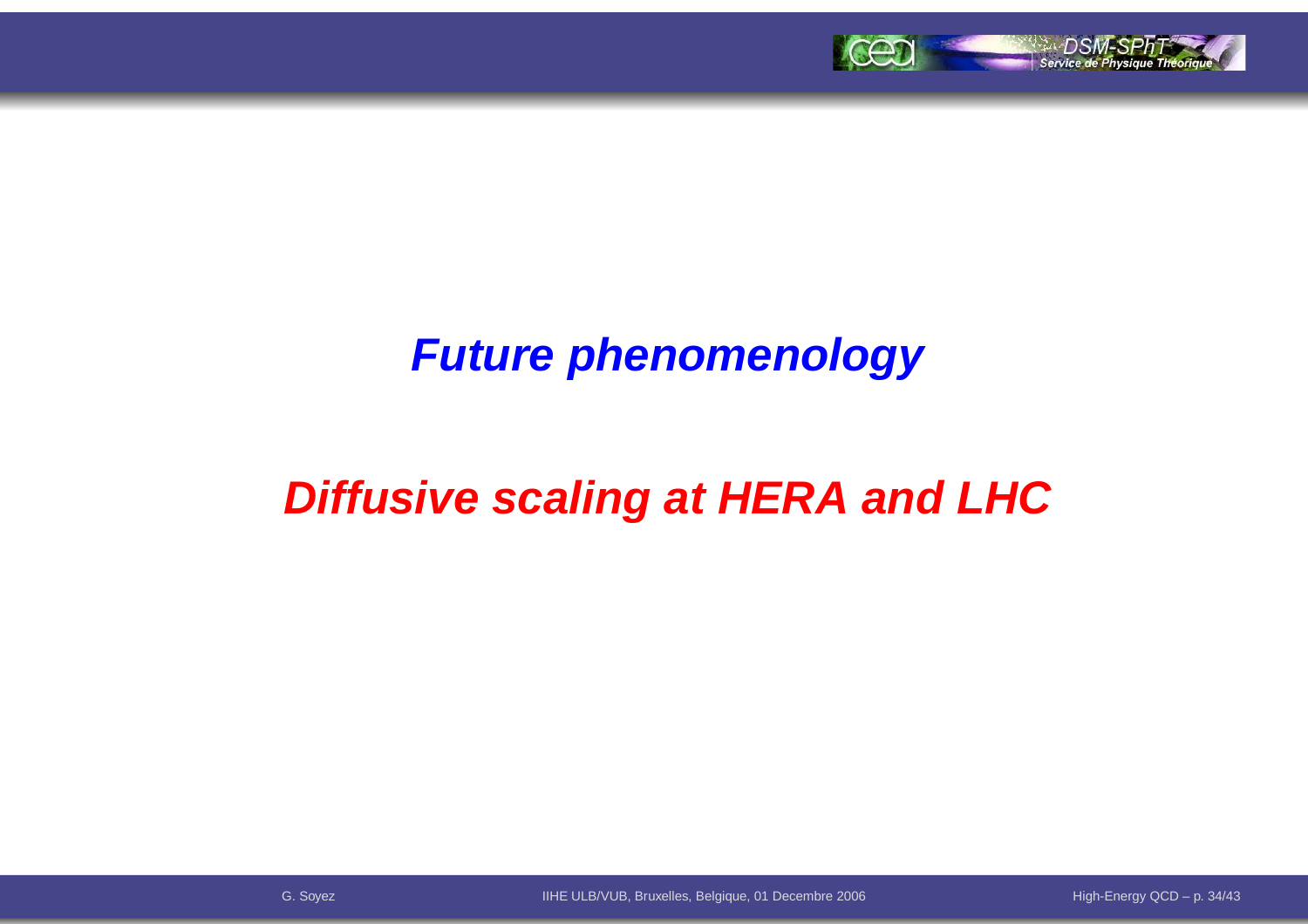### **Motivations**



#### [Y.Hatta,E.Iancu,C.Marquet,G.S.,D.Triantafyllopoulos,06]

We have seen that, at high-energy,

$$
\langle T(r,Y) \rangle = T\left(\frac{\log(r\bar{Q}_s)}{\sqrt{Y}}\right) = \frac{1}{2} \operatorname{erfc}\left(\frac{\log^2(r^2 \bar{Q}_s^2)}{\sigma^2}\right)
$$

with

$$
\overline{Q}_s^2(Y) = k_0^2 e^{\lambda Y} \qquad \text{and} \qquad \sigma^2 = DY
$$

Note:  $\lambda$  and  $D$  (or  $Q_s$  and  $\sigma^2$ ) taken as parameters

Consequences on

- DIS and diffractive DIS (DDIS) $\bullet$
- gluon/forward jet production $\bullet$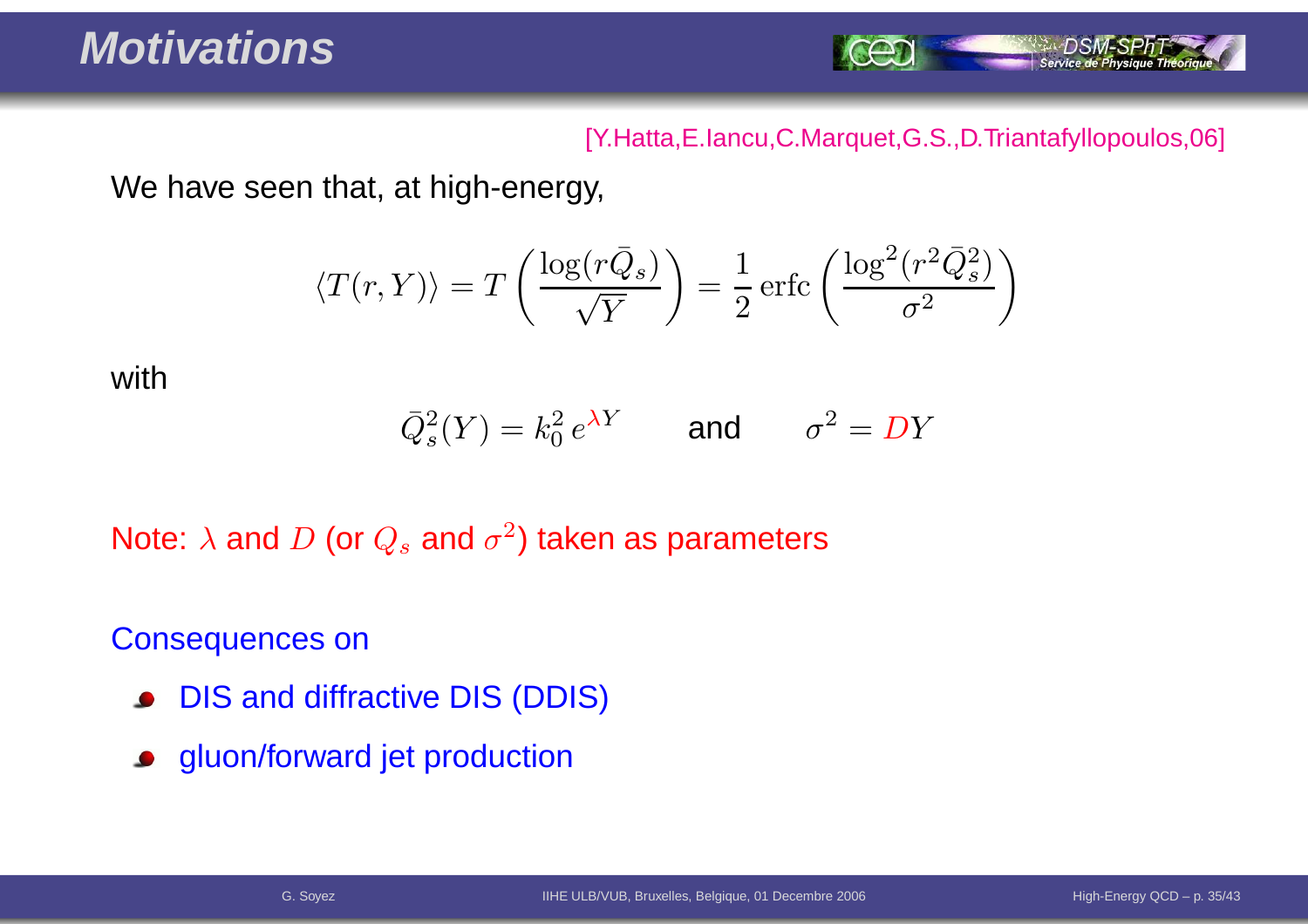#### **DIS and DDIS**

**CENTED Total cross-section** 

$$
\sigma_{\text{DIS}} = \int dr \, |\Psi(r, Y; Q^2)|^2 \, \langle T(r, Y) \rangle
$$

$$
\rightarrow \text{Cst. } \sigma \, \Phi_1 \left( \frac{\log(r^2 \bar{Q}_s^2)}{\sigma} \right)
$$

**.** Diffractive cross-section

$$
\sigma_{\text{DDIS}} = \int dr \left| \Psi(r, Y; Q^2) \right|^2 \langle T(r, Y) \rangle^2 + (q\bar{q}g) + \dots
$$
\n
$$
\rightarrow \text{Cst. } \sigma \Phi_2 \left( \frac{\log(r^2 \bar{Q}_s^2)}{\sigma} \right)
$$
\n
$$
\Rightarrow \text{diffusive scaling for } \frac{1}{\sqrt{Y}} \sigma_{\text{DIS}} \text{ and } \frac{1}{\sqrt{Y}} \sigma_{\text{DDIS}}
$$

⇒

Service de Physique Théoriq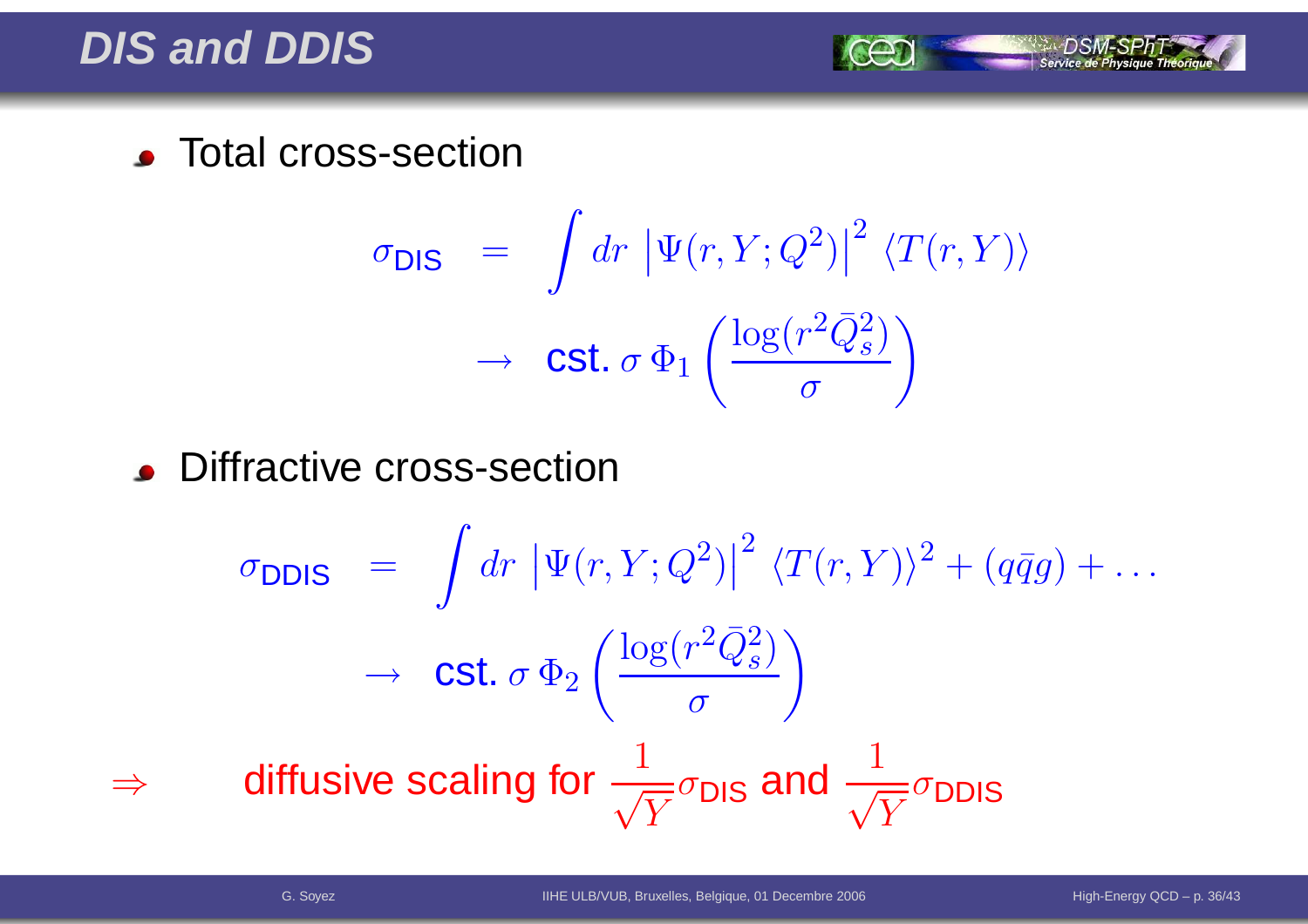### **DIS and DDIS**

Typical dipole scales in  $|\Psi|^2\otimes \langle T\rangle^{(1,2)}$ :  $\bullet$ 



Diffraction dominated by elastic amplitudes

Service de Phy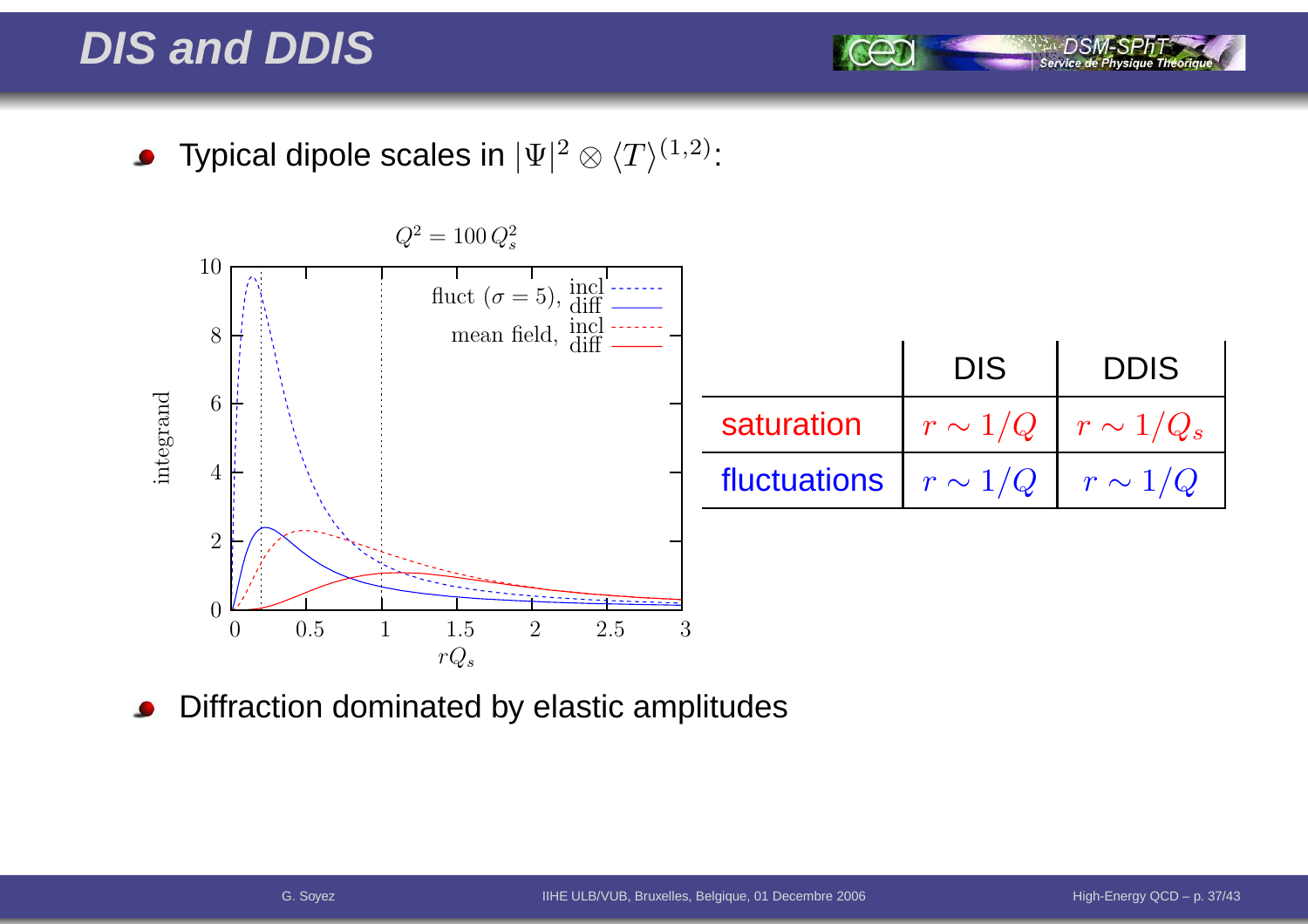#### **Gluon production at LHC**

#### dense-dilute scattering:

- $dA$  or  $pp$  at forward rapidities
- dilute projectile  $\rightarrow$  dipoles
- gluon at rapidity  $\eta$



$$
\frac{d\sigma}{d\eta d^2k d^2b} = \frac{\bar{\alpha}}{k^2} \int \frac{d^2p}{(2\pi)^2} \phi(\mathbf{p}, y_1) \Phi(\mathbf{k} - \mathbf{p}, y_2)
$$

Projectile unintegrated gluon density  $\phi$  $({\bf p},y_1) =$  $\int \frac{d}{2}$ 2- $r\,$  $\overline{2\pi}$  $\,e\,$  $^{i{\bf p}.{\bf r}}$   $n$  $(\mathbf{r},y_1$ 1 $\binom{1}{1}$ 

**Target contribute** 

$$
\text{ibution} \qquad \Phi(\mathbf{k},y_2) = \int d^2 r \, e^{i\mathbf{k}.\mathbf{r}} \, \nabla_\mathbf{r}^2 \langle 2T(r,y_2) - T^2(r,y_2) \rangle
$$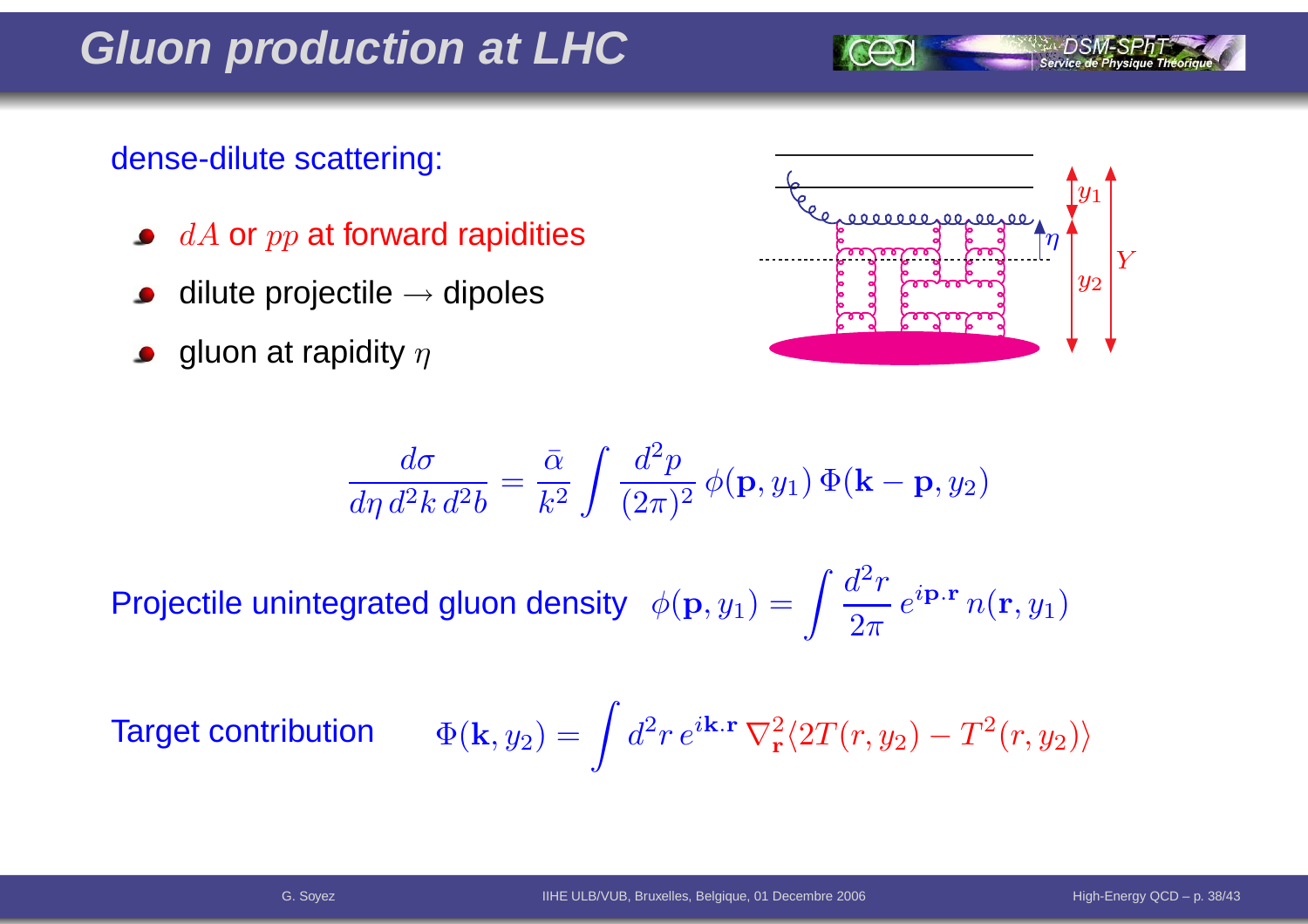#### **Results**



#### [E.Iancu,C.Marquet,G.S.,06]



 $\Phi(k,Y) \to$  $\rightarrow \frac{1}{\sigma}$ exp $p\left[\frac{\log^2(k^2/\bar{Q}_s^2)}{\sigma^2}\right] \Rightarrow$ 

 $\Rightarrow$  diffusive scaling for  $\sqrt{Y}\Phi(k,Y)$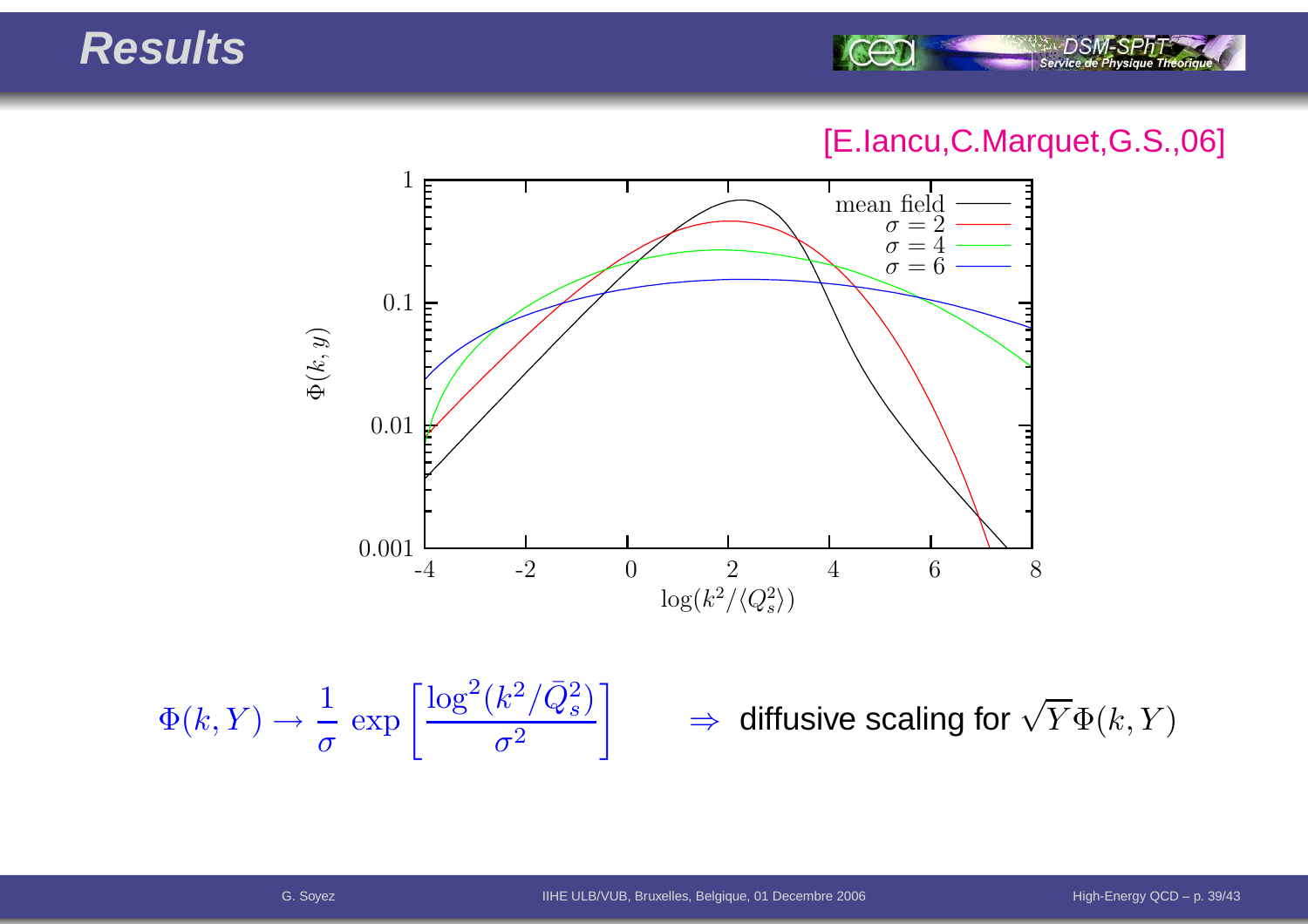

#### **Part 1: Evolution equations towards high-energy**

#### Infinite hierarchy:

| contribution | $\partial_Y \langle T^k \rangle$ | importance                          | diagrams           |
|--------------|----------------------------------|-------------------------------------|--------------------|
| <b>BFKL</b>  | $\langle T^k\rangle$             | resums $\alpha_s^n \log^n(s)$       | ladders            |
| saturation   | $\langle T^{k+1} \rangle$        | near unitarity: $T \leq 1$          | fan                |
| fluctuations | $\langle T^{k-1} \rangle$        | dilute tail: $T \gtrsim \alpha_s^2$ | splittings & loops |

Perspectives:

beyond 2 gluon-exchange approximation $\bullet$ 

([J.T.Amaral, E.Iancu, G.S., D.Triantfyllopoulos, hep-ph/0611105])

beyong large- $N_c$  approximation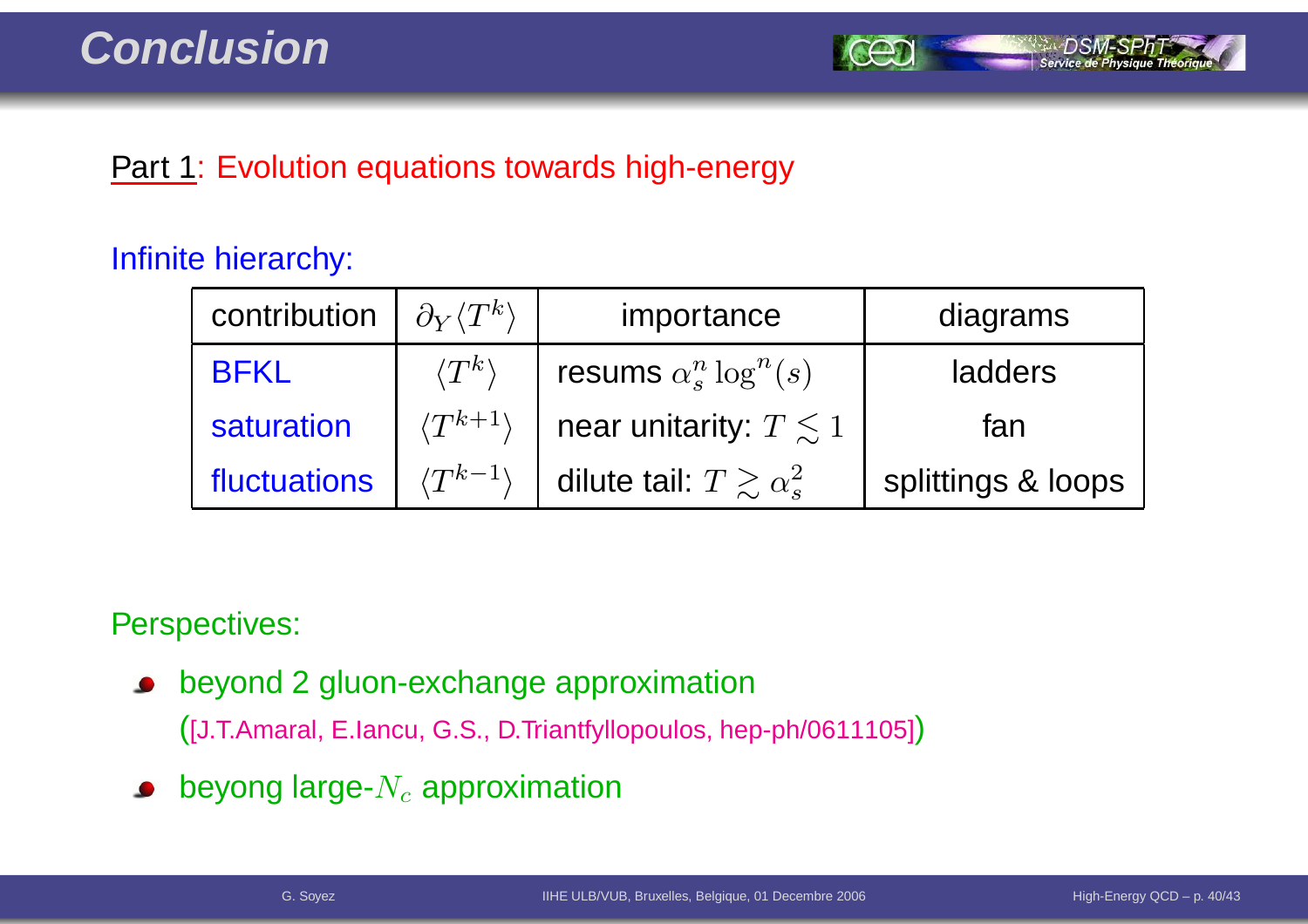#### **Conclusion**

#### **Part 2: Solutions for scattering amplitudes**



Geometric scaling $T=T(rQ_s)$  $Q_s = \exp(\lambda Y)$ Diffusive scaling $T = T[\log(rQ_s)/\sigma]$  $Q_s = \exp(\lambda Y), \, \sigma^2 = D Y$ General predictions of saturationeven when  $T \ll 1$ Note: Knowledge of preasympt.

#### Perspectives:

- Better analytic control of the fluctuation effects
- include impact-parameter dependence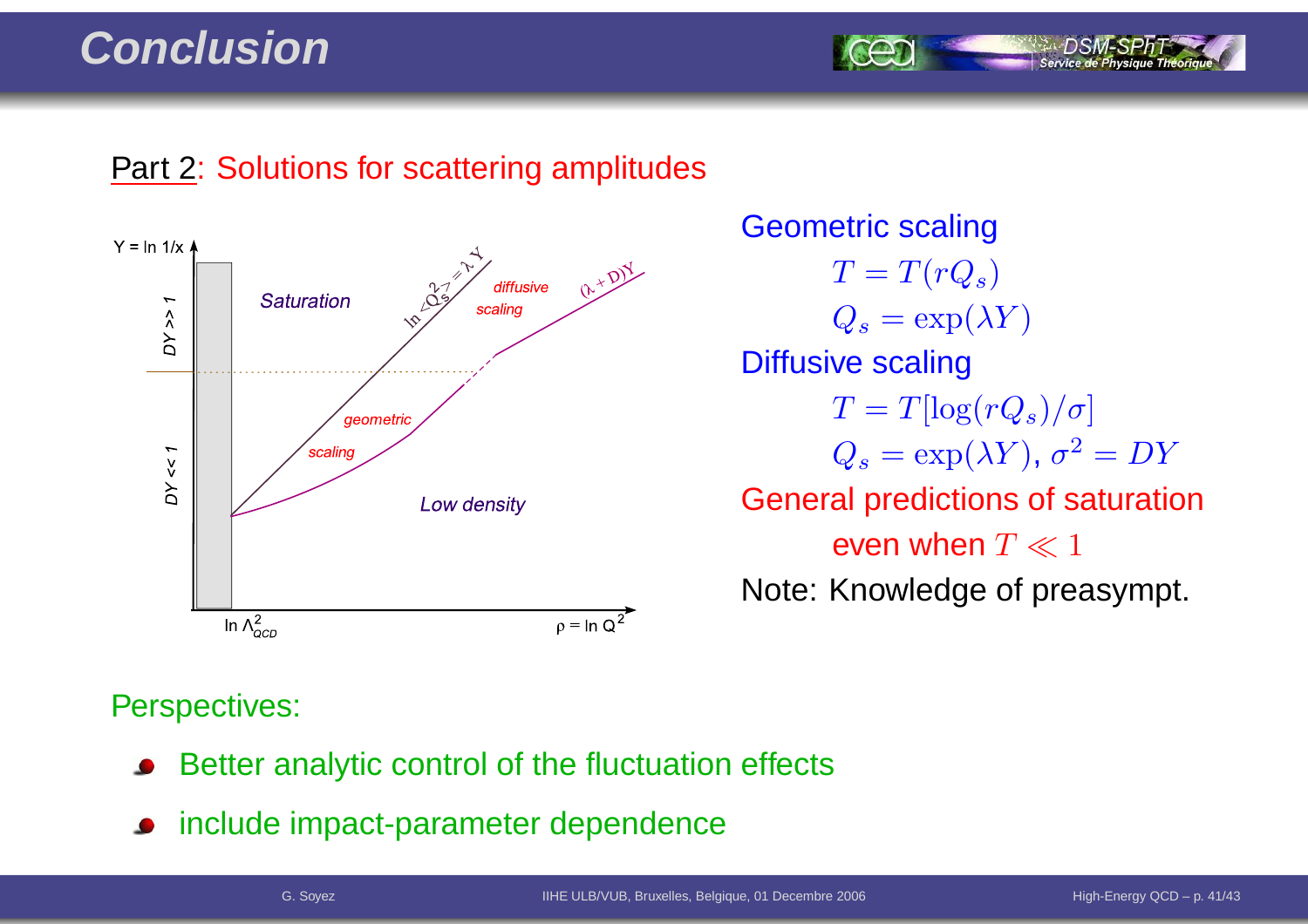#### **Conclusion**



#### Part 3: Phenomenological consequences

#### HERA:

- geometric scaling for  $F_2$ , DVCS and VM-production
	- $\Rightarrow$  indications for saturation
- diffusive scaling for  $F_2$  and  $F_2^D$  at higher energy
- **JELHC:** 
	- diffusive scaling predicted for dense-dilute collisions ( $dA$  or forward  $pp$ )

#### Perspectives:

- Control of the interplay between geometric and diffusive scaling (HERA ?)
- More predictions for LHC
- Applications to dense-dense collisions